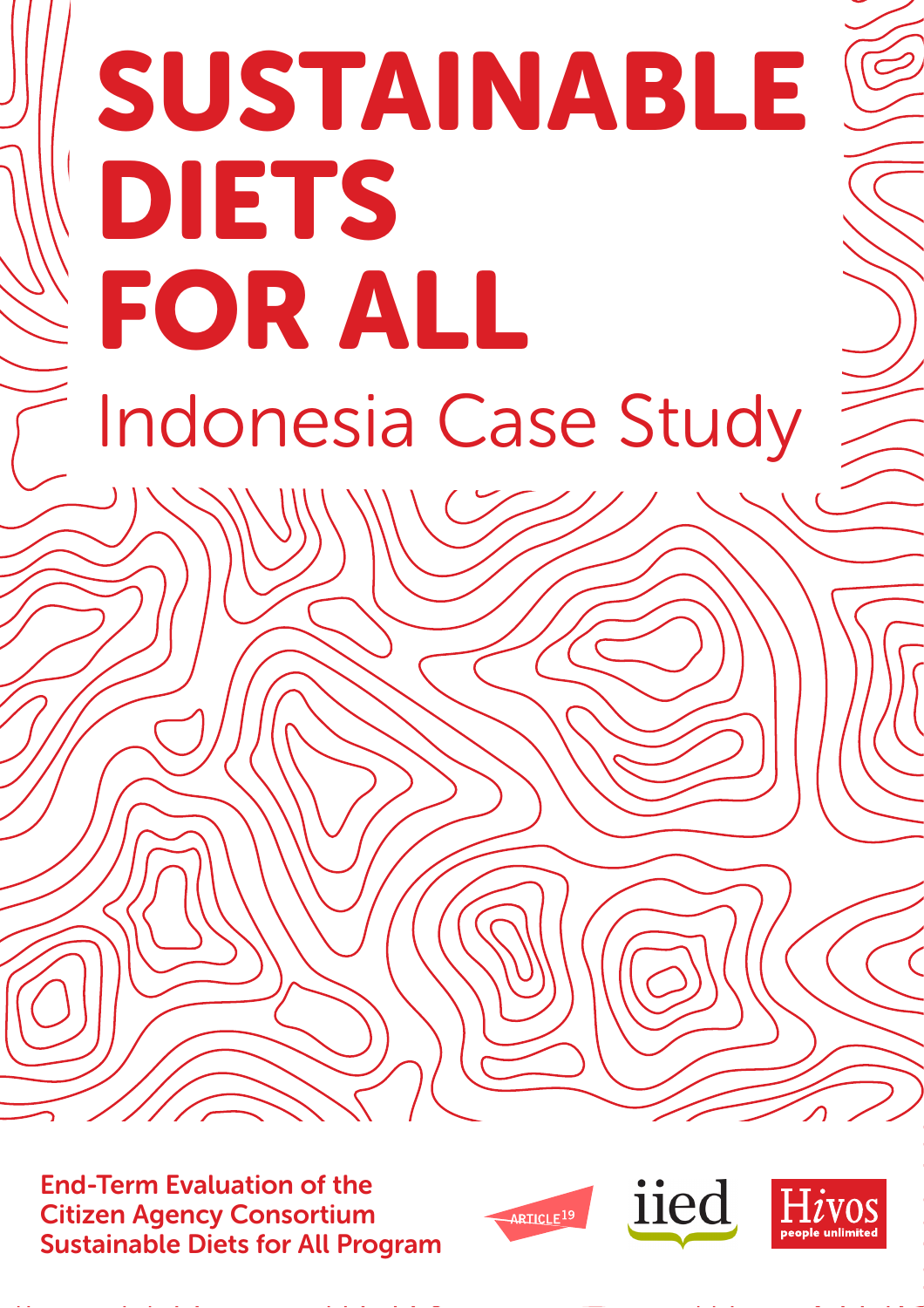# **END-TERM EVALUATION OF THE SUSTAINABLE DIETS FOR ALL PROGRAMME IMPLEMENTED BY CITIZEN AGENCY CONSORTIUM**

**Report of the Indonesia Country Case Study**

**June 2020**

**consultants:** Wahyu Aris Darmono Pol De Greve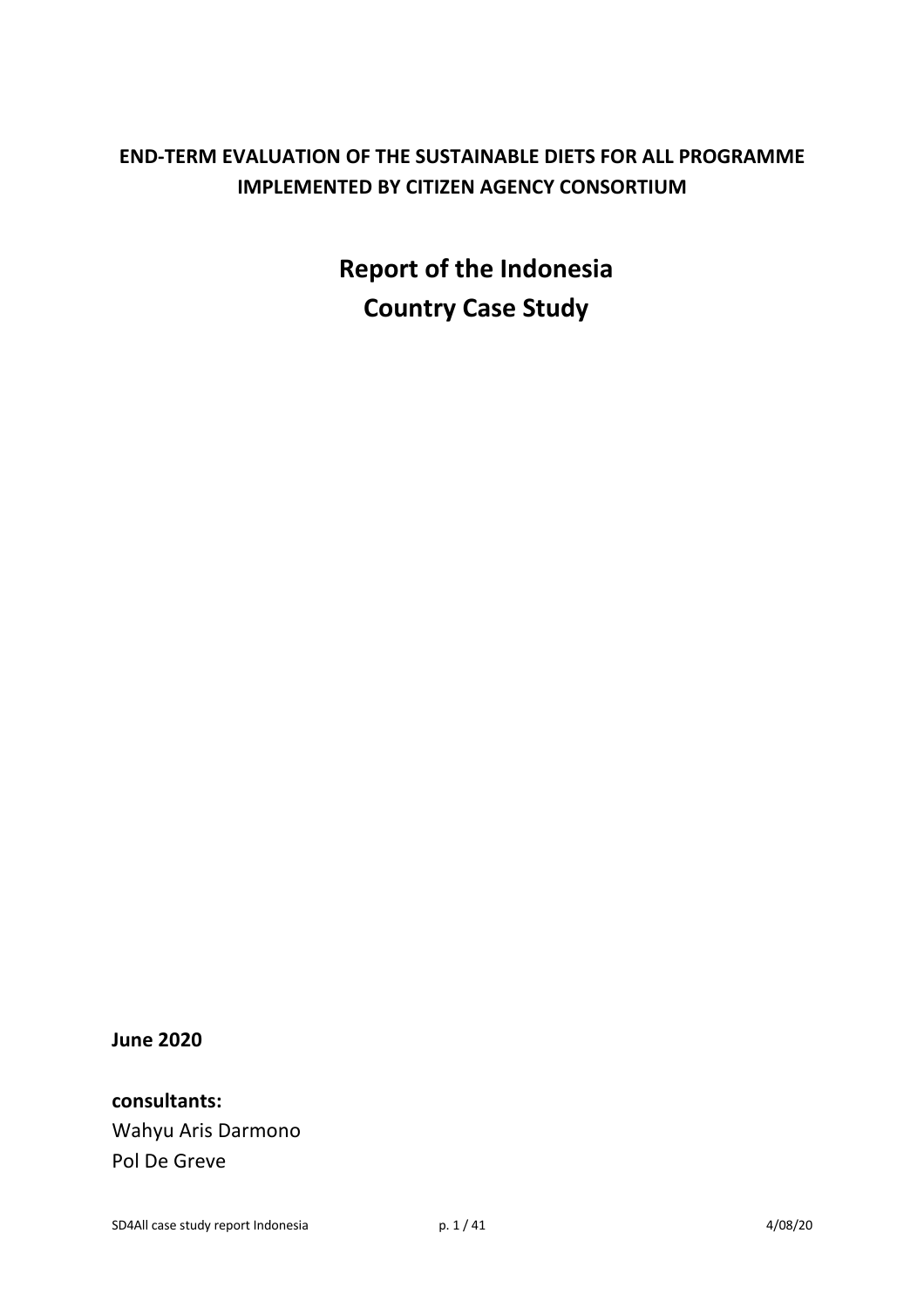### **CONTENT**

| 1.   |  |
|------|--|
| 1.1. |  |
| 1.2. |  |
| 2.   |  |
| 3.   |  |
| 4.   |  |
| 4.1. |  |
| 4.2. |  |
| 4.3. |  |
| 4.4. |  |
| 4.5. |  |
| 5.   |  |
| 5.1. |  |
| 5.2. |  |
| 5.3. |  |
| 6.   |  |
| 6.1. |  |
| 6.2. |  |
| 6.3. |  |
| 7.   |  |
| 8.   |  |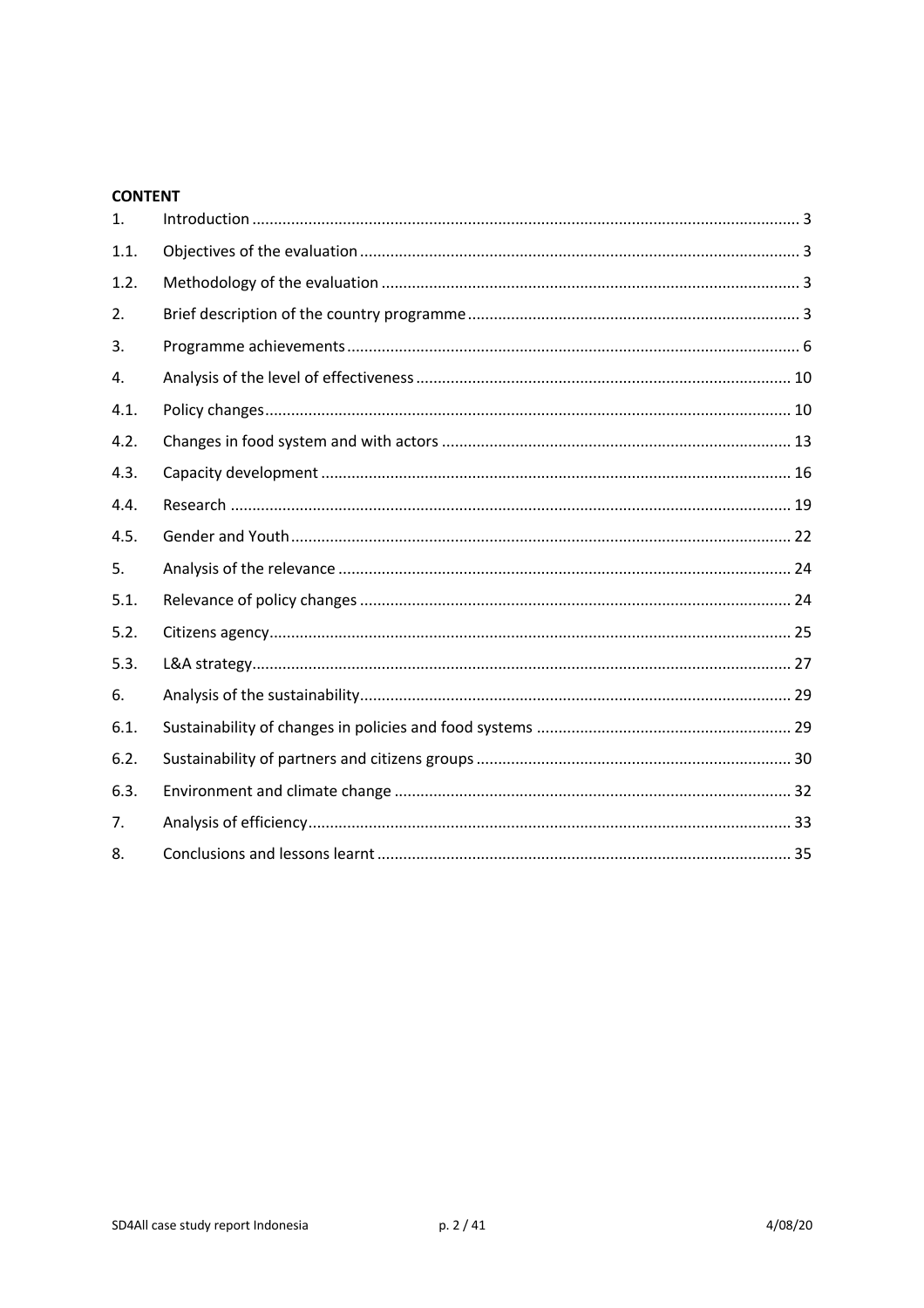# **1. Introduction**

# **1.1. Objectives of the evaluation**

The objective of the evaluation is to assess the effectiveness, relevance, sustainability and efficiency of the SD4All programme. These evaluation criteria relate to the changes that the programme has contributed to:

- in capacities for Lobby and Advocacy of (Southern) partner organisations,
- in agendas, policies and practices of government and market actors (and possibly other actors, depending on the specific ToC of the programme).

# **1.2. Methodology of the evaluation**

Country-based case studies constitute the backbone of the evaluation of the SD4All programme. In Indonesia, the team met actors and stakeholders in Jakarta, visited a partner's national head office in Bogor, and visited one partner at location namely Tanoker in Jember District (3 days). Country case studies were centred around the research matrix that was developed during inception. The matrix is structured along 5 topical questions covering the aspects of: effectiveness, relevance, efficiency, sustainability and relationships.

In the district as well as at national level, the methodologies used for exploring key programmerelated processes and outcomes and assessing the programme's contribution to stated outcomes  $include^{1}$ 

- Focus group discussions with stakeholders,
- Semi-structured interviews with programme and partner staff and informants from government, media, etc.
- Workshops with programme and partner staff: start-up workshop at the beginning and sense-making workshop at the end of the field work.

In addition, specific methodologies were used to for some of the stipulated areas, namely :

- Effectiveness analysis: timeline and process tracing on outcomes realised by Tanoker<sup>2</sup>.
- Efficiency analysis was done using a method based on the *multi-attribute decision making* approach.

# **2. Brief description of the country programme**

Sustainable Diets for All (SD4All) is an advocacy programme that uses evidence, including evidence generated by citizens, to help low-income communities to improve their access to sustainable, diverse and nutritious food. The programme aims to build the lobbying and advocacy capacity of CSOs and citizen groups in selected countries to jointly challenge unsustainable practices and incentives in food production and consumption, while fostering changes in policy and practice to help make sustainable diets attainable for all.

The programme aims to deliver policy change in relation to three key areas:

I. Healthy and diverse consumption

 $1$  See annex 1 for the itinerary and annex 2 for persons met

 $2$  Initial intention of doing contribution analysis was dropped as Tanoker leadership preferred to use available time with evaluators to reflect on strategic positioning with a view to long term impact and sustainability – the reflections thereof have been integrated under different sections of this report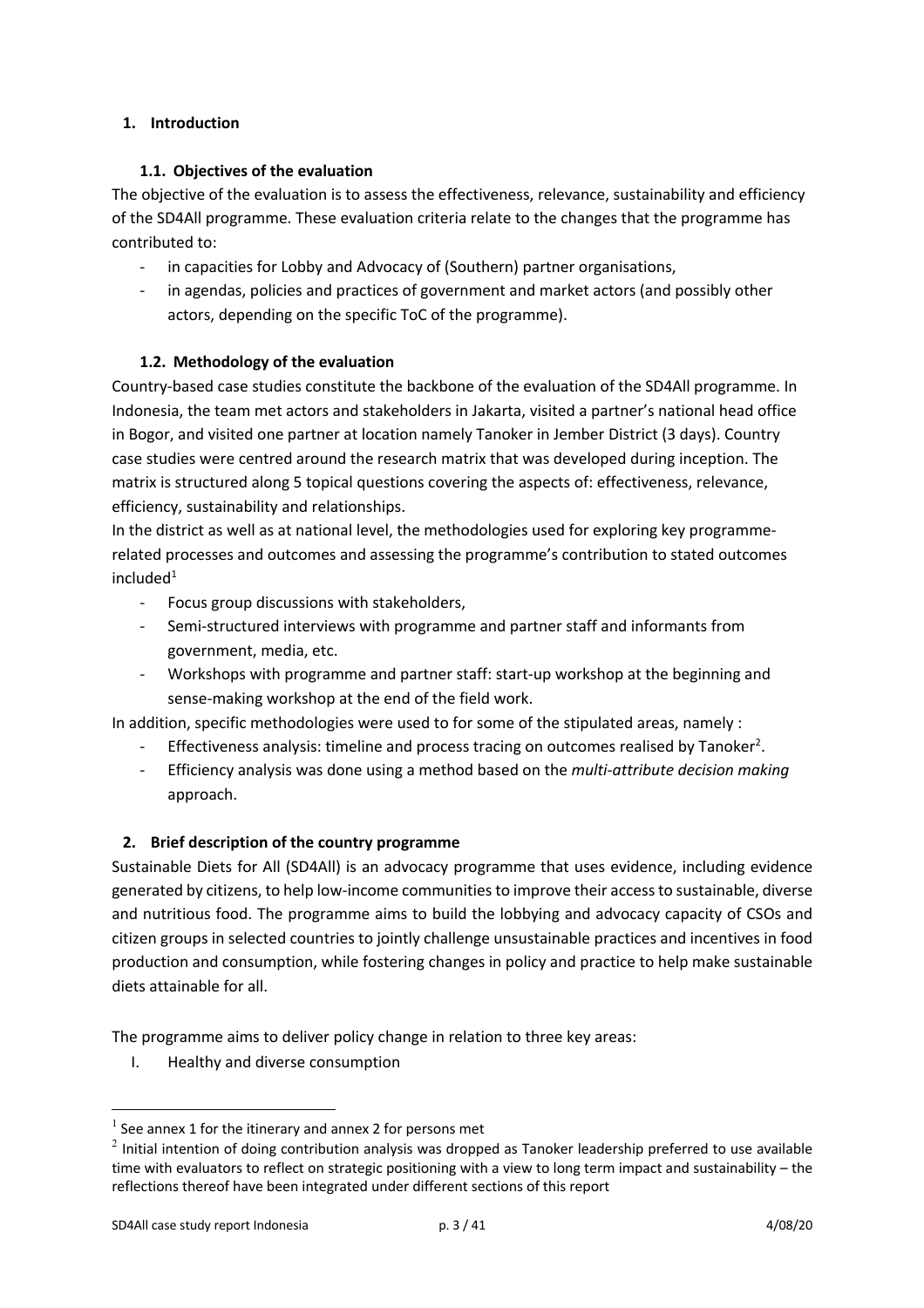- II. Small & Medium Enterprises (SME) and informal market linkages
- III. Nutritious and diverse production

Indonesia faces a double malnutrition burden: almost 40 percent of under-fives are stunted, and over 10 percent of under-fives – and 25 percent of adults – are overweight. Rapid urbanization means that 70 percent of Indonesians will live in cities by 2025. In Indonesia, SD4ALL supports the development of policies and practices that improve peoples' access to healthy food. The programme focuses on the availability and diversity of sustainable food sold by small and medium-sized enterprises and the informal sector, aiming to integrate their needs into local policy frameworks to ensure that regulatory environments actively support them. The programme also mobilises consumers to provide bottom-up support for improved diets, improve consumer awareness, and engage citizens in policy-making processes.

Over the years, Hivos and IIED established partnerships with 4 organisations in the country, being:

- **Tanoker** supports local community development in Jember Regency, East Java, through the promotion of healthy and diverse diets, especially for children. Tanoker develops the capacity of local food and culinary MSMEs to promote the consumption of healthy food and facilitates a range of annual community food events. Tanoker's priority is to create a regional policy framework to support healthy diets in Jember.
- **Association for Women in Small Micro Business Assistance (ASPPUK)** (with Switch Asia) is an umbrella organization of 54 CSOs/NGOs spread across Indonesia covering over 3,500 producers (90% female). ASPPUK's priority is to advocate for local government support on initiatives for consumption and production (SCP) of food. ASPPUK provides capacity building and awareness raising workshops for local producers on SCP standards and potential replication, community business development and marketing. ASPPUK also organizes awareness raising workshops for local and national retailers on relevant SCP standards and potential replication.
- **Non-Timber Forest Products – Exchange Programme (NTFP-EP) Indonesia** (with Switch Asia) is an umbrella organization of over 60 NGOs/CBOs working with forest-based communities to strengthen their capacity in sustainable management of natural resources in Southeast Asia, including Indonesia. NTFP-EP Indonesia's priority is to strengthen the linkage between sustainable food producer groups and retailers and consumers. NTFP-EP Indonesia promotes the linkage between sustainable food producer groups in their network with retailers and consumers via their bi-annual national-level People's Harvest Festival and some other local festivals. NTFP also provides capacity building on SCP practices for SME retailers.
- **Riset Indie, Bandung** focuses on local (city) food system and how to change the consumption pattern towards safer, healthier and more affordable diets. Initially, it managed the Bandung Food Change Lab but collaboration with SD4All was discontinued after one year.
- Hivos / SD4All was instrumental in setting up a platform (not truly a partner initially) named the **New Generation of Indonesian Cooking (GBDI)**. This initiative aims to foster more sustainable food consumption among urban middle-income groups. The focus is of food service actors including chefs, in restaurant chains, food stalls and catering for businesses, government agencies, schools and hospitals.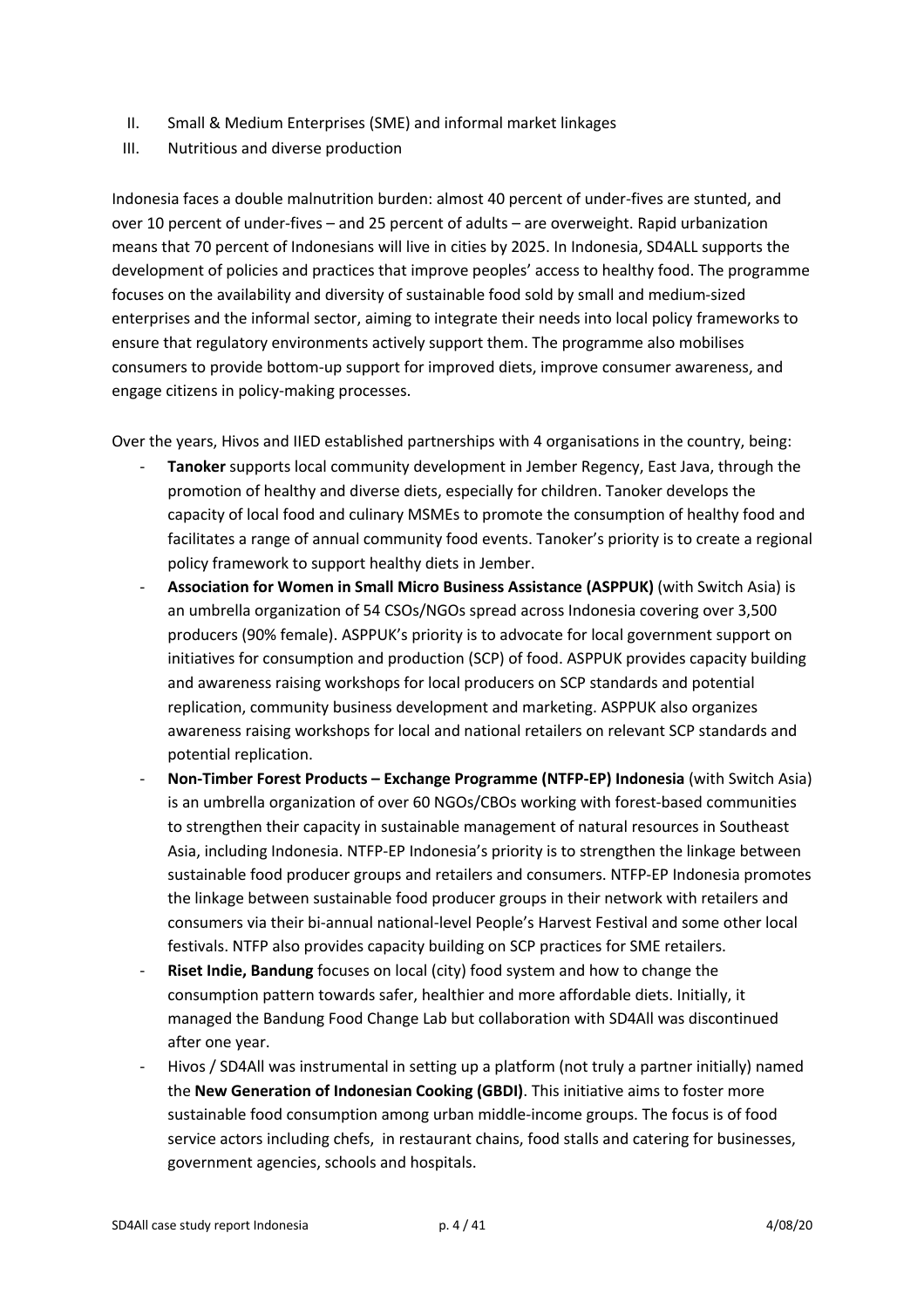The collaboration with ASSPUK and NTFP-EP is largely situated under the Switch-Asia Local harvest programme which is falls beyond the boundaries of the present evaluation but activities under this programme (and its achievements) are closely related and (for achievements) often causally connected to the SD4All programme. This sometimes makes it difficult in contribution to differentiate between SD4All and Local Harvest programme. The collaboration with ASSPUK and NTFP-EP started late 2019 and under SD4All it covered but a few activities such as the 2019 Parara Festival in Jakarta and the launch of a Small Grants Scheme with NTFP, and with ASSPUK who is working with women's groups (small scale food producers), awareness raising with communities and policy influencing at district (regency) and city (Kendari) levels. Both partners also participated in capacity building activities organised by SD4All in 2018 and 2019.

| <b>Programme Area</b>            | Period    | Local partner                                                                                                         |  |  |
|----------------------------------|-----------|-----------------------------------------------------------------------------------------------------------------------|--|--|
| Jember Regency, East<br>Java     | 2017-2020 | <b>Tanoker Foundation</b>                                                                                             |  |  |
| Bandung                          | 2017      | Riset Indie                                                                                                           |  |  |
| Bandung City, West Java          | 2017-2020 | New Generation for Indonesian Cooking platform                                                                        |  |  |
| Southeast Sulawesi*<br>2019-2020 |           | Association for Women in Small Micro Business<br>Assistance (ASPPUK)                                                  |  |  |
| Kapuas Hulu Regency*             | 2019-2020 | Non Timber Forest Products - Exchange Programme<br>(NTFP-EP)                                                          |  |  |
| National level                   | 2016-2020 | Direct implementation, including co-financing of the<br>EU-funded Switch Asia Local Harvest Programme (2018-<br>2020) |  |  |

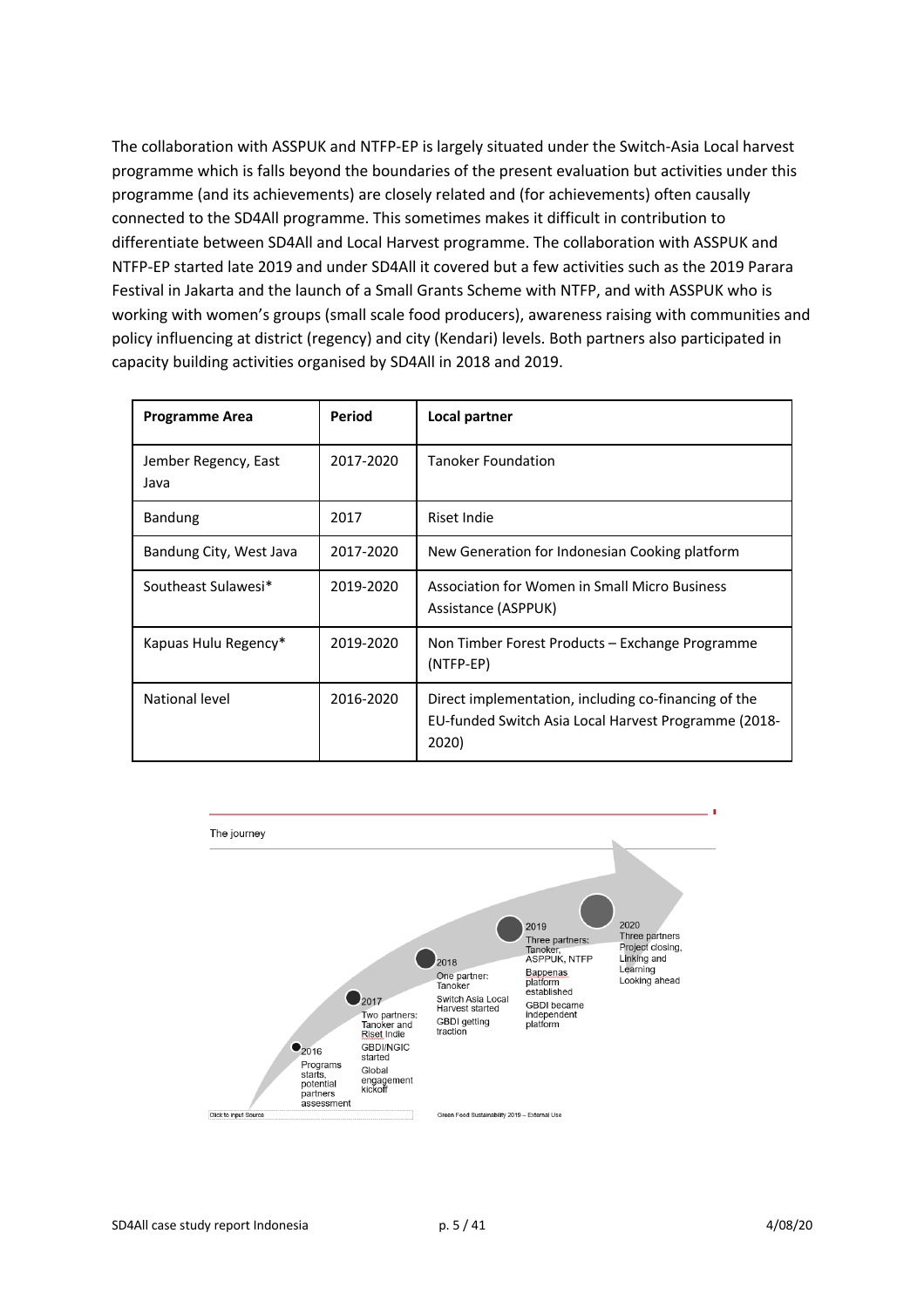# **3. Programme achievements**

Since its inception till present, the programme has initiated multiple initiatives that address challenges faced by actors in the food system in promoting sustainable food systems and improving access of people to sustainable, diverse, green, affordable, healthy, and nutritious food. Many diverse outcomes were realised in different domains related to either changes in agendas, policies and practice of Governments and market actors and/or capacities of various stakeholders in society to influence food system-related policies and practices.

Following is a (non-exhaustive) list of what the evaluation team considers to be key achievements realised by the programme in the period 2016 to present. The achievements are categorised under the envisaged long-term outcomes as formulated in the November 2019 Theory of Change. At the end of each section, we briefly assess progress made (in a rather forthright statement that will be elaborated upon with more nuancing in the following chapters).

Note: the list (and assessment) excludes achievements of the Switch Asia - Local Harvest Programme.

### *Envisaged long-term outcome 1:*

*National and local governments establish, support, sign agreement and policies to promote local, healthy, fair, diverse, green, sustainably sourced food.*

- Ledokombo Children Forum advocating healthy diets within regional development planning process (Musrenbang).
- ˗ Children forum recognised as adviser in development planning (Musrenbang) by Kecamatan (meeting sub-district leadership).
- ˗ Tanoker providing inputs on draft decree (SK) on task force to institutionalize the Child Friendly District (KELANA) in Ledokombo.
- ˗ Tanoker as a member of Jember District task force on Child Friendly District contributed to agenda setting and influenced policy makers on healthy food for children (1000 Kantin Sehat) and sustainable diets (Food of the Month).
- ˗ Funding to Tanoker from Jember regional government budget for the Stilt Festival in Ledokombo.
- ˗ MoU ready to be signed with Puskesmas for engagement with Posyandu's in aspects of child health care (focus = teenagers) that has healthy food as one element.
- ˗ Tanoker invited to a workshop on SDG2 by Bappenas.
- GBDI established as a formal organisation receiving recognition from government actors, contributing to awareness on sustainable locally sourced food and influencing policy makers at different levels (Bandung City to National).
- ˗ GBDI collaborating with Bandung City Environment Agency (Dinas LH) in food waste policy development and implementation
- ˗ Sustainable gastronomy concept integrated in the draft National Mid Term Development Planning 2020-2024 by the National Development Planning Agency (Bappenas).
- ˗ GBDI & their chefs connecting with different government departments (City or national) such as of health, food & drugs administration, and tourism, or appearing in media (talk show) to promote sustainable gastronomy.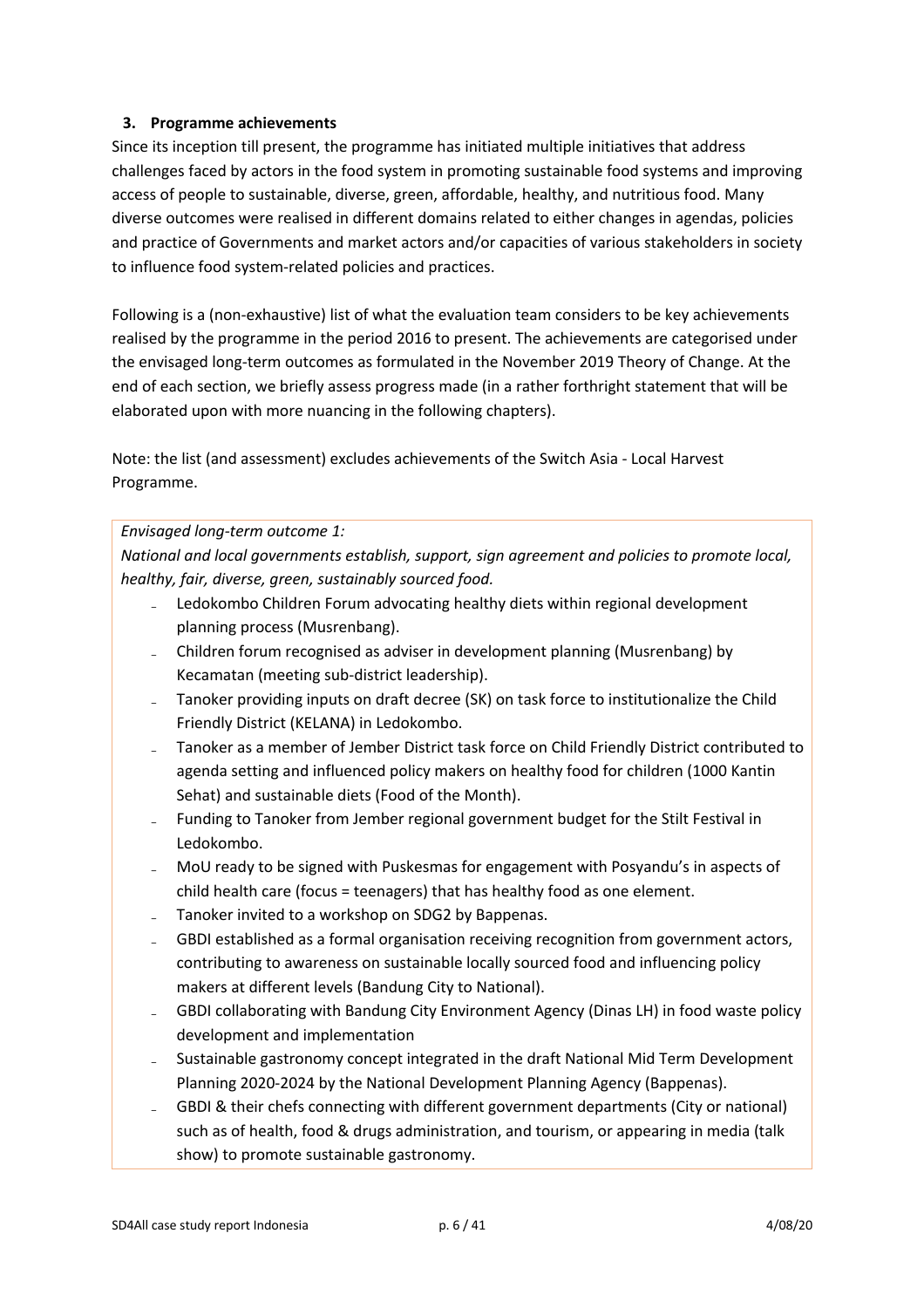- ˗ Establishing collaboration with the Indonesian National Development Planning Agency (BAPPENAS) on multi-stakeholder platform on sustainable food system in Indonesia. Platform members include representatives from CSOs, government agencies, private sector, media and academia.
- ˗ Tanoker instrumental (facilitating and managing) the alignment of four organizations representing specific issues in the food system:
	- o Indonesian Biodiversity Conservation Trust Fund KEHATI (on biodiversity)
	- o People's Coalition for Food Security KRKP (on farmers' rights)
	- o The Indonesian Food & Beverage Association GAPPMI (on food value chain) and
	- o Global Alliance for Improved Nutrition GAIN (on nutrition)

These organisations are committed to becoming the core team in the institutionalization process of the national platform on food systems.

### **Observation:**

The causal-chain linkages in the ToC have thus reached the level whereby a national platform is active in promoting locally sourced, healthy, fair, diverse and green food. The next level outcome, i.e. Bappenas to integrate this platform on food as part of a national platform for the realization of SDGs has not yet been realised. It is hoped that the national platform on food will be a catalyst for mobilizing local dynamics, thus impacting on other pathways of change to promote sustainable consumption and production of food in Indonesia.

### *Envisaged long-term outcome 2:*

*Five local governments (4 regencies & 1 city) sign agreements/policies/guideline promoting SCP for local, healthy, fair, diverse, green, sustainably sourced food*

- ˗ Tanoker known, getting recognition and appreciation by local (sub-district and district) governments for its activities and role in promotion of healthy food for children and of sustainable diets (Food of the Month).
- ˗ Tanoker influenced Ledokombo subdistrict in developing and issuing a decree aimed to reduce stunting.
- Building for stakeholders, e.g. healthy canteen and Sekolah Yang-Eyang.
- ˗ GBDI established collaboration with Bandung City Health Office for capacity building of food service actors including SMEs, school canteens, street vendors, retailers, caterings, restaurants.
- ˗ Ministry of Environment and Forestry invited GBDI to join the SDG 12 Community of Practice.
- ˗ GBDI invited to platform meeting in Bandung on Food and Security Accelerating progress on SDGs.
- ˗ Hivos / SD4All producing a strategy paper on sustainable food systems as input and inspiration for policy influencing at various levels (in-country).

### **Observation:**

So far, focus was on one Kecamatan (Ledokombo sub-district), one city (Bandung) and one District (Jember District) with likely expansion to Yogyakarta City and Sumberjambe sub-district. The ultimate outcome (signing of agreements) may not yet be realized but many of the underlying outcomes have been realized in the stated locations. These include intermediate outcomes (extracted from ToC) pointing at

government supporting events that promote SCP,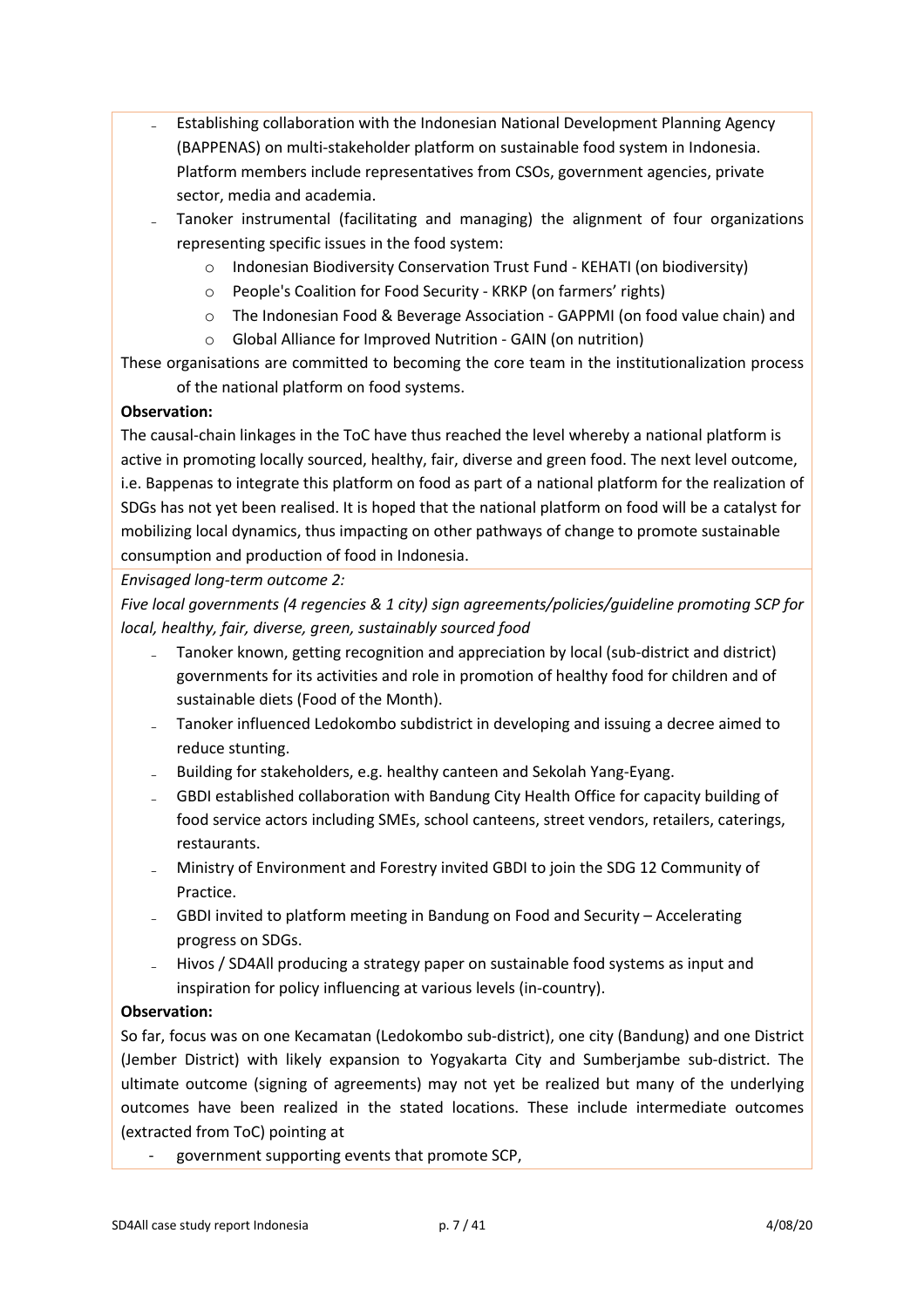- Jember tourism office recognising and supporting the development of healthy culinary in Ledokombo's tourism spots,
- incorporation of healthy food in Regional Action Plans (Musrenbang) on SDGs (& role Children forum),
- local multi-stakeholder platforms promoting local, healthy, fair, diverse, green, sustainably sourced food.

# *Envisaged long-term outcome 3:*

*Jember district government coordinate and collectively support the implementation of Ministry of Women Empowerment and Child Protection recognition of Jember as Child Friendly Region.*

- ˗ The Indonesian Ministry of Women's Empowerment and Child Protection awarded Jember District in East Java Province as a Child-Friendly District (Kabupaten Layak Anak) complying one of integral indicators of basic health including the availability of healthy food for children in schools.
- ˗ Tanoker as a member of Jember District task force on Child Friendly District contributed to agenda setting and influenced policy makers on healthy food for children (1000 Kantin Sehat).
- ˗ MoU ready to be signed with Puskesmas for engagement with Posyandu's in aspects of child health care (focus = teenagers) that has healthy food as one element.
- Partnership between Tanoker and University of Jember (Public Nutrition Dept.) to promote healthy diets and support capacity.
- ˗ Tanoker being key influencer of District Government Bappeda in the design and launch of the 1000 Healthy Canteens programme.
- ˗ Tanoker invited by the sub-district government of Ledokombo as the key resource organisation in a workshop on 1000 healthy Canteen programme (March 2020).

# **Observation**:

This pathway is largely realised and acknowledged later on by high-level officials including the Minister of Women Empowerment at Egrang Festival. This is important in terms of national recognition and visibility and potential for scaling -up of locally tested models. This component also includes realisation from activities related to healthy food at schools and the now to be launched 1000 Kantin Sehat programme of the Government whereby Tanoker is trying to influence design to ensure healthy food is promoted and used in the programme.

# *Envisaged long-term outcome 4:*

*Improved availability of local, healthy, fair, diverse, green, sustainably sourced food from MSMEs, small scale retailers and local innovators (especially female) for consumers.* 

- ˗ Production of a chef manual that incorporates principles of sustainable gastronomy for policy makers and the private sector.
- Principles of GBDI on healthy locally-sourced foods and recipes promoted in the programmes of chef and catering associations.
- ˗ 14 GBDI Master Trainers actively campaigning sustainable food in their own network in Bandung, Jakarta, Cimahi, Yogyakarta, as well as at the national level.
- ˗ GBDI principles being adopted in the chef's curriculum of the Bandung Tourism School (STP) (as well as sharing facilities for GBDI activities).
- ˗ Health Office of Bandung City supporting GBDI on capacity building in Sustainable Food and Cooking for (20) canteens and SMEs.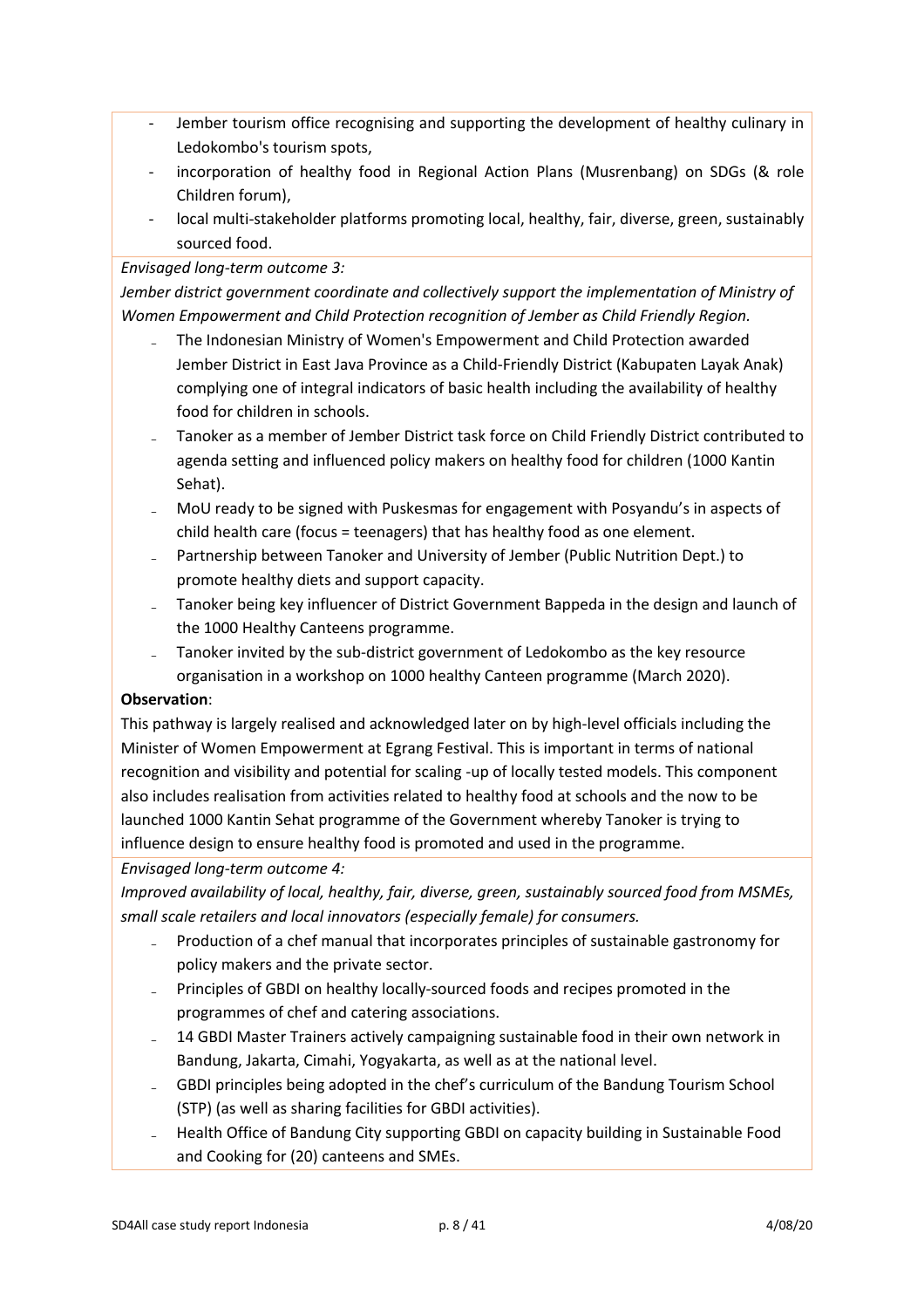˗ Women groups (SME), culinary groups (grandparents) and groups of men engage in different kinds of activities related to promotion of sustainable foods (respectively commercial sales, catering and awareness raising).

### **Observations:**

The original causal outcome chain is partly realised i.e. with establishment of the culinary groups, SMEs and men's group. Other envisaged elements (notably related to food production and established medium-sized commercial actors at supply side) received less attention. The collaboration with chefs in GBDI can (in our view) be categorised under the ToC pathway on improved availability of food. Related achievements were by all means relevant and contributed to the realisation of this long-term outcome.

### *Envisaged long-term outcome 5:*

*Consumers (from children to elderly, focusing on women and youth) are aware and opt to consume local, healthy, fair, diverse, green, sustainably sourced food.*

- ˗ Citizen groups (Sekolah Yang-Eyang or grandparents, Sekolah Bok-Ebok or women group, child forum) acting as advocates for healthy food and sustainable diets in various settings
- ˗ Evidence that Food of the Month concept resonates well with people from all walks of life, both government and society, including Bappeda Jember.
- Promotion of healthy, locally sourced, creative food in local and national events, such as Mud Market (Pasar Lumpur) and Parara Festival (Jakarta) receiving recognition and appreciation.
- ˗ Effective promotion of healthy locally sourced food by Tanoker citizen groups (especially by culinary grandparent groups) in events in nearby locations, at the Mud market but also in other locations like Surabaya, Solo and Kendari (South Sulawesi).
- Launch of the healthy canteen initiative in Ledokombo canteens source food from local MSMEs. Aligning with District 1000 Healthy Canteen.

# **Observations:**

Quite some of the underlying outcomes in the ToC relate to community-based group-based promotion and advocacy of local, healthy, fair, diverse, green, sustainably sourced food. Tanoker realised a lot already (at local level) while GBDI is building up a strong track record in this respect. Different groups, events and campaign models are being used and have proven to be effective (at local level). Upscaling is a challenge though (see following chapters).

### *Envisaged long-term outcome 6:*

*Consortium (Hivos & partners) bring best practice in local/national level to global arena/stakeholders.*

- ˗ GBDI Sustainable Gastronomy best practice featured in the Stockholm EAT Food Forum 2019.
- ˗ Hivos invited to advice Ministry of Health and EAT foundation on agenda setting of EAT Asia Pacific Food Forum (and co-organised side-events).
- ˗ Dutch Embassy requesting Hivos to lead (1) nutrition-related initiatives with Indonesian Strategic Partnership programmes and (2) SDGs session during (separate) SP meeting.
- ˗ Innovations and creations of healthy food showcased and appreciated in events, festivals and fora in Surabaya, Solo, Kendari, Jakarta etc.
- ˗ Hivos co-facilitated workshops on circular economy in food sector with Chatham House **Observations**: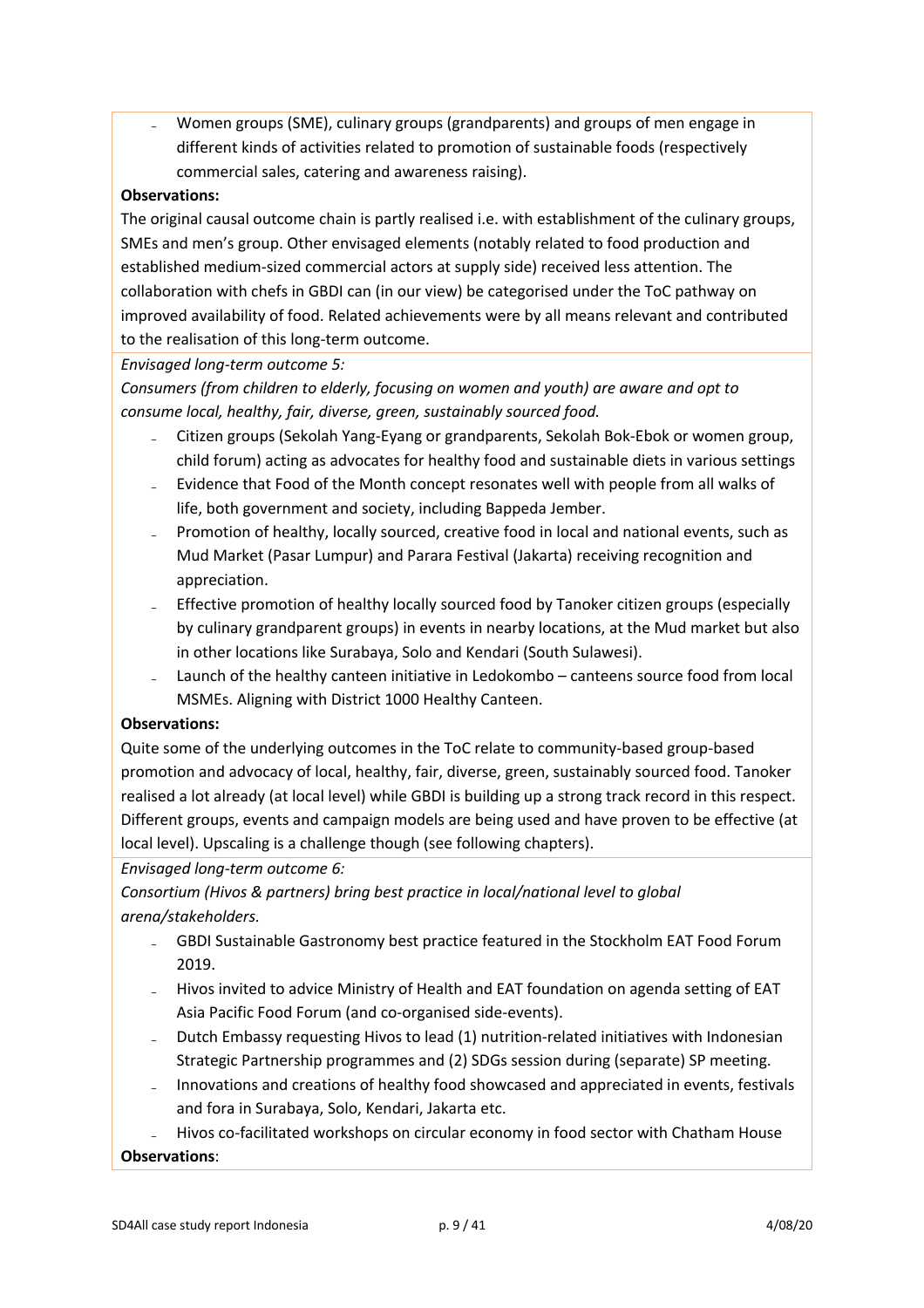Progress in this causal outcome chain is still moderate with some more anecdotical achievements but lack of a systematic bridge-functionality and actors that connect local practice to national and global policy levels. Local evidence has increasingly been used to inform national and international policy debates and policy arenas.

Other achievements:

- ˗ Organisational and functional programme management capacity of Tanoker strengthened – less so policy influencing capacity and skills.
- ˗ Capacity development and organisational support strengthened the ability of citizen groups and fora (Yang-Eyang, Bok-Ebok, children) to promote sustainable diets (focus on healthy food for children) and / or engage in policy influencing.
- ˗ Active engagement in media and communication in variety of channels has reached a wider audience on sustainable food and related activities of partners - locally (Tanoker communication in Bahasa) to internationally (Hivos-IIED communications).

In general, from the above succinct summary of achievements, one may conclude that the programme has indeed succeeded in realising a wide variety of outcomes that contribute to the stated objectives of the programme. Obviously, the programme also faced a number of challenges that may have hampered or slowed down the realisation of certain outcomes. These challenges will be discussed in more detail in the following chapters.

# **4. Analysis of the level of effectiveness**

Evaluation Question 1:

Which changes have occurred in agendas, policies and practices of targeted social actors and in the L&A capacities of participating organisations (effectiveness)?

# **4.1. Policy changes**

### *Observations*

In the workshop and on several occasions during the field discussions, Tanoker stated that more than influencing policy changes at the district level, Tanoker prefers real reinforcement at the grass root level. Policies at the district level may change along with the political dynamics of the district, and this is really beyond the control of the project. Tanoker understands that the policy at the provincial to national level is a much more complex process, so that in this project it is more effective to concentrate at the village, sub-district, and district levels.

It was proven that Tanoker interventions have influence on policies at the village, sub-district and district levels. At the village level, Sekolah Yang Eyang (grandparents school) has inspired how to creatively process healthy food from diverse local resources. Sekolah Bok Ebok (mothers school) and Sekolah Pak Bapak (fathers school) have included the issue of healthy food in their curriculum. Both Sekolah Yang Eyang and Sekolah Bok Ebok & Sekolah Pak Bapak basically have the same focus in childcare. Therefore, many issues related to child growth and development are being addressed, such as health services for children, access to formal education, prevention of the use of illegal drugs, sex education, and even how healthy democracy becomes an important topic in these schools.

This focus on childcare has paid off. In addition to the children gradually choosing their own healthy food, they have even learned to be involved in village-level development planning meeting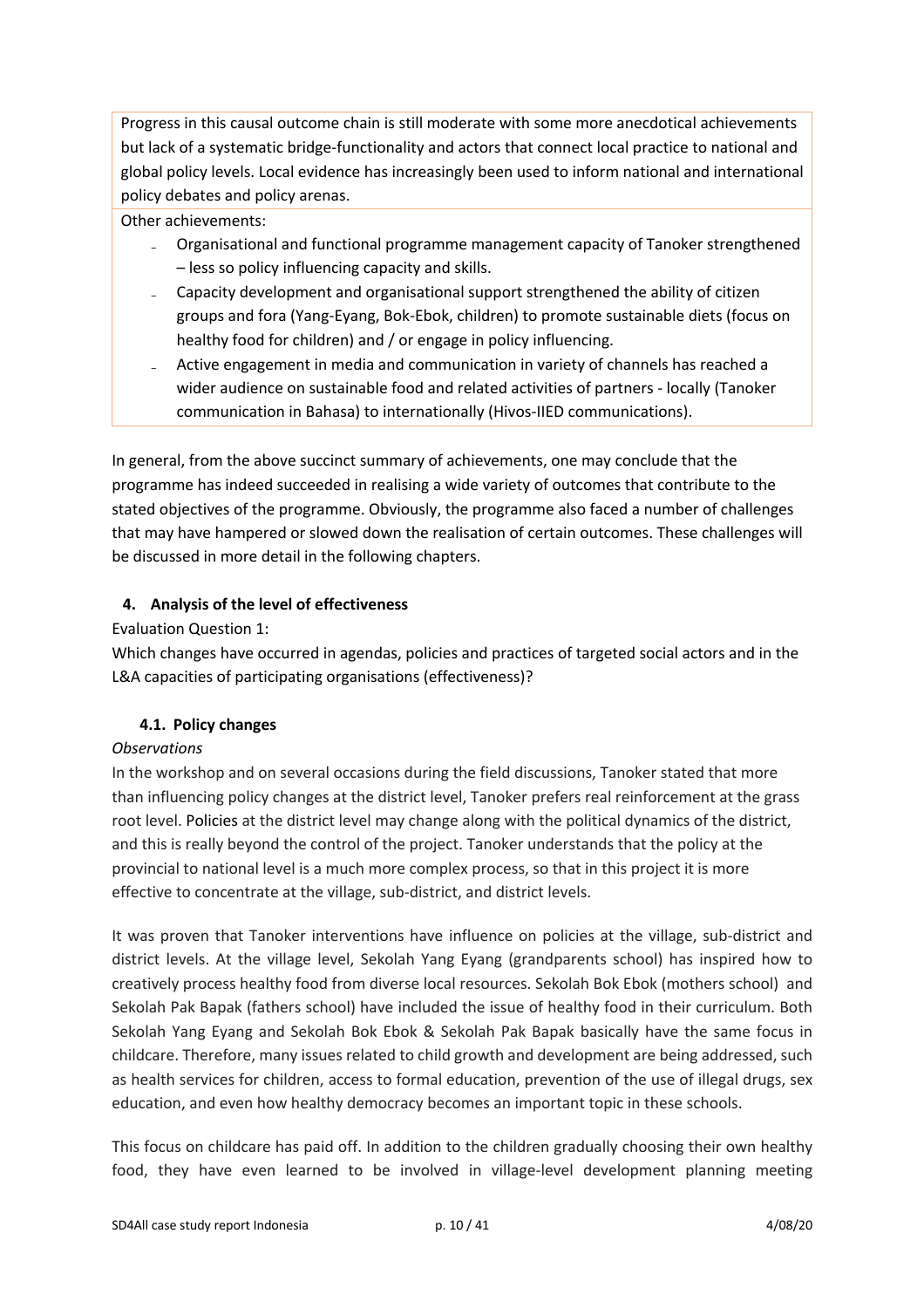(musrenbang). They have learned to express their aspirations as inputs for development proposals. Once the proposal is approved to be programme then it will be funded by the Kabupaten Jember Regional Budget. At the subdistrict level there is a Ledokombo District Level Children's Forum. Two children from each village represent their villages in the subdistrict level development planning meeting (musrenbang).

Citizens, individually or in groups, have become 'innovators' of healthy food in their respective villages (Sekolah Bok Ebok & Sekolah Pak Bapak are in Village Sumber Salak, while Sekolah Yang Eyang is in Village Sumber Lesung). Healthy processed food products besides sold by order, are also sold in the Mud Market.

The Mud Market activity that began in April 2017 has become a monthly event for healthy food innovators, handicraft, and others to show their products. Visitors to the Mud Market are not only local residents, but also visitors from various communities outside Jember, and even from overseas. The Mud Market has also received coverage from several national television stations. The Ledokombo Sub-District Head believes that the Mud Market has raised the District Ledokombo name so that it has to get adequate support. Next year, the road to Pasar Lumpur will be improved using village funds.

Once a month there is Food of the Month activity. In this activity healthy food innovators provide examples of healthy food that is always new to the offices of stakeholders such as village offices, subdistricts, mass media, police/military, and district offices. Food of the Month has inspired stakeholders about healthy food. Even though there is no district-level policy that is considered as a response to the Food of the Month, the message about healthy food has stuck quite strongly in their minds.

Tanoker's reputation for working with children and healthy food has received recognition from the Jember District Government. Tanoker is involved in several task forces, including the Jember District Task Force on Child Friendly District and the SDGs Regional Action Plan Task Force. Tanoker's involvement in the task forces certainly provides an opportunity to contribute to regional policies on healthy food. The most visible is the opportunity to influence the healthy food content in the 1000 Healthy Canteen Program. The programme is funded by the Jember District Government and will be implemented in elementary and junior high schools. Tanoker will facilitate workshops at the district level for this programme (the latest information stated that this workshop should be postponed due to covid19 problem).

Policy influencing is not the first and foremost objective of GDBI. Nevertheless, GBDI has contributed to awareness raising and is likely to have influenced key stakeholders in policy development especially so at the City of Bandung. Chefs are not only instrumental in promotion of locally sourced healthy food & recipes but also influential with policy makers, peers, SMEs including vendors, public and media. GBDI has reached out to members of the public and presumably raised their awareness about healthy food but hard evidence is lacking yet on the magnitude (numbers) of reach-out to public.

The Hivos team has set up collaboration with the Indonesian National Development Planning Agency (BAPPENAS) with establishment and support to a multi-stakeholder platform on sustainable food system in Indonesia. This platform appears to become a meaningful and relevant entry point for high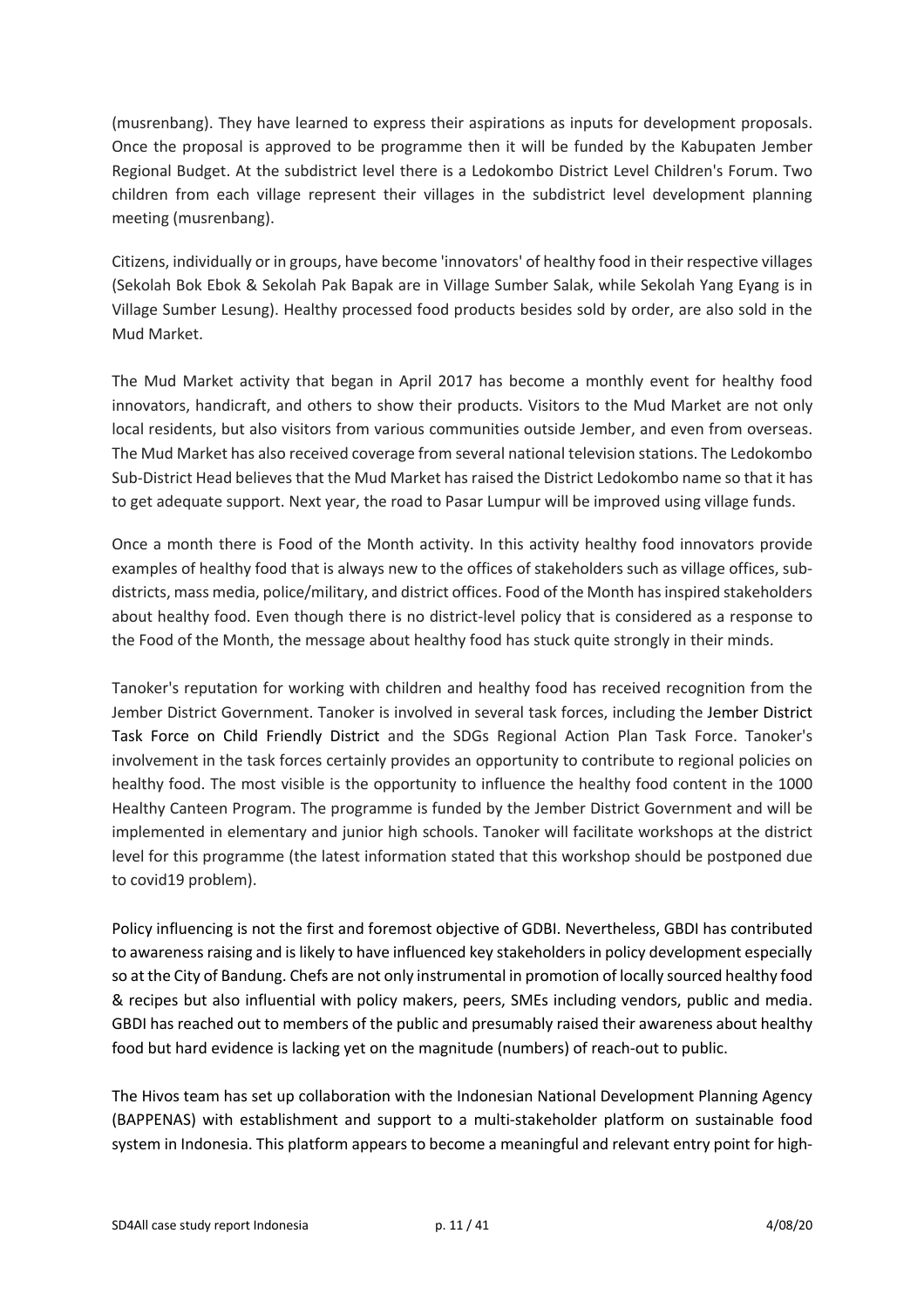level policy influencing. Hivos team was instrumental in arranging support and backing to the platform by four well-established organizations / associations (KEHATI, KRKP, GAPPMI GAIN).

### *Reflection*

Both Tanoker and GBDI enjoy wide recognition and are appreciated in relevant (but obviously very different) circles of policy makers, politicians, influencers (media) and public at large. The wide-spread recognition and appreciation for Tanoker expedited its influence on policy makers. The same observation pertains to GBDI where reputation and fame of the chefs is a factor of influence in policy development arena.

Along its 11 year of operations, Tanoker has proven its work and gained recognition from East Java Province and national government. Among relevant agencies in Jember District Government, Tanoker is already well known as an NGO that focuses on childcare. Tanoker's involvement in the SD4All Programme has added a new image to Tanoker as an NGO that also focuses on healthy food.

However, being a popular NGO in childcare and healthy food is one thing, being able to influence changes in food policy is another business. Policy has its own rules. Political mechanisms become the main road for policy determination which is in the hands of the legislative and executive at the district level. While rules in Indonesia allow NGO personnel to sit in the legislature, this not what Tanoker management aspires. Their preferred approach is to influence policy is to work at the grass root level while simultaneously being involved in relevant task forces at the district level. In this way, Tanoker has been able to get a place in the Child Friendly District Task Force and the SDGs Task Force. Through the SD4All Project Tanoker can compile good evidence at the grassroot level that can be used as a strong argument for influencing policy in both task forces. The involvement in these task forces is not the only effective way for influencing policy at district level. Tanoker also 'exploited' its reputation and used events e.g. to influence the declaration of Jember Child-Friendly District (this will be more elaborated in section 5.1).

At the village and sub-district levels, Tanoker has faced relatively few difficulties in influencing policy. Besides of good relations with the village head and sub-district head, the SD4All programme provides Tanoker with an advantage in addressing issues related to childcare and healthy food in village and sub-district. An important development and achievement was that Jember District decided to implement the 1000 Healthy Canteen Programme intervention through the SD4All programme.

It must also be observed that while there is recognition by sub-district leadership of models that Tanoker established for food system transformation, relevant departments (like agricultural extension or family planning) may not always share the vision (e.g. stick to priority for rice and other cereals and little attention for traditional crops). The contribution of ASSPUK & NTFP is too recent to assess but potentially these newer partners fill in actual gaps in the programme e.g. on diversification & forgotten foods, gender, national MSPs for L&A and in bridging local evidence to higher-level policy debates.

Finally, the collaborative linkages among others with the University of Jember are very relevant and instrumental in strengthening community practice but can also be effective to reach out to policy makers (for policy influencing based on strong evidence). It is advised to 'exploit' such linkages more in policy influencing, e.g. in reach-out to officials but also for instance in developing an evidence-based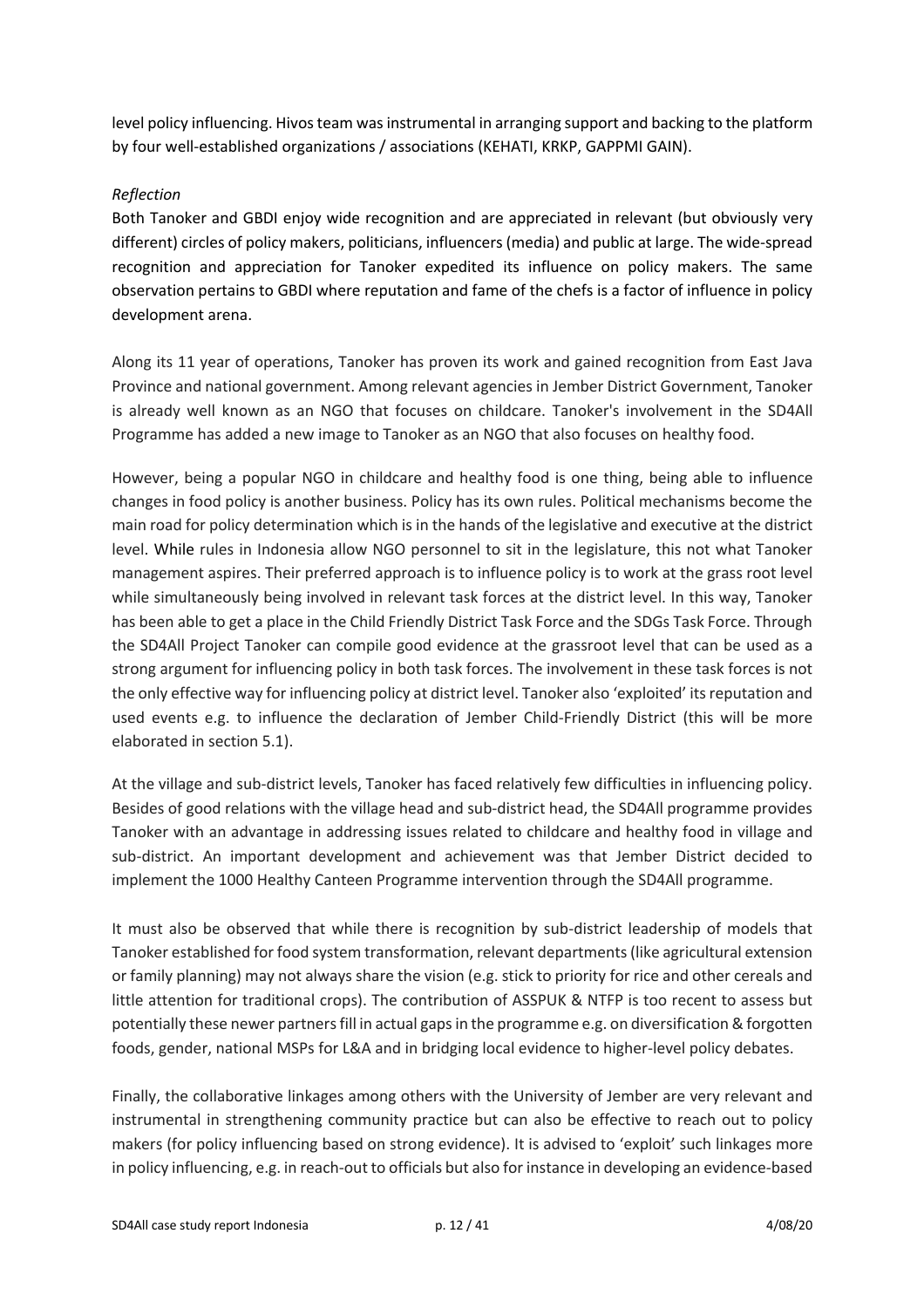policy paper and other easy-to-digest format (e.g. infographics) to inform L&A strategy and planning on food and nutrition aspects.

# *Learning Topics*

- Develop a strategy to more comprehensively exploit the Food of the Month concept (multiple targets and objectives)
- ˗ How to utilize the alignment between project interventions and regional programs in influencing policy?
- ˗ How to identify niches in food system transition where programme can contribute meaningfully in terms of policy influencing using evidence from programme practice?
- How to capitalize the reputation to achieve effective policy advocacy?
- ˗ How to successfully bridge local level policy influencing with the national and international policy arena's? Who / what can be the bridge? Hivos itself or connecting to / collaborating with powerful CSO with national level networks? What kind of priority should this receive in time and resource allocation?

### **4.2. Changes in food system and with actors**

### *Observations*

Since the beginning Tanoker has been working in the marginal area in Jember District. The so-called marginal area is an area along the estate landscape of PTPN XII (state owned estate company). The profile of this marginal area is a rural area with diverse local food sources, but its productivity is not high because of lack of utilisation. Most of the residents of this marginal area are migrant workers, so the majority of people actually living in this region are grandparents and children.

In food systems, the SD4All Project (Tanoker and GBDI) focuses on the demand side, so that the processing and consumption of healthy food is the main concern of this project. Tanoker has some interest in the supply side (i.e. to promote diversification of production and of healthy food processing) but it does not engage in the supply or processing side mainly due to capacity and resource limitations.

The production of local food sources that are used as materials for processing and consuming healthy food is not a focus of the project in Indonesia. Consequently, the actors of healthy food involved in this project - besides the policy makers - are processors and consumers. Farmers, although they can be called actors in the food system, are not a target or audience in the project. GBDI could in some way have potential to influence supply side of food system by promoting the use of traditional ingredients (forgotten foods) in their recipes, such as by the involvement of urban farmers group in the platform. This in fact may create a market demand and thus stimulate producers to diversify into these crops.

This project is domestically oriented: solving the problem of consuming unhealthy food by children. Most children are cared for by grandparents, because their parents are living abroad as migrant workers. Many grandparents chose an easy way to provide food for their grandchildren. As long as their grandchildren are happy, even though the food cannot be classified as healthy food, grandparents will give it. This causes health problems for children.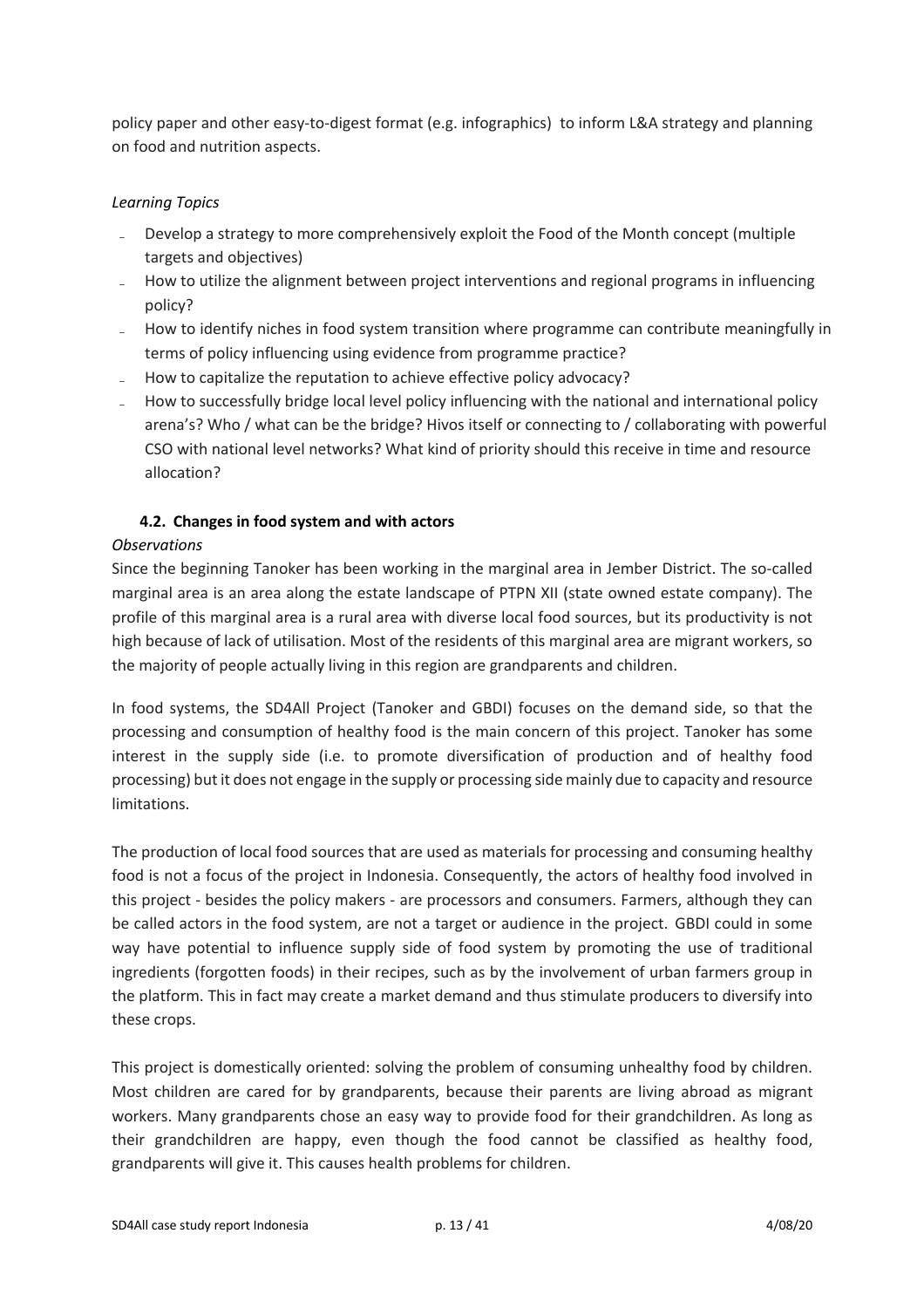Making children and grandparents advocates for healthy food therefore is considered to be an effective and efficient approach as they will directly influence their peers. Sekolah Yang Eyang, Sekolah Bok Ebok, and Sekolah Pak Bapak provide solutions to this problem. The members of these schools must eventually become 'innovators' and advocates of healthy food: understand what healthy food is, know how to make healthy foods that children like, and teach children to choose healthy foods as their daily diet. In addition to being able to provide healthy food for children in their families, some innovators have become micro/ small entrepreneurs by taking orders from consumers. When the Mud Market is held, some of these groups opened a healthy food booth at the market.

Food of the Month is presented as a multi-functional multi-targeted vehicle for promoting sustainable diets, influencing consumers as well as government officials. The concept of food of the Month has indeed expanded the exposure of healthy food issue to policy makers. Their awareness of healthy food has increased because of Food of the Month. Will these policy makers then become healthy food actors? It depends on whether they will pursue development of policies on healthy food.

Unlike Tanoker, GBDI works in urban areas, notably in the city of Bandung. Bandung is known as a culinary destination. The city is famous for offering a variety of foods– admittedly not necessarily healthy food - that is attractive to residents and tourists visiting Bandung. An interesting part about GBDI's work is that the private sector immediately provides support to promoting healthy food with the involvement of chefs in healthy food campaigns. There are 14 master chefs who expressed their willingness to be involved in this campaign. They have a voluntary agenda to carry out campaigns in the form of cooking demonstrations in various places. In addition, with support of GBDI, they also became trainers for other chefs, school canteen, catering services as well as street vendors in healthy food processing training

Initially the programme also focused on food vendors in Bandung but this line of activity was discontinued following multi-actor reflection on priority setting for the Bandung city food system development. Apart from not being considered a priority focus, other factors were at play as well e.g. related food safety, security, hygiene and waste disposal. However, GBDI still offered training to vendors, following the involvement of the city's street food vendor association (APPKL) in their platform. This workshop was highly appreciated by the vendors. Moreover, GBDI is now working with the vendor association (APPKL) and other actors to provide assistance for vendors who lost their income because policy measures by the city government.

# *Reflection*

The high prevalence of stunting but also of obesity among children shows that there is still a long way to go to achieve a better understanding and more general adoption of healthy food among the population at large. In many cases, what families eat are meals that taste good, but often food is not healthy.

On the other hand, Indonesia has a rich and long tradition of diverse sources of healthy food. These foods are affordable even for marginalized people. The challenge is whether once prepared, the cost price is still affordable, and food still tastes good. Sekolah Yang Eyang, Sekolah Bok Ebok School,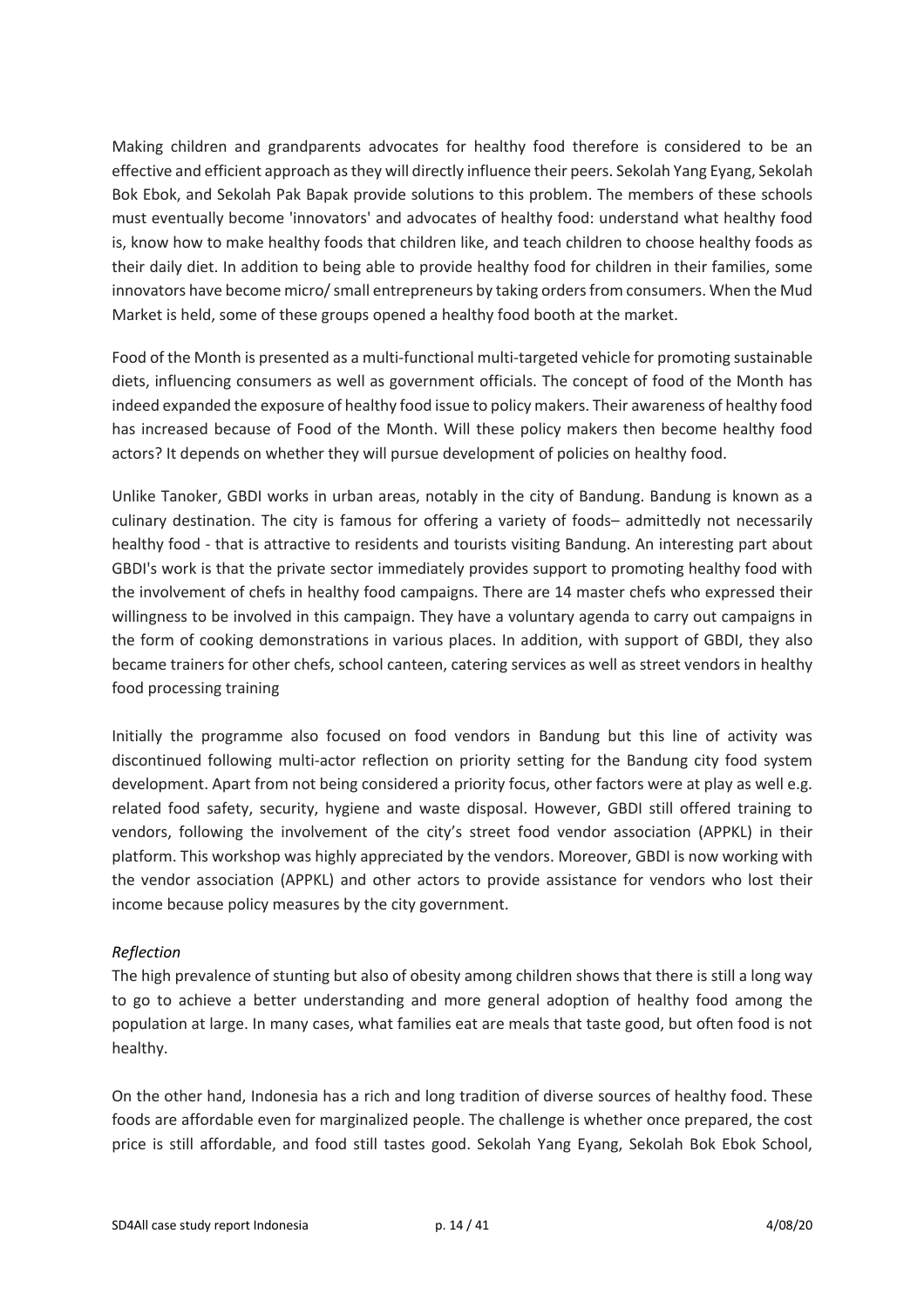Sekolah Pak Bapak, and GBDI master chefs have proven that healthy, locally sourced food can still be affordable and taste good.

Looking at the different interventions by Tanoker and GBDI, it is thought that the more effective approaches are:

- ˗ Working through Chefs as food champions
- ˗ Food of the Month combined with the different Sekolah's (especially the grandparents)
- ˗ Mud market (Pasar Lumpur) & Food of the Month

In practice, the scale of activities by Tanoker remains rather moderate despite the fact that their models are worth duplicating especially child forum and the different *sekolah*'s. These group-based models are indeed rich in content but their impact (in absolute scale) on the overall food systems is small. Nevertheless, evidence from these models has had direct or indirect use in evidence-based L&A and thus create much more impact through policy development and implementation. The key challenge that Tanoker (and the program) faces is to strike the right spaces / themes in the policy debate where one can trigger change, create impact and make a difference through policy development and implementation.

Resources permitting, the programme could consider to cover gaps in coverage of food system– related policies e.g. on diversification in the supply chain with producers, traders and processors. In order to do so, it may be advisable to connect and collaborate with other organisations / programmes that have relevant expertise and track record. Similarly, while GBDIO has some small retailers as members, they do not (yet) address supply side actors at a wider scale (e.g. entrepreneurs like traders and processors) despite having business-related connections with these actors.

# *Learning Topics*

- ˗ Take healthy food as entry point and work gradually towards more comprehensive notions of sustainable food systems
- ˗ L&A to target / influence making and implementation of local policies on sustainable consumption

### Tanoker

- ˗ Food of the Month and healthy food campaigns by master chefs have increased public awareness and policy makers about healthy food. How can this be followed up so that it becomes a decision for the public to always consume healthy food?
- How can this be followed up so that policy makers can also take part in the food system?
- ˗ Use University linkage to strengthen positioning (viz-a-viz nutrition-related considerations) in food systems transformation
- ˗ Child forum is promising policy influencing instrument but could similar set-up with youth be realised – the latter could also
- ˗ Be instrumental in awareness raising on s sustainable food among youth
- ˗ Become a youth-led think-thank on action-oriented strategies for food system transformation?
- Influence / Engage with service providing departments at Kecamatan especially agriculture extension to review policy implementation strategies (away from cereal crops towards diversification and promotion of traditional crops)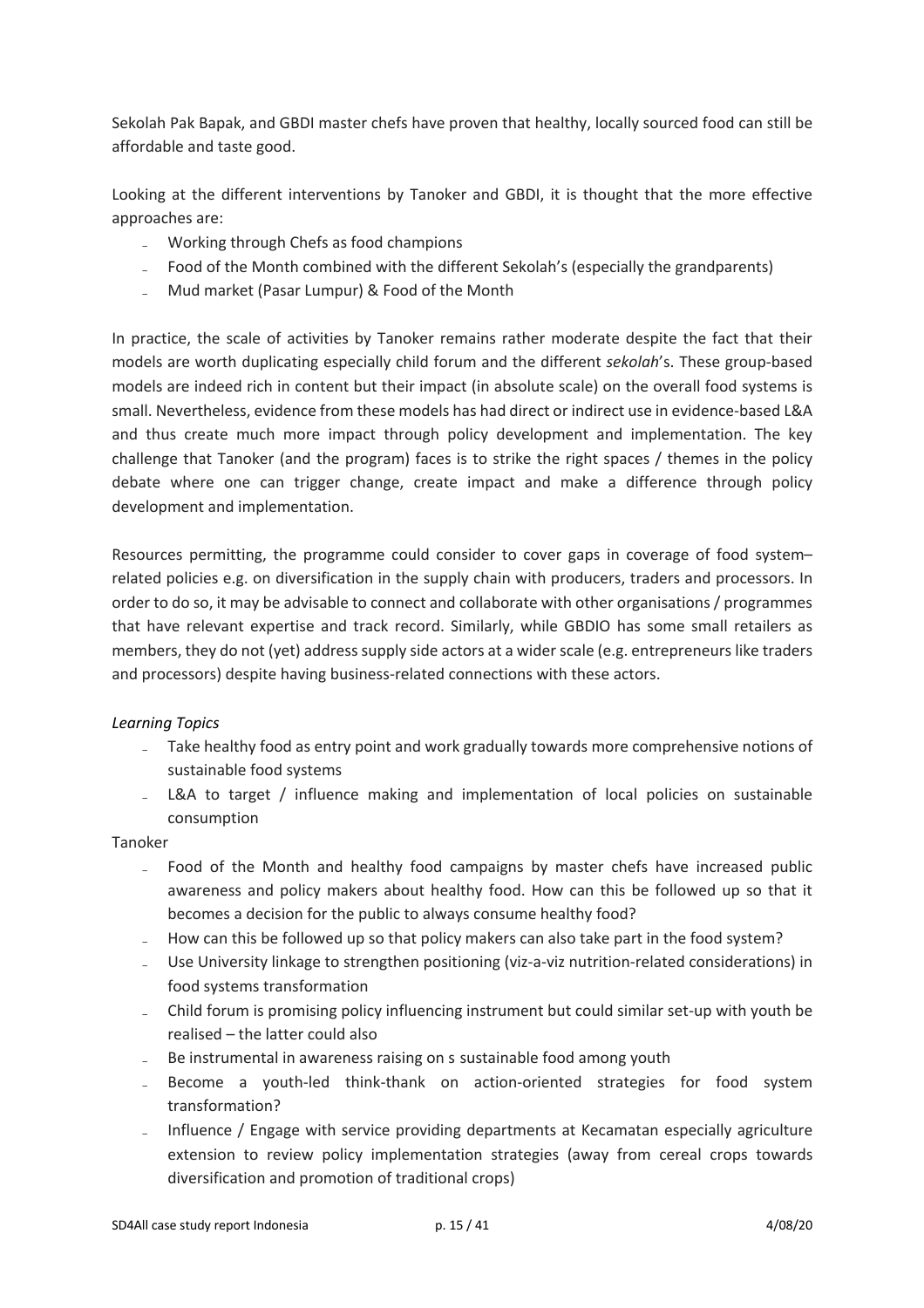GBDI :

- ˗ Explore options to influence intermediate actors in the food system on principles of sustainable gastronomy
- ˗ Keep engaging with other actors e.g. sekolah yang-eyang & bok-ebok and food of the month
- Support strategic role of chefs as good food advocates or champions
- Explore whether and if so, how GBDI can be instrumental in reaching out to low-income urban consumers with messages on healthy food.
- Explore to what extent chefs can adopt social business principles in their business model (reflect on social returns next to financial returns = blended value creation)
- ˗ Explore opportunities to integrate GBDI-like principles and methods in CSR strategies of major food companies
- ˗ Keep vendors as a target for practice-oriented training but not in policy influencing (too many barriers for time being)
- Explore options to influence intermediate actors in the food system on principles of sustainable gastronomy

# **4.3. Capacity development**

### *Observations*

The assessment of capacity development in this section covers mostly Tanoker.

GBDI, ASSPUK and NTFP-EP attended capacity development initiatives in 2019 such as on outcome harvesting. They indicated that this has been an interesting experience but it was too early for the evaluators to assess the on relevance and usefulness of these activities as the capacity building took place only recently. The effects will have to be seen in the coming period.

The SD4All programme in Indonesia engaged in capacity development in various forms and approaches and with different modalities that were directed at different stakeholders, mainly the two core partners Tanoker and GBDI. In the programmatic context, capacity development was primarily meant to build capacities of programme actors to do advocacy more effectively and efficiently. However, capacity development has also been provided on a wider scope of topics. Ample attention was given to organisational development of partners. Staff capacity building was organised on programme management such as outcome harvesting, M&E, storytelling and MSPcoordination (accelerator). The capacity development initiatives in the period under review covered the following topics:

- ˗ Theory U for multi-stakeholder platform (2017) (SD4All partners)
- ˗ Social media (2017) (SD4All partners)
- ˗ Outcome Harvesting (annually since 2017)
- Advocacy toolkit (2018)
- ˗ M&E (2019) (Switch partners only)
- ˗ Storytelling (2019)
- ˗ Gender (2019)
- ˗ Sustainability Accelerator (2019)

These activities were mostly directed towards implementing partners and programme staff in the country (ASSPUK and NTFP-EP joined the capacity development initiatives in 2018).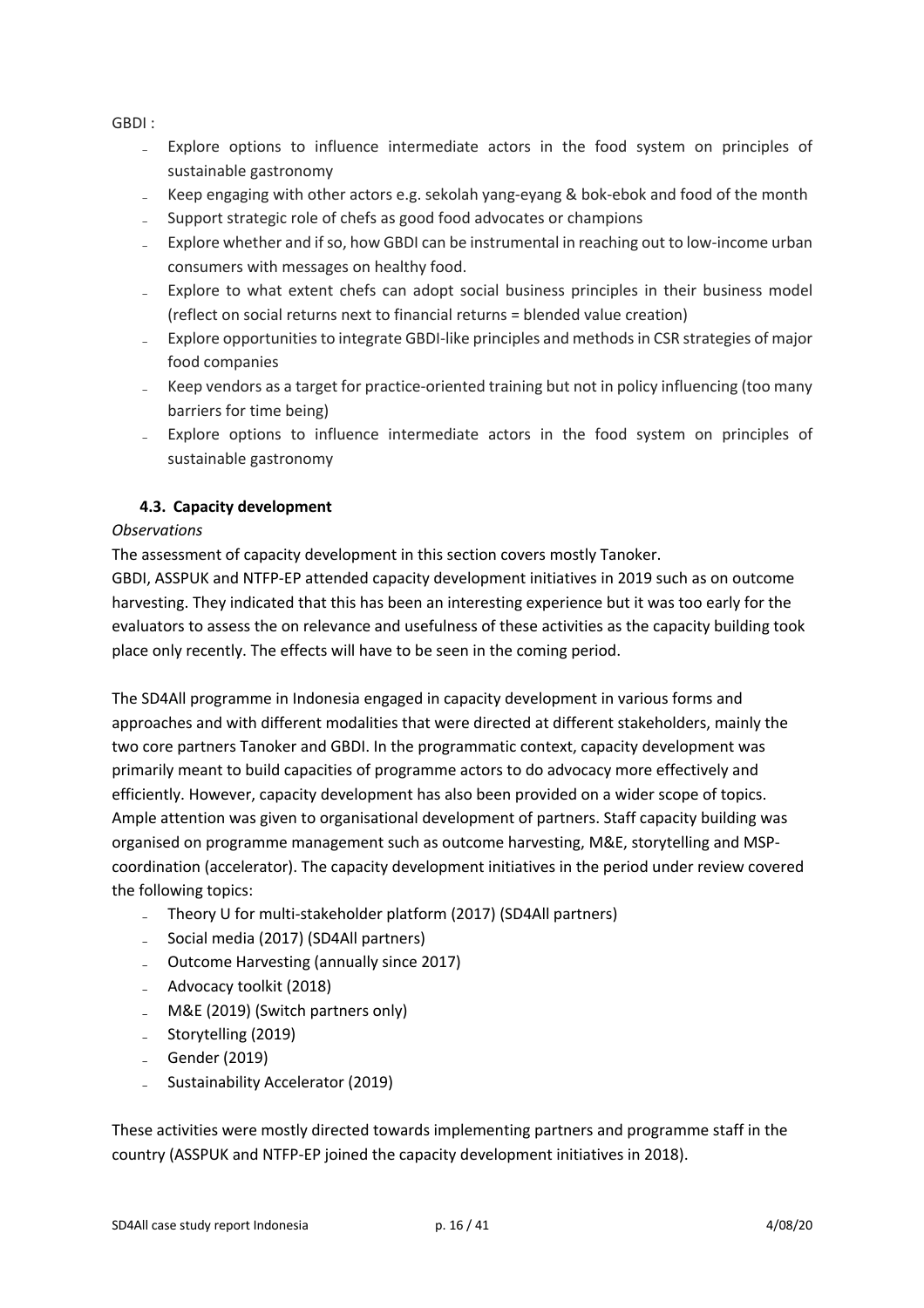Planned capacity development initiatives in 2020 will cover the following areas<sup>3</sup>

- Gender-inclusive local advocacy by external consultant
- ˗ Gastronot board game. This is a game-based learning for elementary school students to increase the awareness and understanding of balanced nutrition. The game is part of a new inclusive gastronomy concept: *Main, Metik, Masak* (Play, Pick, Cook) developed by Kummara, a Bandung-based game designer under the Idea Accelerator programme (not SD4All)
- Financial capacity
- ˗ Financial resilience/programme sustainability

Tanoker organized capacity development for its culinary groups of grandparents or mothers, and for the children forum. Some of these initiatives were designed and implemented in collaboration with (lecturers and students of) the University of Jember, Public Nutrition Department<sup>4</sup>. GBDI organised training on healthy sustainable cooking (2019) targeting 4 different groups of private sector actors:

- Chefs of restaurants
- Catering services
- School canteens
- Food vendors.

These training will be repeated in 2020 (circumstances permitting).

In contrast with other countries, there were no exchanges between programme partners in Indonesia apart from joint participation in capacity development activities and programme-related workshops / meetings for planning, outcome harvesting and related objectives. The programme components and partners are located in different regions far away from each other and only the two recent partners ASPPUK and NTFP (whose programme largely falls beyond the scope of this evaluation) have national offices in or near Jakarta.

However, capacity building also occurred through

- hands-on learning by being engaged in policy influencing and advocacy activities or in joint activities with communities e.g. with University of Jember,
- involvement in multi-actor initiatives that allowed for exposure to and learning from the processes and practices of other organisations,
- participation in the Annual Programme Review Meetings that created opportunities,
- research as an entry point for capacity development such as in the feedback session on the household food diaries research but also with district level officials and counsellors,
- ad-hoc subject-matter advice by Hivos, IIED or other experts.

As far as applicable, partners expressed their appreciation for the quality and relevance of the CD initiatives under the programme.

Tanoker indicated that they used the 5C model twice already for self-assessment, once in a baseline needs assessment and 2 years after in a repeat / follow-up assessment. The conclusion of the consultant who facilitated the 2018 assessment was that Tanoker staff are quite realistic in making

 $3<sup>3</sup>$  The Corona crisis already is causing delays in implementation

<sup>4</sup> Faculty of Public Health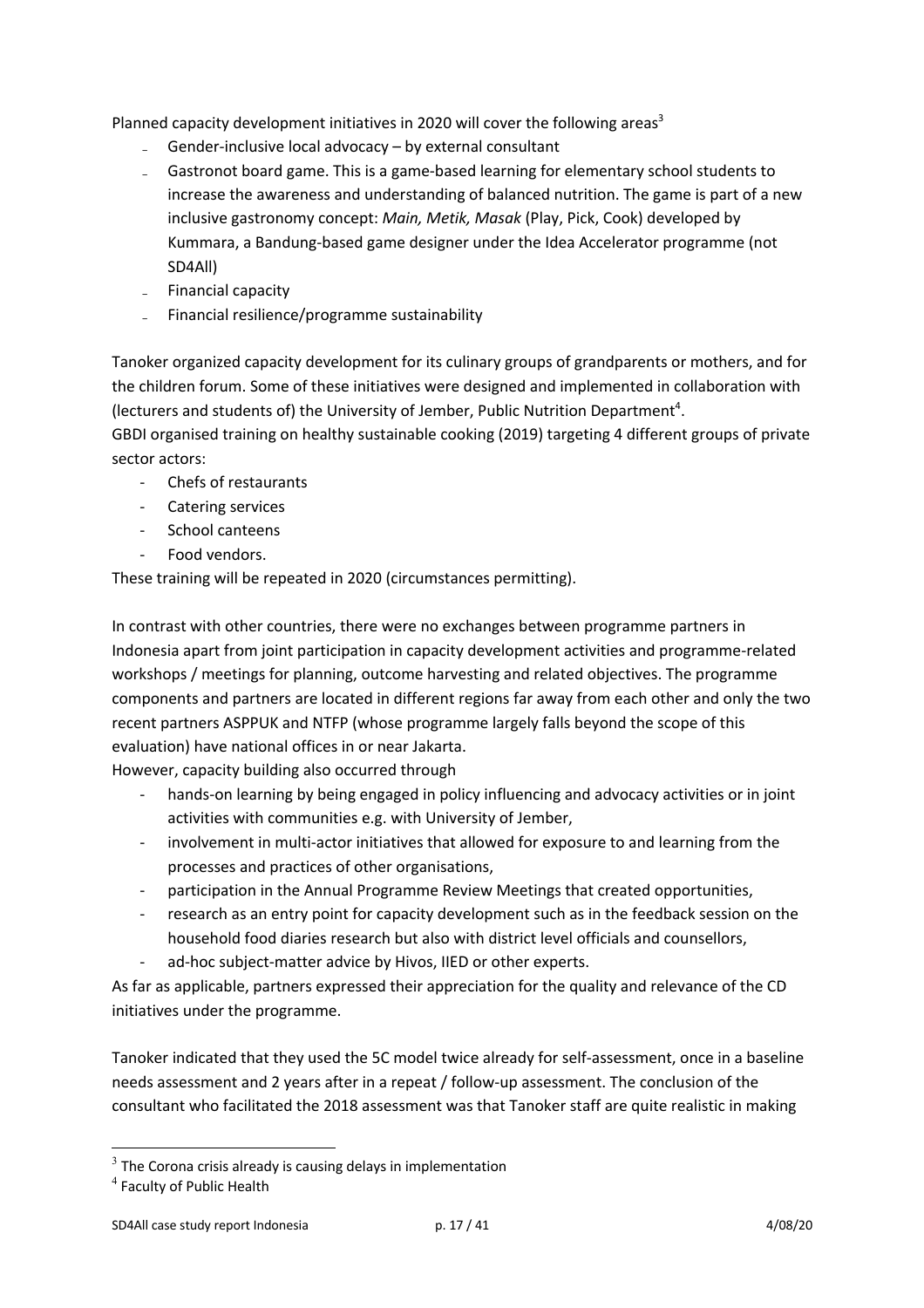assessments of their capabilities. The consultant further observed that Tanoker staff understand the problems and challenges faced compared to the expectations they want to achieve and therefore they give modest scores for all aspects.

Priorities in capacity building needs that emerged from the 2<sup>nd</sup> assessment process were

- 1. Knowledge Management
- 2. Government Policy Advocacy
- 3. Advocacy and campaign strategy development at national and international levels,
- 4. Media coverage and writing for campaigns and advocacy
- 5. Branding and marketing

Tanoker considers the 5C the model to be useful for self-assessment and to be strategically relevant for organisational development. Next to 5C, they also identified capacity development needs on basis of adaptations to their programme strategy (ToC) or following internal performance -related reflections. For Tanoker, the 5C model remains relevant for a broad assessment and monitoring of capacities at organisational level.

### *Reflections*

In capacity development attention was paid to organisational development of the partner(s) and to compliance mechanisms for programme management such as outcome harvesting. Attention also was also paid to L&A capacities through the Advocacy Toolbox that was developed by IIED.

The Hivos team indicated at a dilemma with capacity development because of the time and resources it takes for partners to participate in these activities. Partners are under-staffed and overengaged in programme related activities, e.g. Tanoker is the only partner organisation that has a staff member who is full-time dedicated to communications. Other partners will have to send programme staff or other functionaries to comms-related training such as the one on social media.

The Tanoker staff member who attended the advocacy toolbox training, left the organisation soon after the training, before acquired skills and knowledge could be shared or transferred to others in the organisation. On the other hand, it must be noted that Tanoker had already built up quite some track record and expertise in L&A but then, its communication and programme staff indicated there was certainly more room for further strengthening of capacities in planning and implementation of advocacy tools, as well in expanding its toolbox of useful and relevant methods and techniques for advocacy and related activities such as communication. The training on story telling was interpreted as being functional especially for programme reporting. Communication staff of Tanoker did not attend this training and thus relinquished an opportunity to strengthen communication capacities in this respect.

The evaluation team endorses the prioritisation of capacity needs identified in 2018 assessment. The outcome of the 2018 exercise is still relevant and presents a realistic reflection of challenges that Tanoker is facing especially in rendering its policy influencing work more effective and meaningful. However, as far as evaluators could establish, the stated gaps in capacity have not yet addressed specifically since the assessment was done.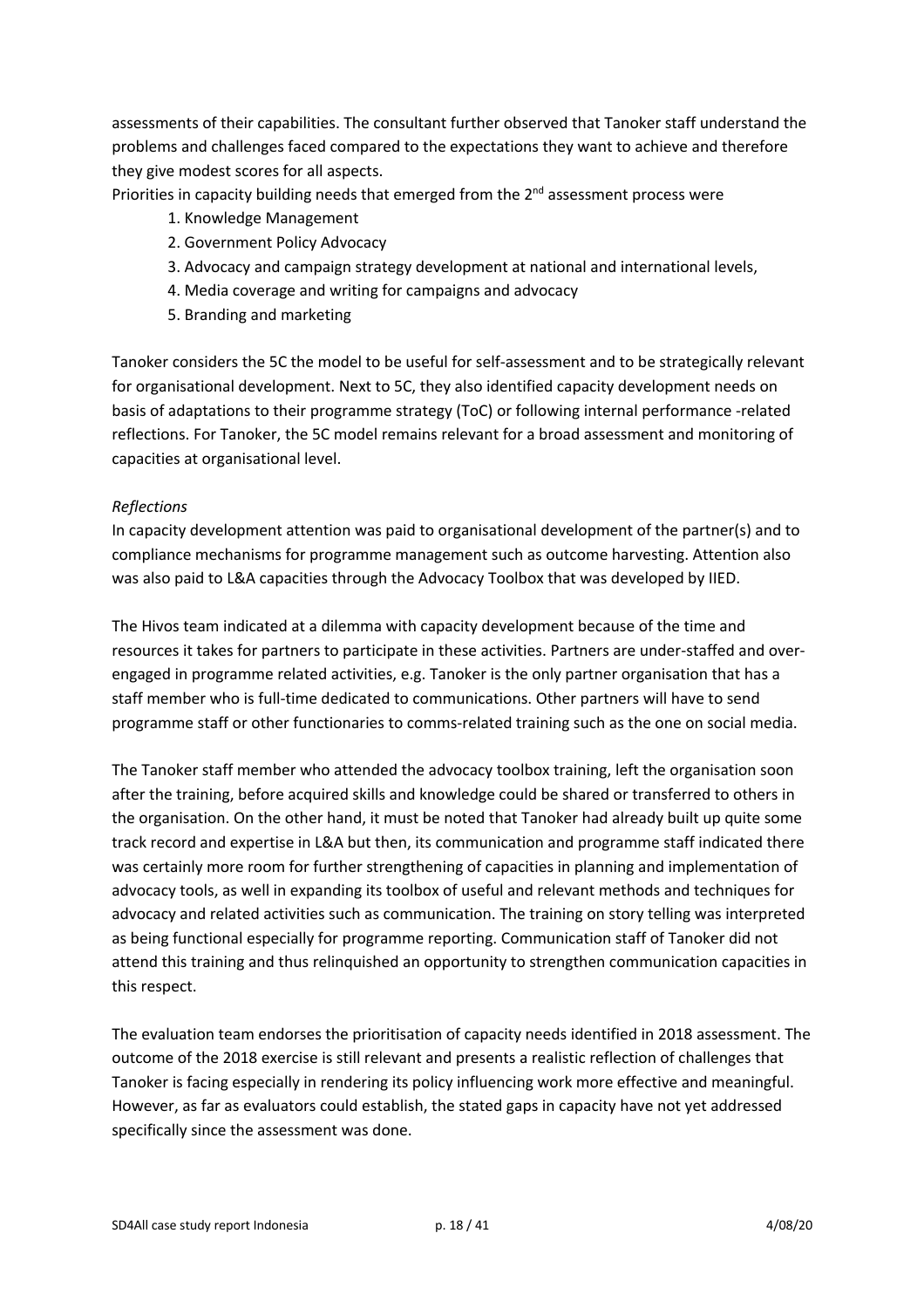As indicated, Tanoker provided capacity development support to citizens groups, often in the form of coaching and expert advice. This support was well appreciated by the groups that were interviewed. The training programme of GBDI on sustainable and healthy cooking targeting 4 groups was highly appreciated by all groups. Vendors specifically were asking for more practical training which they found missing in the present 1-day workshop organised by GBDI (on specific request by Banding City Council government).

As far as the use and application of 5C model is concerned, for Hivos use of the model helped to assess and understand capacity needs at programme level and with the different partners. Use of 5C was complemented with dynamic (read: open-ended more loosely structured) assessments based on joint reflections with the partners, e.g. the more or less imposed training on story telling generated new needs such as on infographics and quality control of communication materials like photos.

Application of 5C may also be relevant for citizens groups supported by partners. As a matter of fact, in view of the diversity in mandates, functionality, operational modalities and organisational *maturity* of the different citizens initiatives supported by the programme, there simply is no onesize-fits-all approach towards assessing capacity needs of these groups. As groups are often still in infant stage of organisational development, a broad 5C-like assessment in combination with a contextualised quick scan of activity-based functional / operational requirements may be well suited to asses specific capacity development needs of each type of group.

### **Learning topics**

- ˗ How to further strengthen the link between TOC (adjustments) and CD needs assessment to inform, plan and design further capacity development initiatives?
- ˗ CD needs assessment for citizens groups: how to deal with diversity of mandates and functions and identify diverse CD needs?
- How to develop contextualised capacity development strategies that are tailored towards capacity needs of partners in strengthening (local level) policy influencing?

# **4.4. Research**

### *Observations*

The overriding approaches used in the SD4All programme are evidence-based lobby and advocacy towards local and national governments. Generation and use of evidence in L&A therefore have a strong focus in programme implementation. Most research in the SD4All programme is coordinated by IIED, the strategic partner of Hivos in CAC. Implementation of research is often done in collaboration with the SD4All partners and/or local researchers such as the Faculty of Public Health of the University of Jember in Indonesia.

Research and strategic reflections included

- Food Diary Research in Jember District by University of Jember and IIED leading to the publication of the report on Indonesia's triple burden of malnutrition. A call for urgent policy change (study started in 2017, survey in 2018 and report 2019).
- Study on informal food vendors and their role in the food and nutrition security of low-income workers in Bandung City (study in 2015, report published 2019)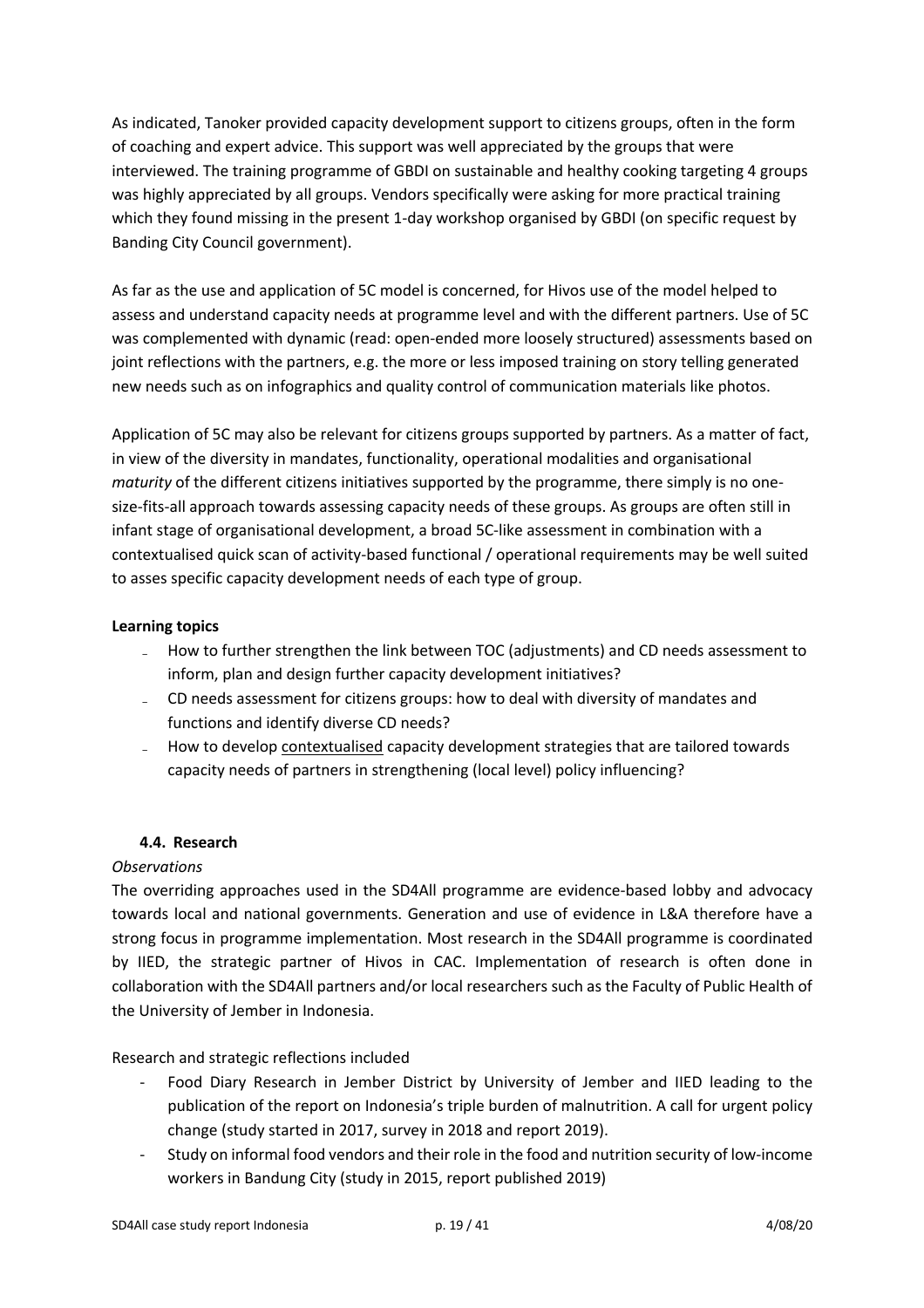- Strategic document on multi-stakeholder platforms (Theory of U) by an external consultant
- Stakeholder mapping in Bandung city for the GBDI initiative to inform and guide the programme / GBDI in its targeting,
- A strategic reflection on priorities of Bandung city in the promotion of sustainable consumption and production,

Strategic reflections have been instrumental in guiding and steering programme planning and implementation e.g. for GBDI to design and target the training programme or for revisiting pathways of change and priorities of the SD4All programme (in the city of Bandung).

A particularly important study was the *Food Diary Research* that was initiated in 2017. The initial design was guided by the desire of Hivos team and partners to get more information on people's diets in Jember district. Food Diary research was meant to generate evidence that could be used in SD4All's future work (locally, nationally and internationally) on policy influencing and advocacy but also to provide guidance to Hivos and partners on desired nature and targeting of other programme interventions related to sustainable food consumption and production.

The research / survey was designed an undertaken by the Department of Public Nutrition<sup>5</sup> in collaboration with IIED and SD4All (Tanoker mainly). The survey was done in 2018 in Jember district, and included coastal, lowland and highland areas. In hindsight, it was found that the research process was rather cumbersome and time-consuming. Communication and alignment between the implementing agencies (University of Jember and IIED) was hampered by linguistic challenges (a need to translate all communication back and forth), lengthy deliberations on methodological issues and perceived data gaps, and delays in production of the report (eventually it was published end of December 2019). It was felt (by local stakeholders) that local representation of IIED (i.e. having a Indonesian national as their lead researcher) could have made the process much more cost-effective. Nevertheless, the report was generally well appreciated, not only by programme actors and partners, but equally so by Government officials, notably the Jember District Health Department (even though the department was somewhat critical about the lack of data on quantitative food intake in the survey).

The researchers of the University of Jember pointed out that only around 30% of data collected have been used in the SD4All publication. Nevertheless, the remaining 70% were certainly not lost but were used by the concerned university staff in internal working papers and to inform the SD4All programme team and partners for programme planning and implementation. The local researchers will also use the entire data set in articles that they intend to publish in national and international journals. Moreover, they (local researchers) suggested to use the data set for an evidence-based policy paper that they would have liked to produce in collaboration with programme staff and partners. This paper could have assessed opportunities and challenges in addressing food and nutrition security in Jember district and present related policy implications and recommendation. This (interesting) suggestion was positively received by the programme team but could not be realised now by lack of designated resources. The university is still considering to produce an easilily accessible info-graphical synthesis of findings but is seeking to acquire funding to do so. The Hivos team further thought that in order to

 $5$  Of Faculty of Public health, Jember University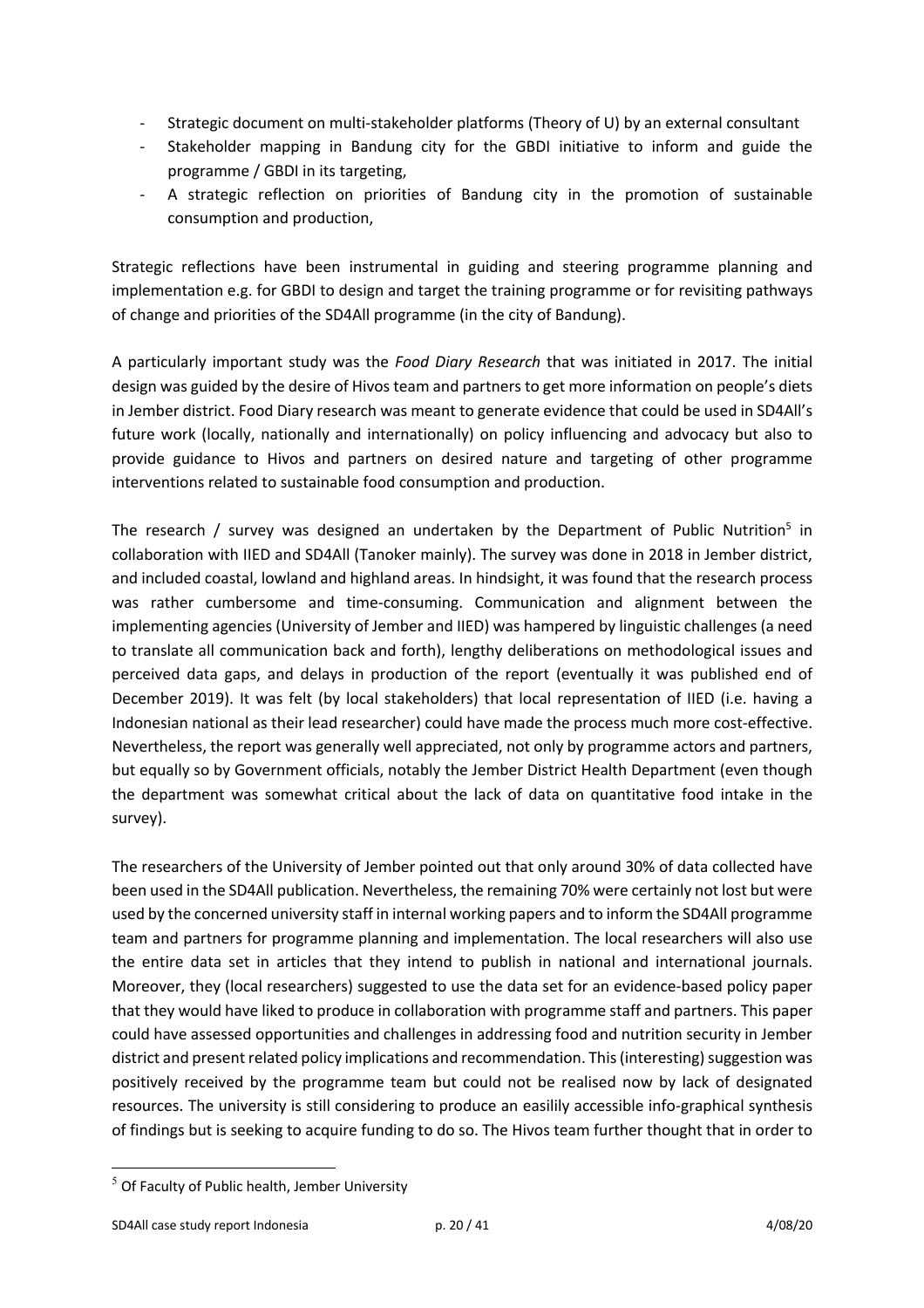optimise the relevance and use of this valuable data set in advocacy at national and international levels, there would be need to replicate this study in other regions / cities. However, such (undoubtedly valuable) exercise is way beyond means and resources of the Sd4All programme.

The *Indonesia's triple burden of malnutrition* report briefly presents some valuable and relevant recommendations for future programming on SCP in the country such as

- improving children's diets through improved school culture, development of whole-family approach and/or exploitation of the wealth of local food diversity,
- regulation of commercial food processing, and a need for better local dietary guidelines,
- policies to promote diversity of food sold by vendors and promotion of locally sourced seasonal foods,
- alignment of dietary needs and agricultural policies and promotion of sustainable agriculture, agro-biodiversity, agro diversification and of homestead production.

Admittedly, a few of these recommendations are being addressed in the programme (and ToC) but there is still a long way to go realise the entire set of recommendations.

The 'informality study' for Bandung City was building upon earlier (pre-SD4All) research by IIED in the city and further launched in the early years of the SD4All programme. However, in 2018 after consultations with multiple stakeholders and experts in Bandung, it was decided to no longer pursue specific programme objectives related to the informal food sector (see section 4.2). Hence, while this study provided very interesting insights in the dynamics of the informal food sector and its significance for low-income consumers, the programme did not make further use of the outcomes of the study for direct interventions. The findings, however, remain very relevant and useful for policy influencing especially at national and international policy fora as they provide concrete stories and robust evidence to inform policy debates on role and importance of the informal sector in the food system.

# Reflection

To conclude: the Food Diary Survey yielded a rich set of context-specific information and insights in nutritional habits and challenges in the district and was / can therefore be instrumental and relevant in agenda setting for policy influencing. Nevertheless, not all data were used in the report and local research partners expressed a desire to explore further insights that can be derived from the data set on nutritional adequacy of household diets. Conclusions thereof can be used as unique and robust evidence to feed and inform policy influencing and advocacy at local, national but also international level. Upscaling and duplication of such studies in-country and between countries would definitely enrich and 'empower' the evidence-base for policy influencing at higher-level fora. However, due to the lengthy and difficult process of back and forth consultation during the first 1.5 year of the study, it might be good to consider a local research partner who speaks the same language and able to be more involved directly and more often with the local university partner. Last but not least, the study should have a strict deadline and clear methods so as to make it more efficient time-wise for everyone involved.

# Learning topics

˗ How can research capacity (collect, analysis, reporting, disseminate) be grounded more with local agencies?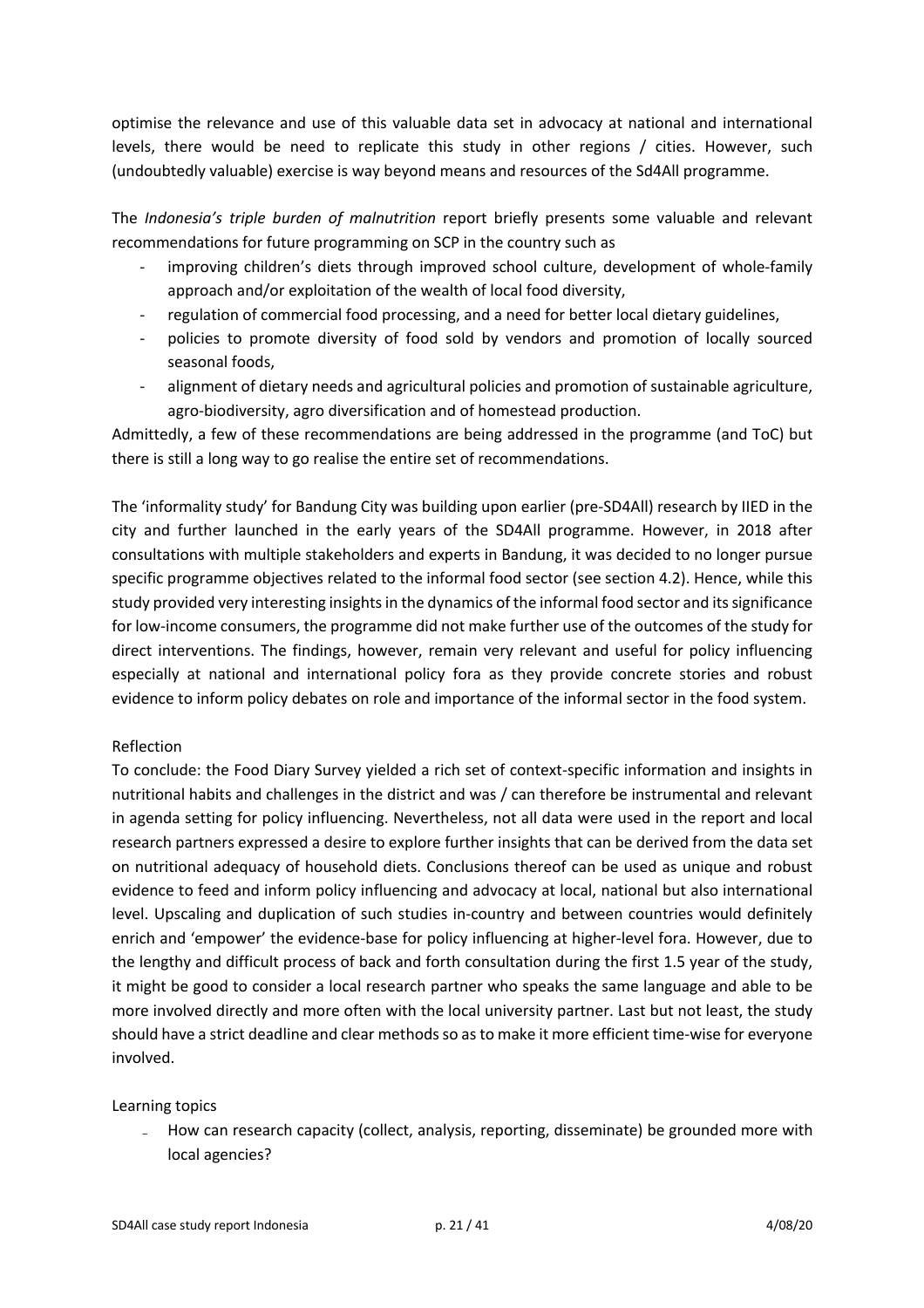˗ How to position and apply research (that requires a fairly rigid design and planning) within the more loosely structured and necessarily flexible environment of advocacy and policy influencing?

### **4.5. Gender and Youth**

### **Observations**

There is a general recognition among Hivos and partners as well as other resource persons of the relevance and importance of gender and youth inclusion in matters related to sustainable food systems and diets for all, if only because of the key role that women play in production, processing and preparation of food crops for consumption by the family.

Gender and youth inclusion received limited focus in the original programme design. Likewise, inclusion of gender and youth is not very strongly embedded in advocacy strategies and practice of partners as far as such strategies have been spelled out in any detail (which we could not be truly establish). Capacity development on gender mainstreaming in policy influencing was planned for partners but has been postponed due to Corona crisis. Therefore, capacity in gender- and youthsensitive agenda setting for policy influencing is still limited, also by lack of knowledge of best practices by others in this respect. Teaming up with ASPPUK as a partner (since mid-2019) may contribute to strengthening knowledge and expertise on gender mainstreaming in the programme (or programmes because ASSPUK's partnership is primarily situated within the Local harvest programme but then it is the intention that also SD4All programme benefits from the expertise that they bring).

On the other hand, Tanoker has a strong gender 'history' and track record. This admittedly emerged less by programme design, and more as a contextual issue because mobilisation of women (among children, adults and grandparents) on issues related to food and nutrition was more straightforward and easier than among the men. Tanoker is indeed supporting a number of group-based interventions that have an inclusive character. These focus on women and children but also include initiatives (3 Sekolah Pak-Bapak) established with and for men that found its origin in religious groups doing Qur'an study but were given additional contents in learnings on healthy food, parenting, gender inclusiveness, etc. There are also some (few) inspiring examples of (male) local leaders (e.g.. at dusun or desa level) who have been actively engaged in and supportive of activities by Tanoker.

GBDI on the other hand faces the challenge that chefs are by majority men which is a common phenomenon not only in Indonesia but basically world-wide. Leadership of GBDI is committed to make the association more inclusive and pursued a deliberate bias by inviting specifically female chefs and prioritise younger chefs for the trainings they organise.

When exploring the youth-related interventions, partners and governments often refer to interventions that are targeting school children, e.g. improving knowledge and practice of nutrition and balanced diets, production of food crops in school gardens, or efforts to improve quality and dietary diversity of school meals (1000 Kantin Sehat) . Programme interventions around sustainable diets or food systems that reach out to out-of-school youth say in the age range of 16 to late 20's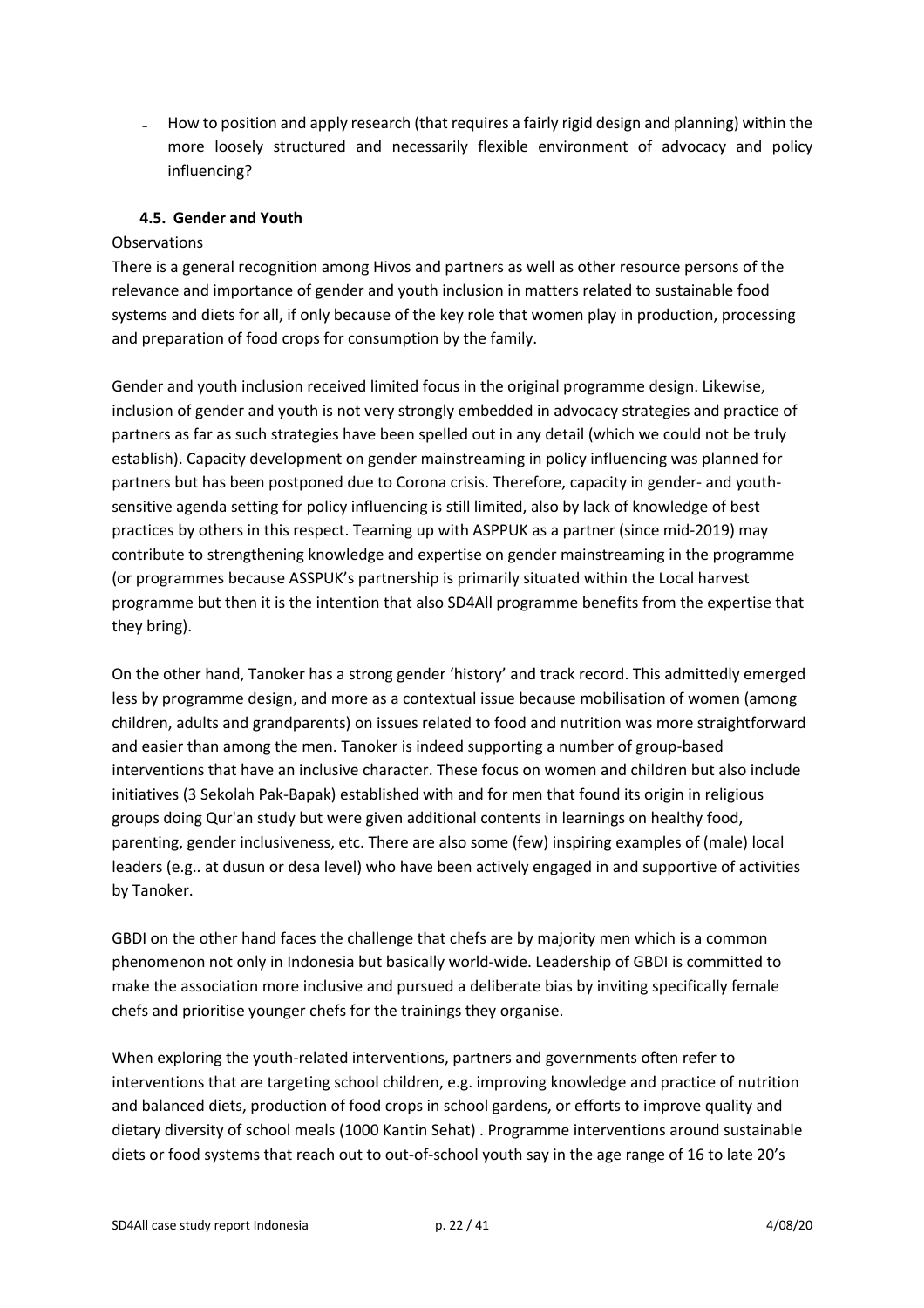were largely missing apart from participation of youths (university students – not low income youth) in the 2017 Bandung foodlab.

# Reflections

Different initiatives have been launched to engage school children, women and men and to a lesser extent out-of-school youth in the programme. There is need for capacity building on gender and youth inclusion in design, content, planning and implementation of advocacy strategies. Partners lack contextualised strategies to strengthen inclusiveness in the planning and implementation of lobby and advocacy.

To some extent, the inclusiveness gap is caused by lack of contextualised evidence and insights in gender- and youth-related dynamics in the actual food system in the specific context and locations where partners are working or targeting their interventions. There is need for further applied research to explore challenges and identify opportunities for inclusion of women and youth (as actors and/or in agenda setting) in policy influencing and other initiatives in food system transformation leading more sustainable consumption and production.

Indonesia, as most other countries in the Global South, is facing tremendous challenges in assuring the younger generation of hopeful prospects for job creation and rewarding economic livelihoods. Innovative investments in diverse, green and sustainable food systems that are rooted in local citizen-led dynamics may offer interesting opportunities for youth as economic agents.

Stakeholders in the SD4All programme consistently acknowledge the need for a pro-active engagement with and support to youth. Despite positive intentions, results so far of working with youth on food-and diet-related issues are rather moderate and have not been realised at any substantial scale. It must be noted, however, that also Government policies and programmes (some of which the programme is trying to influence) equally fail to systematically and structurally address challenges that youth face in becoming economic agents in the agricultural sector or related food systems. Moreover, there are more facets to address in this respect than just job creation, e.g. on matters of attitude and mindset (e.g. the *unpopularity* of employment in agriculture or of rural life in general among youngsters), the *Westernisation* of popular food (popular fast food culture), lack of incentives that may attract youth to *food entrepreneurship*, and so on.

Finally, on a more programmatic note, programme partners still pointed at the need to develop more specific strategies and pathways of change to guide programme interventions in support of inclusiveness as well as a to continue working on adjusting the monitoring framework with the appropriate indicators that would better capture targets, developments and outcomes with respect to gender and diversity inclusion in the programme.

Learning topics

- There is a need to better specify key challenges for gender and youth inclusion in policy influencing on sustainable food systems and diets and subsequently develop contextualised L&A strategies to address these challenges.
- Exploit potential role of ASSPUK in strengthening inclusion as their track record and expertise may be instrumental to fill in gaps and support other partners (peer coaching)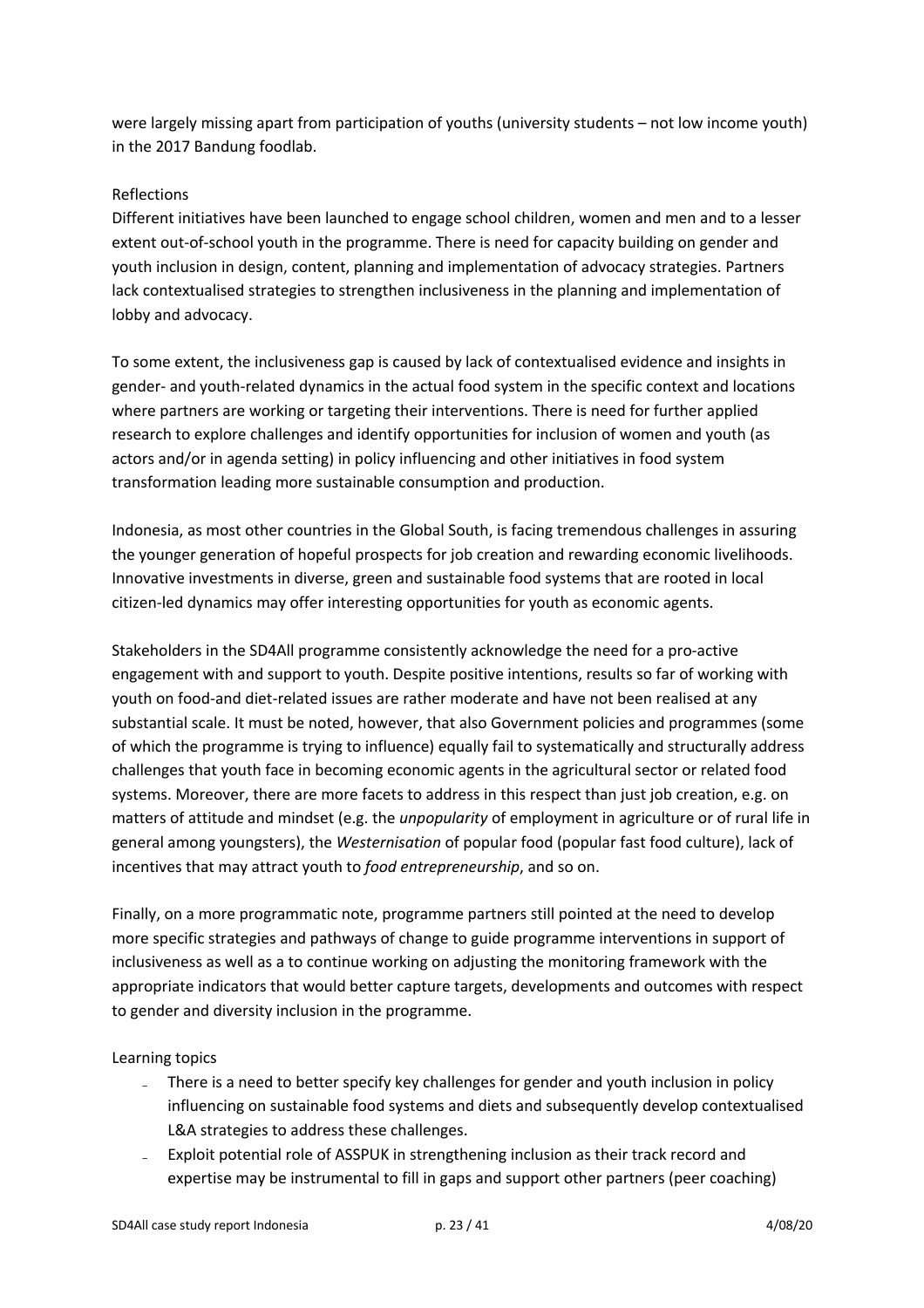# **5. Analysis of the relevance**

Evaluation Question 2:

How relevant are the changes in the context in which the programme is operating?

# **5.1. Relevance of policy changes**

### *Observations*

Since 2006 the State Ministry for Women Empowerment and Child Protection has developed a Child-Friendly City/Regency policy. In 2017, Jember District declared its commitment as a Child-Friendly District - Primary. The declaration was held at the 8th Egrang Festival in Ledokombo. In 2018 for the first time Jember Regency was awarded as a Child-Friendly District. In 2019 for the second time Jember Regency received the same award. In fact, the Jember Regency Government hoped that in 2019 it would be able to obtain the status of Child-Friendly District - Middle, a level higher than Primary. Therefore, the Jember District Government is currently making efforts to accelerate so that in 2020 it can obtain the status of Child-Friendly District - Middle.

There are 5 criteria that must be met to obtain the status of Child-Friendly District:

1. Fulfilment of civil rights and freedom of children. This criterion requires children to be able to express their civil rights freely and responsibly, such as conveying the aspirations of children who will be accommodated as programs in development.

2. Family environment and alternative care. Care for migrant workers' children is a basic need that has to be met by the Jember District Government.

3. Children's basic health. One element is the availability of healthy food in the family.

4. Right to education, especially formal education. Equal alternative education or as a support for formal education must be provided so that children receive adequate educational rights.

5. Special protection for children who have problems with the law.

The consequence of the acceleration effort is the fulfilment of the five criteria mentioned above must obtain a greater outpouring of resources compared to the previous year. And Tanoker's work field with SD4All is related to criteria 1, 2, 3, and 4. Tanoker through SD4All has contributed to the achievement of criterion 1 through the involvement of the Children's Forum in musrenbang, achievement of criteria 2, 3, and 4 through Sekolah Yang Eyang, Sekolah Bok Ebok, Sekolah Pak Bapak, and various activities carried out by children in Tanoker's learning facilities.

The government under the district (sub-district and village) then works in harmony with efforts to accelerate the Child-Friendly District. Tanoker who works on issues related to children becomes a partner in achieving the development goals of Jember District.

### *Reflections*

While SD4All's design focuses primarily on the issue of healthy food, with this provision Tanoker can also penetrate into other policy areas such as democracy, education issues, health issues, and others. Therefore, Tanoker can also work together with stakeholders from the village, sub-district, and the district level. The issue of healthy food thus seems to be positioned as a cross-cutting issue, where many interests meet.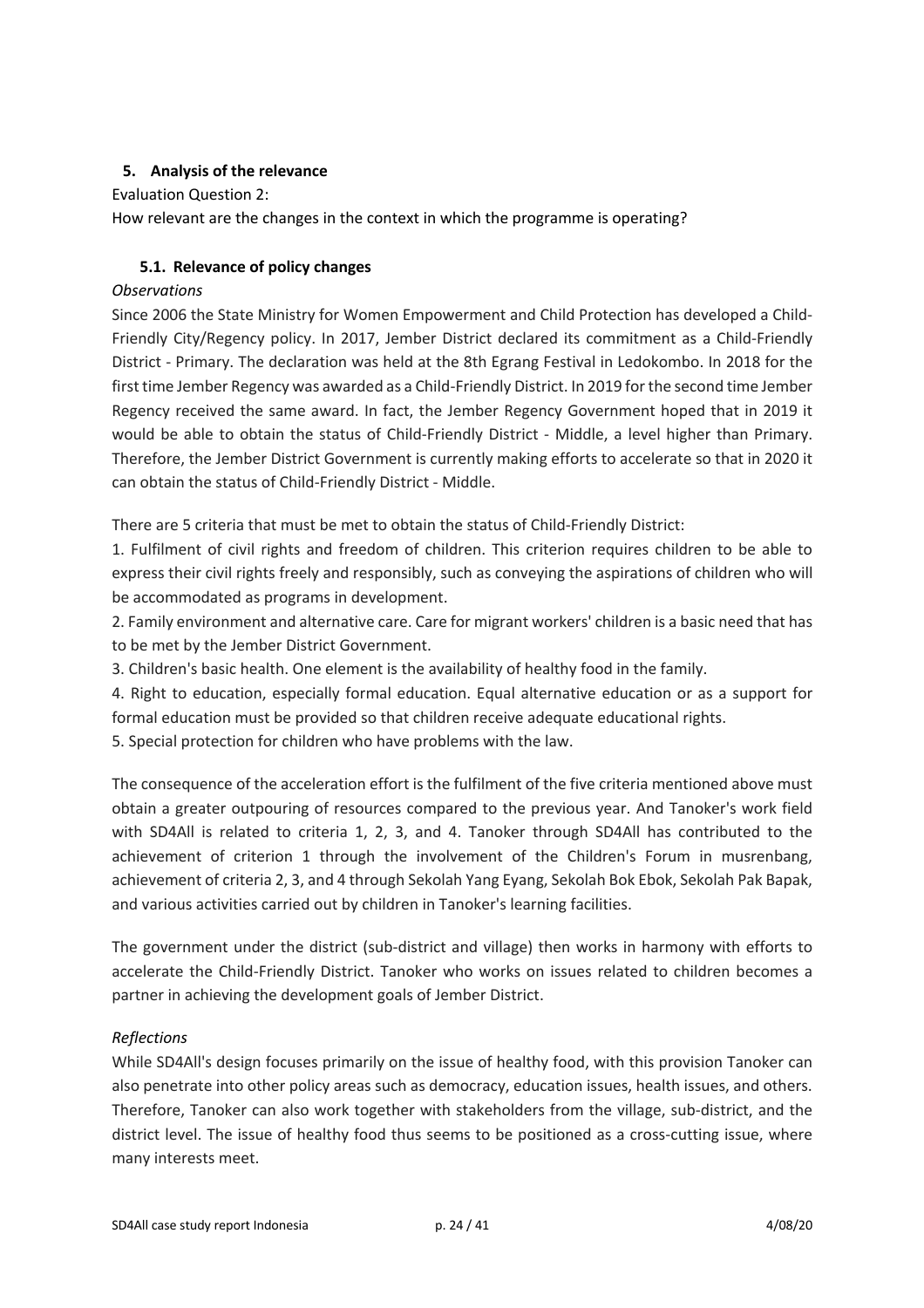At the grassroot level itself, the issue of healthy food is an issue that must be resolved if Jember District wants to have good human resources in the future. This means that Jember District must invest in children's welfare for a better future. Tanoker since its inception has invested in the welfare of migrant workers' children through alternative education and care. SD4All then came to supplement this investment by working to resolve the issue of healthy food for children (and also for families).

It is no coincidence when Tanoker and SD4All are in fact compatible with Child-Friendly District Policies. Tanoker has an important role in facilitating the declaration of Jember Child-Friendly District and encouraging its acceleration through the 2017 and 2018 Egrang Festival. Child-Friendly District then seemed to be a fertile playing field for SD4All work which was well executed by Tanoker in Ledokombo.

### *Learning topics*

- How will the issues to be resolved by the project driving the achievement of regional development?
- ˗ How to utilize the alignment of project objectives with regional development goals?
- ˗ What facilitation needs to be taken so that the project can continue to be relevant to the grass root issues and the achievement of regional development goals?

# **5.2. Citizens agency**

### **Observations**

A lot has already been said in previous chapters that directly relate to the operationalisation of the concept of citizen agency in programme interventions, notably in the different group-based initiatives, the engagement of citizens in events, or the participation of single (children) or multiple (GBDI) stakeholders in local platforms for policy influencing.

The programme has indeed elevated agency for citizens in different kinds of groups such as Bok-Ebok, Yang-eyang and children's forum. Tanoker has given adequate guidance to citizens and their groups in pursue of their objectives. Tanoker's strength is in empowering citizens and the organisational dream is to be instrumental in creating a citizens' movement that will pro-actively advocate for sustainable diets and convince others to use local, healthy, fair, diverse, green and sustainably-sourced food ingredients.

GBDI's board and platform have diverse stakeholders (or associations) from different parts of society. Together they represent a fairly broad segment of the local food system that serves the city of Bandung. By lack of well-established organisations that represent consumer interests, rights and obligations, the voice of the consumers (the wide array of all consumer categories) is missing.

### Reflections

Tanoker's reaches out strongly to children, grandparents and dedicated groups of adults. However, they indicate to face more challenges in reaching out to the adult population at large, who apparently are more difficult to mobilise around issues of healthy, fair and local food. Some adults (migrant workers) are not living at programme locations – this is where grandparents feature as their caretakers of children and thus leading actors in food and nutrition for their families. Grandparents groups and culinary SMEs have become strong advocates for healthy locally sourced foods. Evidence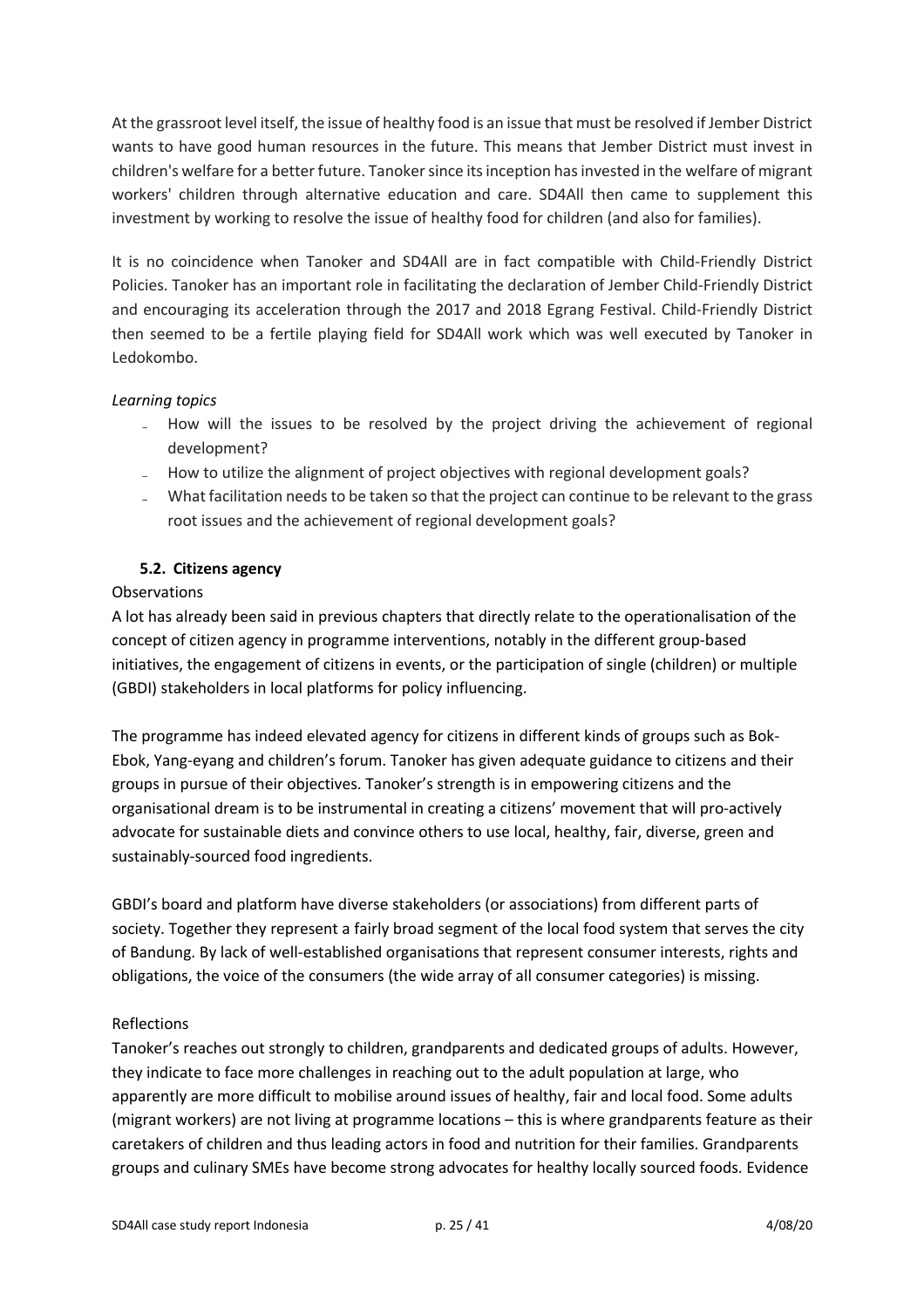is found in the fact that innovations and creations of healthy food with local natural ingredients (Food of the Month), has gained appreciation among public as well as Government officials.

By being pro-actively engaged with the local communities over many years, Tanoker has built up a lot of respect and appreciation among the local population. This allows them to take up a genuinely representative role as advocate of citizens' interests, rights and obligations in matter of policy influencing. In addition, citizen agency is reflected among specific constituencies such as Child Forum that received support through the programme to act and represent children in the Musrenbang processes (village development planning). Representation of producers and intermediate value chain actors (processors, vendors) in citizen groups or MSPs of Tanoker is less pronounced, except for a number of food SMEs and culinary groups.

Representation of intermediate actors from the food system is stronger and wider in the case of GBDI even though also in their case representation of the urban consumers at large is still lacking. Consumer engagement that is taking place is mainly through institutions or think-thanks such as the Centre for Sustainable Food Studies (CSFS) of the University of Padjajaran, that already has a similar opinion and positioning as Tanoker on sustainable diets and food system transformation.

In GBDI, value-based motivation (to promote healthy food) is an important incentive for chefs next to their business interest. After all, they are entrepreneurs who have to make a living from food business. It is this blending of social and economic values that makes GBDI a strong concept in support of sustainable food consumption and production. Blended value creation and adoption of social business model is also taken into consideration by Tanoker's leadership. In the case of Tanoker, it will be a challenging task to conceive a sustainable business model that on one hand focuses on social value creation (with little or no potential for income generation) and on the other hand has economic value creation by offering products and services to the paying consumers in the market (see further section 6.3)

GBDI shows that an MSP can be a powerful tool to link citizens / entrepreneurs with differing interests in win-win alliances, However, a critical condition for sustained operations and influence of MSP is leadership that is accepted by all members, which in this case done by the GBDI for their platform. The strength of the GBDI platform is in creating win-win situations for members while ensuring goal alignment among the members i.e. all join in to contribute to improved fair and green food systems. Challenges and risks that the GBDI MSP platform may face relate to

- creating stronger engagement and linking of different supply chain actors that are represented in the platform, by building short local supply chains that source healthy, fair and green ingredients to the chefs, caterers, vendors or canteens,
- identifying and agreeing on roles and responsibilities of each member (no free-riders),
- Establishing transparent decision-making processes,
- ensuring feeling of ownership of the platform among members,
- transparency and knowledge sharing to the extent possible in a market environment where members are sometimes also competitors or of each other.

Learning topics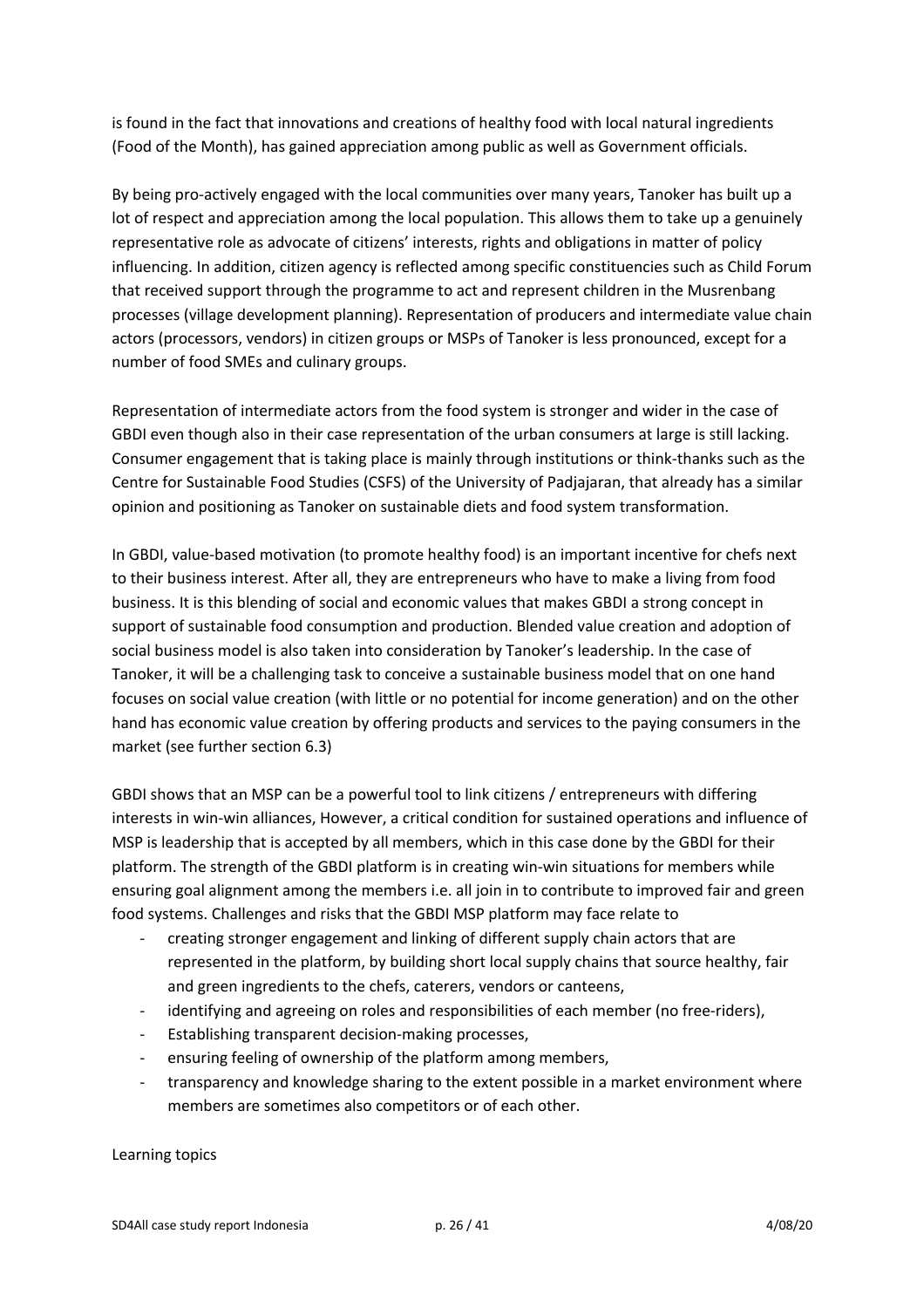- How to engage consumers and intermediate medium to large scale commercial value chain actors and strengthen their active agency in MSP (of GBDI)?
- How to strengthen and widen the concept of Citizen Agency to embed blended value creation? In other words: explore the use of social business models for Tanoker as well as for GBDI and their members' enterprises?
- How can civil society and public sector actors support the concretisation and functioning of social entrepreneurship for citizen groups (like the culinary groups) and CSOs (like Tanoker) blending social and economic value creation?
- How to engage especially low-income consumers and other value chain actors and strengthen their agency in functional groups or MAIs?
- Explore how GBDI can strengthen its outreach to low-income consumers either directly or indirectly (i.e. further engagement with vendors?).

# **5.3. L&A strategy**

### Reflections

Food and nutrition security has a strong linkage to realisation of SDGs which is embraced by government e.g. in Bappenas at national level as well as with district authorities. At the same time, Government and other stakeholders also consider the subject of food and nutrition security to be topical at national as well as local levels, now and in future. Hence the importance Governments attach to efforts by CSOs such as Tanoker to address food system transformation in a wider valuebased perspective inspired by SDGs.

The work and achievement of Tanoker also in local-level policy influencing is recognised and appreciated by Government officials. Some officials indicated they had doubts about CSOs who – unlike Tanoker - are focusing only or very strongly on the "political games". They (officials) indeed appreciate more the mixed functionality of Tanoker that is first focusing on prototyping models to promote consumption and production of local, healthy, fair foods and diversification of diets, and thereafter uses the evidence gathered in this programme practice to carry out advocacy and offer advice to – mainly local – governments on food system transformation. Such approach which can be characterised as an insider and evidence-based approach is more appreciated than the value-base more activist policy influencing by other (not SD4All) CSOs.

From experience in awareness raising and advocacy so far (e.g. 1000 School Canteens or with GBDI), it was observed that reference to healthy locally-sourced food is thought to be a more effective entry point in reaching out to many stakeholders than reference to sustainable diets. At the same time, working around healthy food topics as a start can pave the way towards adopting a wider scope in a later stage i.e. addressing sustainable diets. Therefore, such a strategy which is explicitly adopted by GBDI and inherently so by Tanoker, is thought to be an effective approach.

As far as the objectives of sustainable diets for all are concerned, there is still a critical lack in legal framework at national level in support of SCP and promotion of local, healthy, fair, diverse, green and sustainably-sourced foods. More recently, Hivos in Indonesia broadened its institutional scope from a strong focus on local (district or city) level to paying somewhat more attention to national level policy influencing and linking national to local levels, that is reinforcing local level impact by stronger policy backing from national policies and policy platforms. This is to some extent done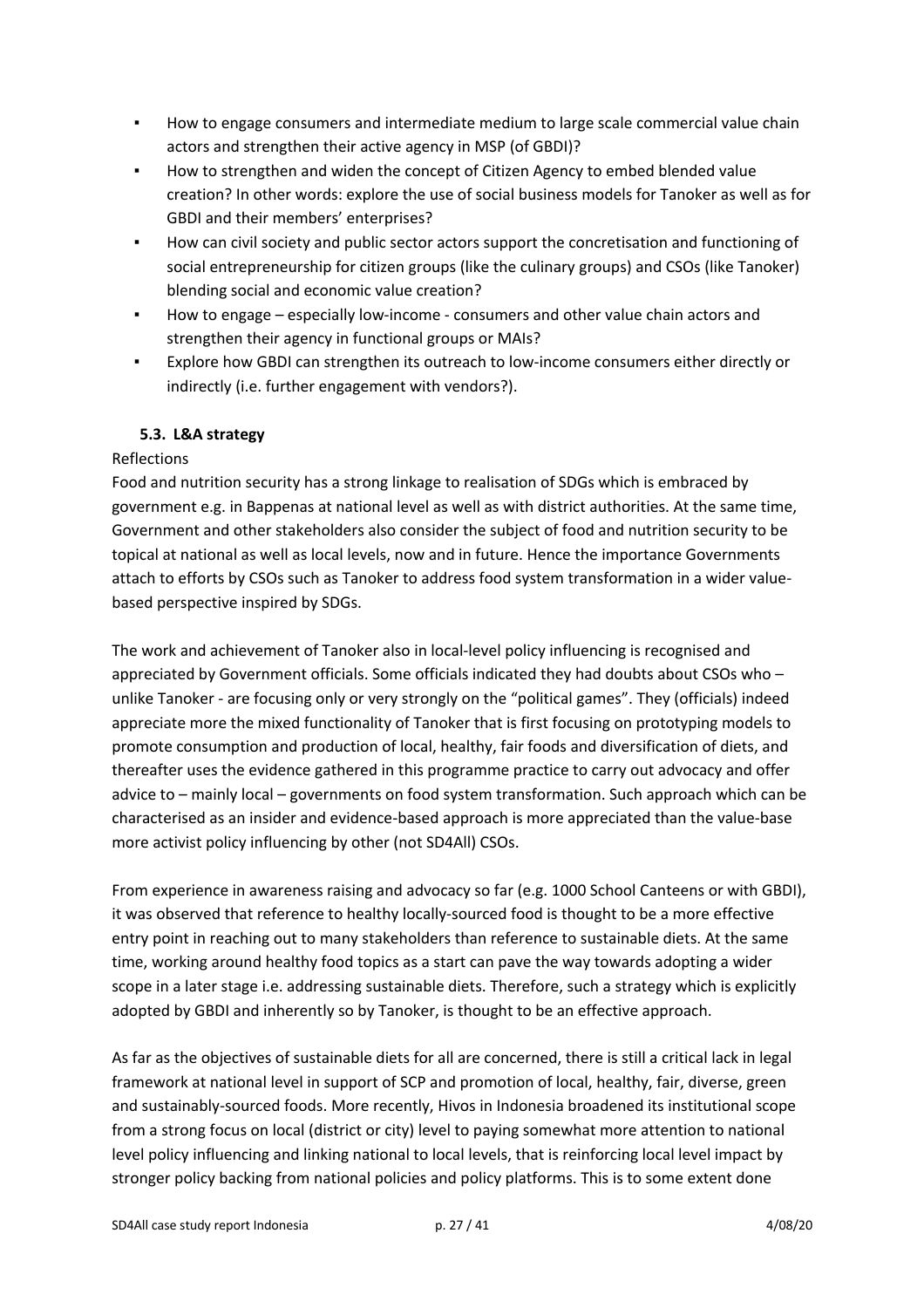under the SD4All umbrella but rather more through the *Local Harvest Programme* which basically has emerged from and was built upon the achievements of SD4All. Both programmes are connected in terms of vision and mission whereby the Local Harvest programme spans a different (but to some extent complementary) scope touching upon broader segments of the food system from production to consumption in more locations.

The programme is supporting / influencing multi-sectoral settings to food system transition. Such settings are becoming visible at national level (e.g. in the development of Bappenas platform on sustainable food) but less so at local level where local governments – despite commitments at policy levels - apparently take fewer steps to let different departments collaborate in developing joint strategies and operations for strengthening food and nutrition security in their constituency (e.g. by linking agriculture extension to dietary needs). Nutrition may thus become an *unfunded priority* at local government levels – significant in the policy rhetoric but small in practice. At implementation level, national and local governments are still putting much more emphasis on cereal-based commercial agriculture with strong focus on the input and supply side and far less on food & nutrition security-sensitive agriculture that follows a more comprehensive food systems approach.

Tanoker has been using different communication materials for advocacy and/or to reach out to stakeholders and the public at large. Commonly used materials are the videos made by Hivos and 'My Plate Fan'. The video *Health Generations Ahead* (production organised by Hivos) contained stories of members of the different groups about healthy traditional food and from leaders such as Ledokombo sub-district head, Ibu Latifah (Bok Ebok School), Ibu Sumilah (MSME), and others. *My Plate Fan* is a plastic fan on which the surface is printed infographically about the proportion of healthy food in a plate and other information about healthy food. Ledokombo sub-district head often uses the Hivos video when in meetings with district offices or other persons. Tanoker uses the videos in various workshops, training and meetings. The Hivos video was also launched in the Mud Market event. My Plate Fan video was shared on various occasions, mainly for building and strengthening awareness on nutrition. Apart from videos, Tanoker also produces printed communication material including a newsletter for local audiences. The production of the Hivos video was a rather cumbersome and lengthy process. If use had been made an Indonesian production house (of which there are many very good ones), there would have been less communication and formalities (visa & permissions) issues to resolve and production costs (and efforts) would have been a lot lower. English-language publications (like the position and discussion papers) are less useful in Indonesia because of the language barriers, also among Government officials who generally have limited or no command of English.

Learning topics

- What L&A strategies can CSOs design and implement to influence policy makers at national level to build upon local initiatives and come up with a national guiding legal framework that supports SD4All objectives such as on indigenous food varieties and against over-emphasis on cereals in food cropping?
- ˗ What L&A strategies can be the programme adopt to promote and realise multi-sectoral approaches for policy development on food and nutrition security at national and especially district levels?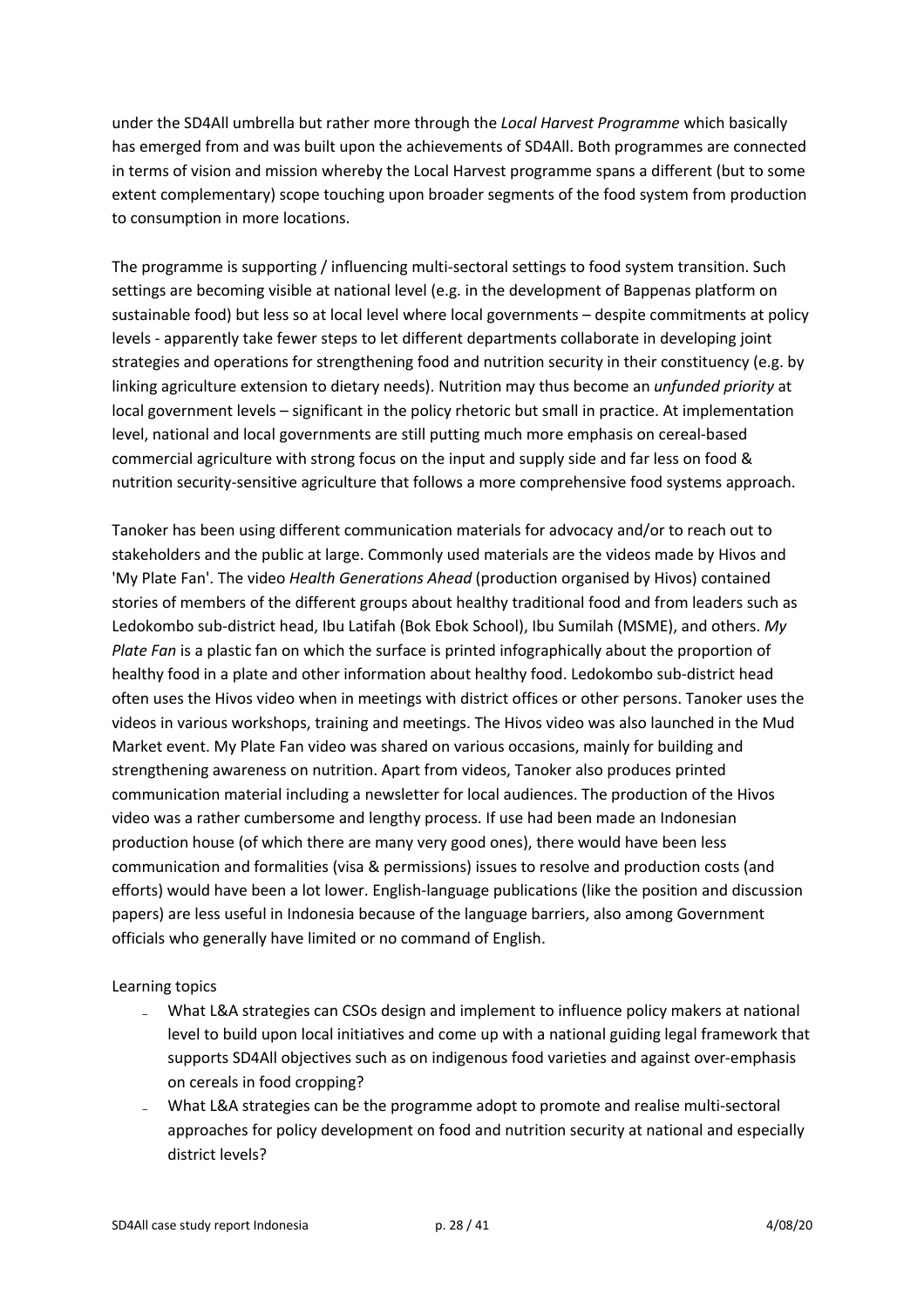# **6. Analysis of the sustainability**

Evaluation Question 3: To what degree are these changes sustainable?

### **6.1. Sustainability of changes in policies and food systems**

Tanoker has taken a stand to strengthen interventions at the grass root level in order to ensure the sustainability of project outcomes. From the observations in the field, it seems that what is considered as grassroot are sub-village, village, and district level. At this grass root level Tanoker has worked to ensure that policies at the village and sub-district levels can consistently maintain the project outcomes that have been generated.

The Subdistrict Government has even considered that the Mud Market is a sub-district monthly event. To support the Mud Market, the Subdistrict Head plans to hold a Car Free Day event along with the Mud Market schedule. The Subdistrict Head hopes that the Car Free Day will increase the number of visitors to the Mud Market. In addition, with village funds, road improvements will be made to facilitate access to the Mud Market location.

The acceleration of Jember Child-Friendly District (Madya-Middle Level) has ensured playing fields that are conducive to the sustainability of SD4All outcomes. Tanoker's presence in the Child Friendly District Task Force and SDGs Task Force enabled Tanoker to participate in setting the policy direction of the Jember District Government to support the sustainability of SD4All outcomes. The functioning of the Children's Forum from village to district level in the musrenbang within the framework of Jember Child-Friendly District is one form of the sustainability of outcomes from SD4All.

Currently, the most visible SD4All outcomes are in Ledokombo District. Even though that has not been evenly distributed in all villages in Ledokombo. Only in the villages where the Seven Peace Tourism Destinations (Tanoker Learning Village, Mud Market, Coffee Boarding School, Elisa Rainbow, Sekolah Yang Eyang, Sekolah Bok Ebok and Sekolah Pak Bapak, and Dhapoer Bhatek Kho-Kho) are located. Upscaling by the Ledokombo Subdistrict Government to other villages within the sub-district may strengthen the sustainability of the SD4All outcome. In addition to the Food of the Month, Jember University's Public Nutrition Department hopes that Tanoker can also be presented in the Jember's more urbanised area so that the issue of healthy food can get wider exposure among the public and policy makers. Tanoker has considered this and thought of a healthy-food truck as an entry point.

Amidst the political dynamics of Jember District, it seems that the consistency of Tanoker working at the grass root will actually provide direction for Jember District's policy in supporting the sustainability of SD4All outcomes. The Seven Peace Tourism Destinations and the Children's Forum might be categorized as Tanoker's work at the grass root level which can be used as an argument in policy advocacy. The existence of the Children's Forum has even become its own policy in Jember District. But once again, for the Government of Jember District all of this is within the framework of Jember Child-Friendly District. As long as Tanoker still contributes to Jember Child-Friendly District, SD4All's policy-related outcomes have also ensured their sustainability.

As observed in earlier sections, chefs play multiple roles as technical experts in advocacy, as advocate of proper food handling and preparation and in capacity development for broad audiences. They are the critical agents of change and of sustainability of the GBDI's achievements in policy influencing, in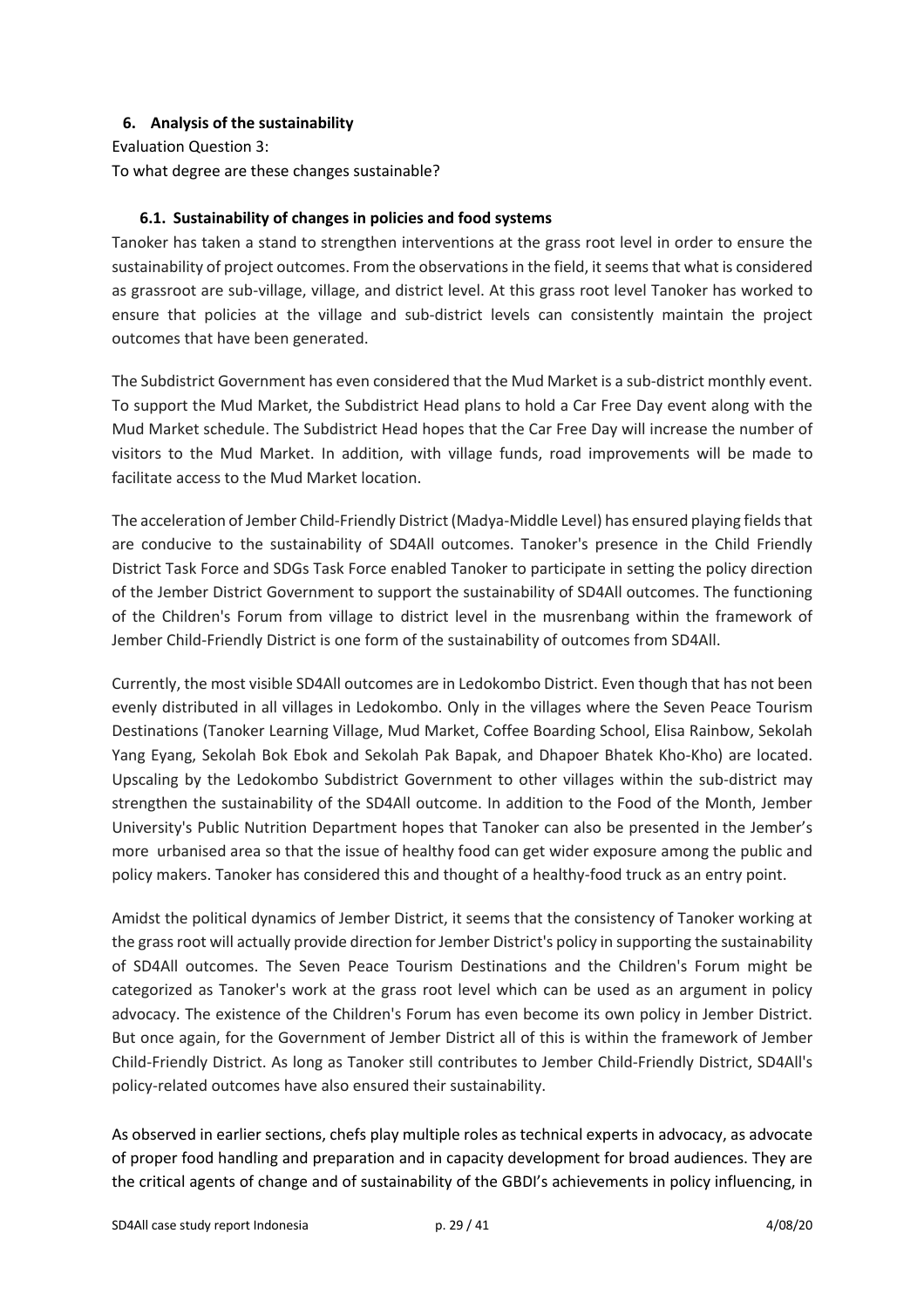knowledge of healthy food and capacities to prepare healthy diet of multiple groups (peer chefs, caterer, school canteen managers, food vendors, Sekolah Yang-eyang and public at large). So far they focus mainly on food preparation and food consumption. Gaps in food system coverage for sustainability are still in promoting availability and marketing of healthy foods with commercial traders in indigenous foods (fresh or processed) as well as in addressing the challenge of vertical scaling in the value chain i.e. to work on social entrepreneurship models that combine social objectives of sustainable diets with economic reality of the businesses (farmers, traders, processors, retailers, chefs, and so on).

### **6.2. Sustainability of partners and citizens groups**

Having Tanoker and meanwhile also GBDI as two well established and strong partners is good starting point for ensuring sustainability. Likewise, the newer partners (mainly working under the Local Harvest Programme) ASSPUK and NTFP-EP are two organisations that were chosen as partner because of their expertise and proven track record built up over the years. Institutional sustainability of the partners is well ensured given the fact that they are mature organisations with a wellestablished organisational setting for governance and operational & financial management and control. Institutionally speaking, GBDI is the only partner that is still in an 'infant stage' but given the fact that GBDI has been able in a relatively short time to build up an extensive and apparently strong network with many private and public sector actors, is somehow an assurance that the platform organisation has good prospects in terms of sustainability.

Tanoker's ambition really is to establish a movement around healthy food and sustainable diets by focussing on strong grassroot ownership and embeddedness in local dynamics and events e.g. Pasar Lumpur, stilt festival, etc. A strong point for sustainability is compatibility of Tanoker's programme vision and approach with the formally established *Kabupaten Layak Anak* set-up (child friendly district). This linkage together with the wide appreciation that Tanoker enjoys among relevant government officials at district and sub-district level may be conducive for a continuing recognition and (hopefully) recurrent financial support from Government.

The *Food of the Month* concept is intrinsically a strong concept and approach that is now well established, inspires government actors, is widely appreciated when showcased in events and festivals and has been receiving quite some media attention. In other words, this concept can connect stakeholders and (indirectly and over time) contribute to policy development, food system transformation, changes in diets, stronger networking, and awareness raising and capacity development among stakeholders. Food of the Month could thus be a carrier for sustainability. However, in order to achieve this ambition the concept would need to be embedded more strongly in a strategic framework (which does not exist so far) and be connected to other food system actors (some of which are not yet engaged) such as commercial SMEs, cooperatives and relevant government service departments e.g. agricultural extension or nutrition.

In addition to identifying capacity building needs, the 2018 self-assessment also produced some recommendations to ensure the sustainability of the organization's capabilities over time and the importance of the long-term advocacy agenda. It was suggested that a system be developed for managing and sustaining knowledge of programme strategies and dynamics of implementation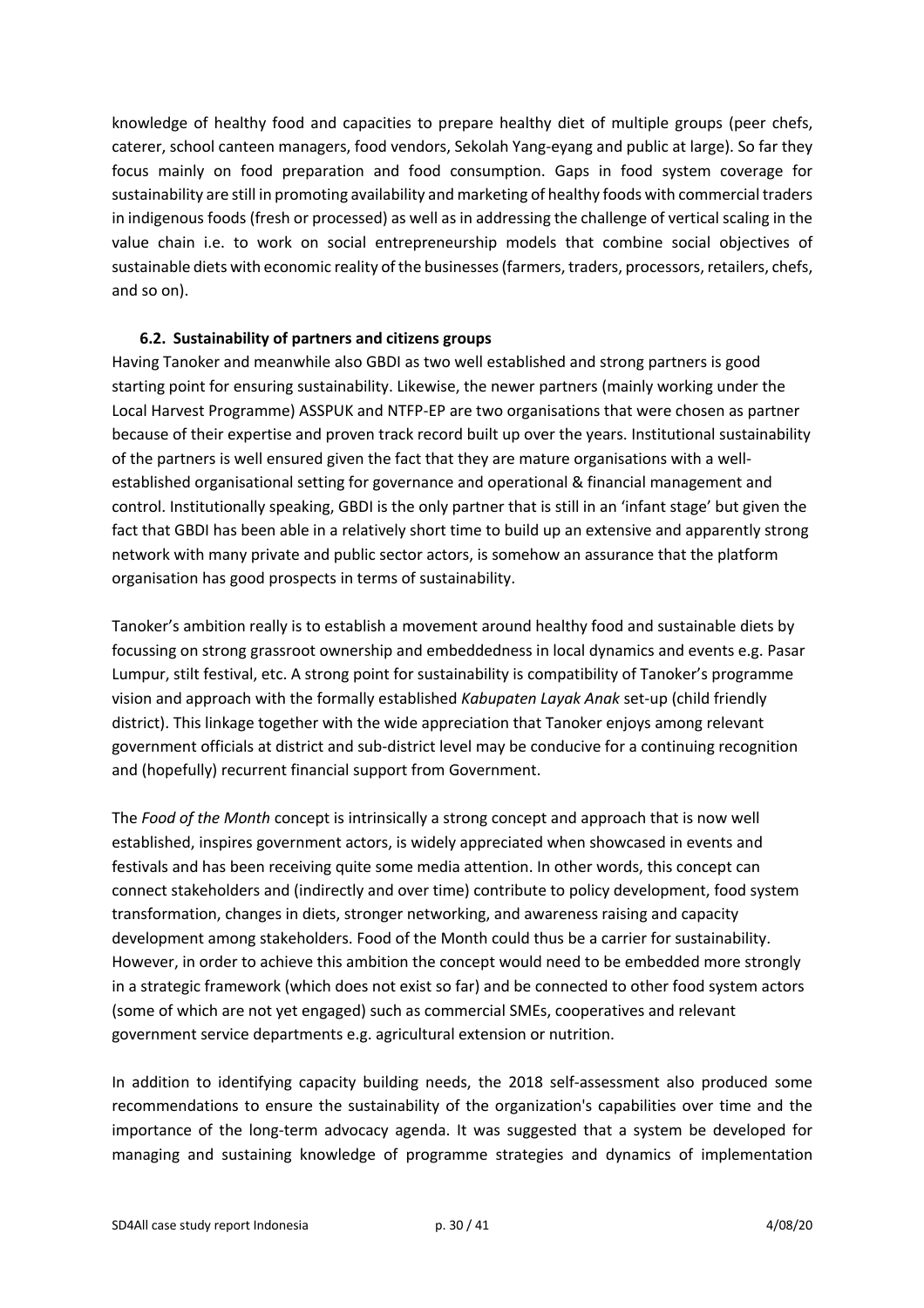whereby information and data remain accessible even with high staff turnover, and bridging of the gap in skills and knowledge between the leadership of partners and the staff.

Both Tanoker and GBDI are considering adopting a social business model to embed (some of their) operations and activities in an entrepreneurial framework that blends social and economic value creation. The sustainability of functional groups of economic actors like food vendors association, chefs' alliance or farmers group will require that changes in food systems that are being pursued will also contribute to (or at least not negatively affect) commercial viability of their enterprises.

Tanoker is (cautiously) considering some of the options to establish itself (or parts of the organisation) as a social enterprise. However, more reflection and consultation will be required as to what may constitute a feasible business model. As a start, leadership may consider to seek support of an external advisor in guiding them through the development of a first and tentative business model canvas<sup>6</sup>. It is somehow expected, however, that the profit generated from market-based products (e.g. the handicraft shop) and service delivery (e.g. hosting school camps) may not suffice to cover the cost of the wider social aspirations of the organisation. Hence external (grant-based) funding continues to be needed. Tanoker (with support of Hivos) has proven to be able to attract financial support from donor agencies and other (social) investors based (e.g. GAIN, Ashoka, EU) making use of its strong track record and expertise, and supported by the recognition and appreciation it enjoys of external stakeholders in public sector and civil society.

Working with and through citizens groups who take development in their own hands, definitely contributes to sustainability of the programme. For Tanoker, building up from citizens' groups to a citizens' movement for Sustainable Food Consumption and Production is the core ambition and key to sustainability. However, Tanoker also indicated that in case programme support would stop, they expect to face challenges in ensuring sustainable functioning of citizens groups that they presently support.

For sustainability, GBDI benefits from its well-established platform with broad representation of food system actors, a representative Board, and strong links with various government bodies in Bandung City as well as at national level, e.g. in SDG12 Task Force as well as with Environmental Dept (food waste disposal). Furthermore, GBDI is looking into options of introducing membership fees and is exploring external funding from international donors and food system alliances. Like for Tanoker (but obviously in a very different constitution), GBDI may consider adopting a social business model as an additional and potentially promising perspective for sustainability whereby it can offer some of its products or services like cooking courses or recipe books to customers at a market-based price. The social business model may not only be relevant for the GBDI as an association, but also for its individual members, i.e. the restaurants who may use social entrepreneurship in branding their restaurant as a place where one can enjoy top-class locallysourced healthy sustainable gastronomy.

The sustainability of multi-stakeholder platforms that focus on awareness raising and policy influencing is a challenge as few donor agencies offer options for institutional funding while there

 $6$  See https://www.strategyzer.com/ for inspiration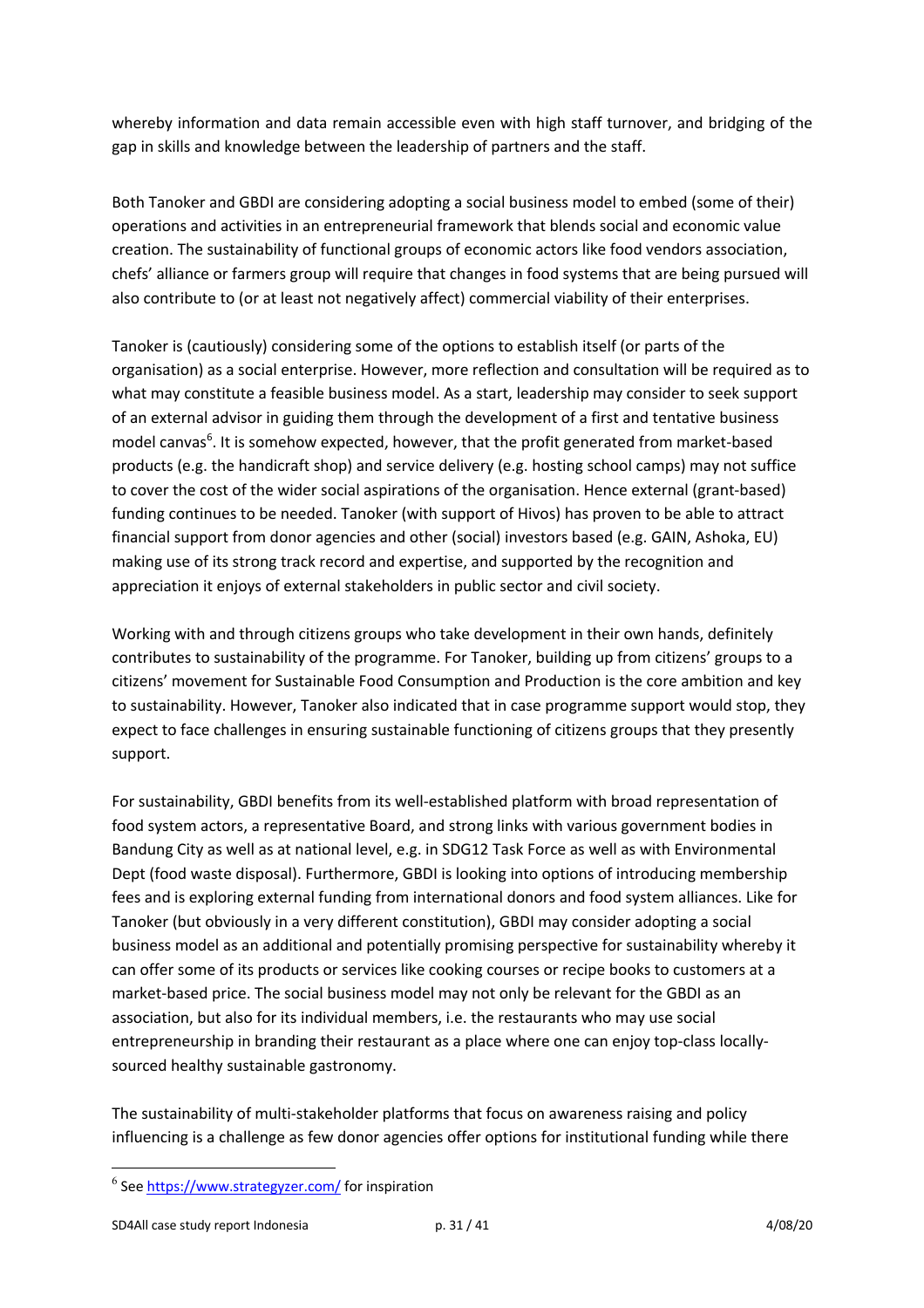are very few ways (or rather none at all) in which policy-oriented multi-stakeholder platforms can successfully engage in local resource mobilisation. Much will depend on the personal commitment of members of these MSPs to remain engaged and willing to contribute to the platforms. This commitment must find its roots in individual and collective acknowledgement of the relevance and importance of the platform in bringing agency and influence of citizens to the policy arena. Another factor that may contribute to sustained functioning of such MSPs is the supporting role played by Food Champions (like chefs) who are well-respected and influential personalities in the communities and constituencies.

Finally, the Local Harvest Programme will continue contributing to the realisation of SD4All objectives (food system transformation) for two more years. Hivos (and partners) have been - and should – continue exploring other channels for resource mobilisation e.g. through co-financing with donor agencies but also explore opportunities with social / angel investors. Success rates may not always be very encouraging but occasional successes make efforts worthwhile.

To conclude on the question whether functioning and impact of the programme and especially of the dynamics of Citizen Agency for policy influencing will stretch beyond the programme and not be affected by stop-and-go mechanisms, the answer is fairly positive in view of the programme's achievements in terms of increased interest in healthy food and sustainable diets among key actors especially so in the public sector, increased embedment of these values in local and national policy frameworks, the commitment of Indonesian programme stakeholders to sustain and possibly further strengthen the outcomes so far, strong networks and the organisational strength and firm positioning of partners in their respective areas of work.

# **6.3. Environment and climate change**

Even though the Indonesia SD4All may not have formulated explicit pathways of change in its ToC to address or integrate environmental conservation or climate change, the overall objective and approach of the programme is to promote (production, marketing and consumption of) healthy, fair, diverse, green locally-sourced foods. This, obviously, has immediate and direct linkages to environmental conservation and climate change. Especially Tanoker and NTFP-EP are strongly focused on and concerned about such issues. This is clearly reflected in their vision and mission but equally so in their programme interventions. GBDI also implements activities that have an environmental dimension, e.g. in the promotion of green locally-sourced foods, the promotion of traditional food crops and food waste management in collaboration with City of Bandung's department of environment.

Environmental issues are more strongly addressed in the Local Harvest programme, notably so with the environmental focus of NTFP-EP as a key partner in this programme. It must also be noted that NTFP-EP but also other partners have other programmes that address environmental and climate issues..

In a way it is assumed that the concepts of Sustainable Food Systems and Sustainable Diets have the implicit ambition to strive for environmentally sound practices (from production to consumption of food including food waste management practices) and that approaches to bring these concepts to practice have (ideally) been informed by contextualised assessment of the likely impacts in terms of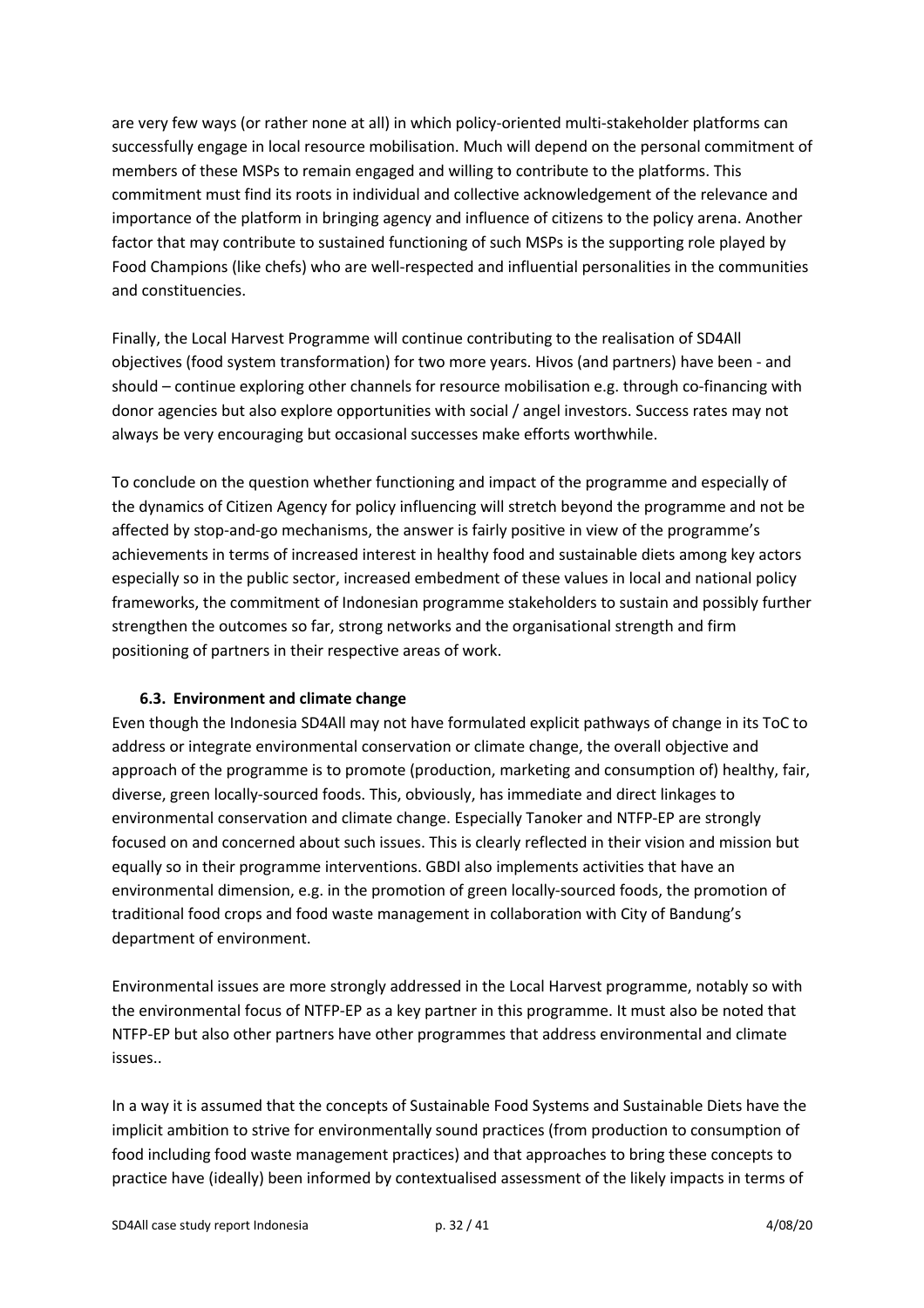environment and climate change (resilience). These assumptions may be true but do not yet offer an assurance of that robust evidence-based strategies have been developed and are being implemented in the programme. There is a challenge for future programming to deliver more specifically on good intentions in this respect.

# **7. Analysis of efficiency**

Evaluation question 4:

What has the programme done to ensure proper use of available / limited resources? What was learned from this?

In the evaluation, two perspectives are adopted to look at efficiency.

The first one is organisational efficiency and looks at strategies, procedures and norms that the organisation (Hivos) and/or the CAC consortium is using to maximise returns on resources used in the programme. This dimension of efficiency is situated at the organisational level and falls beyond the scope of the country research. A second dimension is programme efficiency, whereby a link is established between programme effects and the costs incurred. The approach used for learning on programme efficiency is inspired by the Multi-Attribute Decision Making (MADM) method and basically let programme stakeholders assess the 'usefulness' of a number of interventions in realising programme outcomes (from the ToC) against the among of resources (time, money, effort) needed to implement said outcomes.

In Indonesia we decided to carry out two MADM-like assessments, one at the level and from the perspective of the Hivos programme team and one at Tanoker. The assumption was that specific interventions that may seem effective and efficient from the point of view of Hivos (also in connection with other countries and international policy influencing) may not necessarily be as relevant, effective or efficient from the perspective of local programme implementation.

The Hivos team identified five different interventions that they wanted to assess against 10 criteria of effectiveness. The team decided not to take Food Diary Different as one of the interventions, because in their view it was too early to assess the 'usefulness' and effectiveness of this research (assumed / envisaged effectiveness indeed is not a proper standard). Next, different weights were assigned to criteria – some received less weight e.g. criteria related to outputs (such as reach out to public) and other more weight e.g. to strategic outcome-related effects such as influence on policy makers or increased inclusiveness of policies and practices. The result of the assessment is presented below: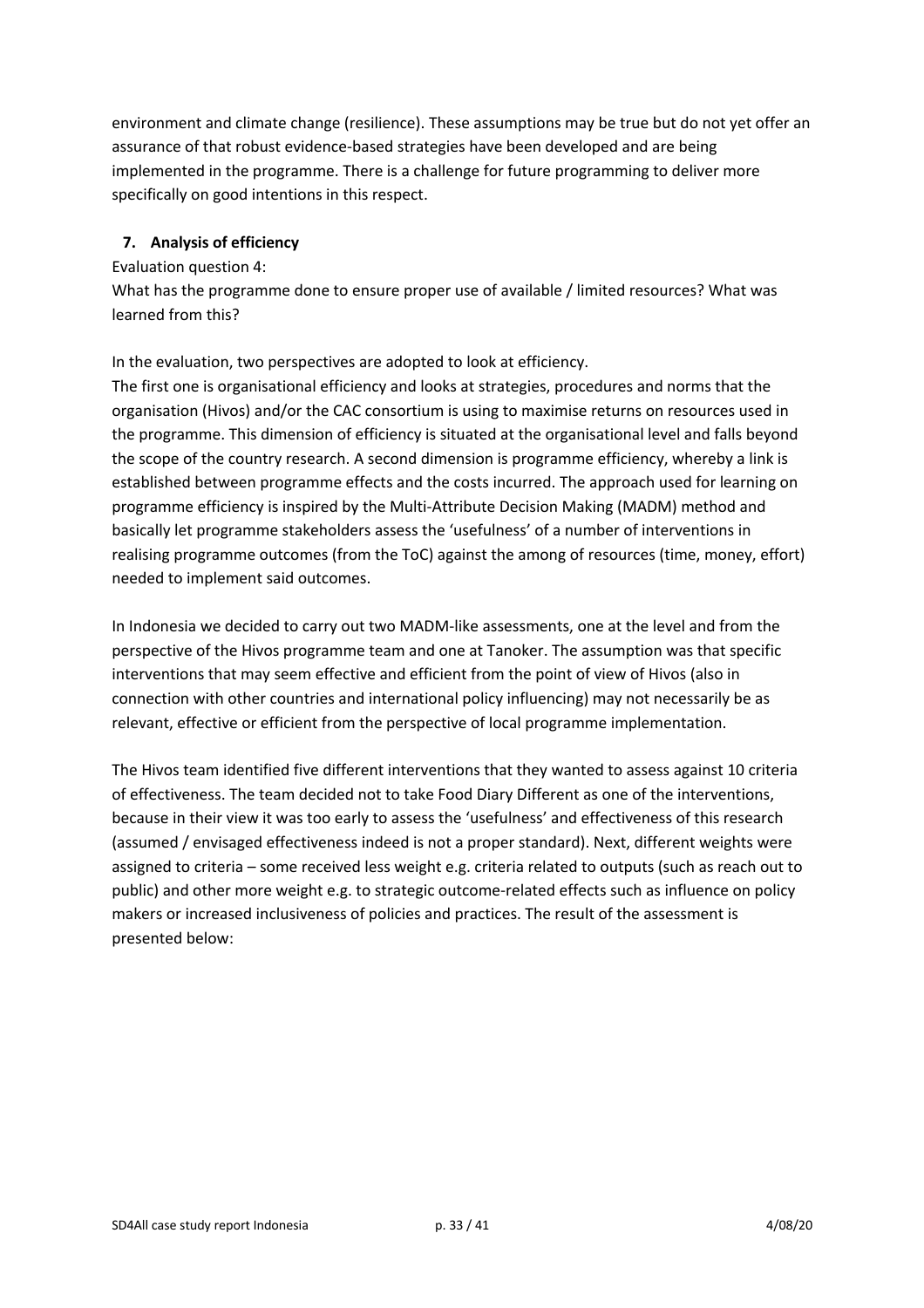| <b>Interventions</b><br>$1 = low 5 = high$                                                         | Cap Dev for food<br>system actors | <b>MSP</b>              | Food system<br><b>Champions</b> | Dialogue with<br>local and<br>national<br>authority | Campaign &<br>events | publications       |        |
|----------------------------------------------------------------------------------------------------|-----------------------------------|-------------------------|---------------------------------|-----------------------------------------------------|----------------------|--------------------|--------|
| how useful is the intervention for                                                                 |                                   |                         |                                 |                                                     |                      |                    | Weight |
| Reach out to food system actors for awareness raising                                              | 4                                 | 5                       | 5                               | 5                                                   | 3                    | $\overline{2}$     | 5%     |
| Reach out to public for awareness raising                                                          | 2                                 | $\overline{2}$          | 4                               |                                                     | 4                    |                    | 5%     |
| Source of evidence for L&A agenda setting                                                          | 4                                 | 5                       | 3                               | 5                                                   | 4                    | 5                  | 10%    |
| Use of content in policy debate                                                                    | 3                                 | 5                       | 3                               | 5                                                   | $\overline{2}$       | 4                  | 10%    |
| Influence policy makers (value based)                                                              | 5                                 | 5                       | 5                               | 5                                                   | 3                    | 2                  | 15%    |
| Promote consumption healthy local diverse sust, foods                                              | 5                                 | 5                       | 5                               | 4                                                   | 4                    | 3                  | 10%    |
| Promote access healthy local diverse sust. Foods                                                   | 5                                 | 5                       | 5                               | 4                                                   | 4                    | з                  | 10%    |
| Follow-up policy & platform implementation<br>Contributes to More inclusive food systems (issues & | 5                                 | 5                       | 5                               | 5                                                   | 3                    | 3                  | 15%    |
| actore                                                                                             | 5                                 | 5                       | 5                               | 5                                                   | 4                    | 2                  | 15%    |
| Alliance with global actors                                                                        | 2                                 | $\overline{\mathbf{3}}$ | 4                               | 4                                                   | 4                    | 4                  | 5%     |
|                                                                                                    |                                   |                         |                                 |                                                     |                      |                    |        |
| <b>Weighted Score</b>                                                                              | 4.35                              | 4.75                    | 4.50                            | 4.55                                                | 3.45                 | 2.90               | 100%   |
| Cost $1 = low / 5 = high$                                                                          | 4                                 | 5                       | $\mathcal{P}$                   | 4                                                   | R                    | R.                 |        |
| <b>Efficiency ratio (effect per unit cost)</b>                                                     | 1.09                              | 0.95                    | 2.25                            | 1.14                                                | 1.15                 | 0.97               |        |
|                                                                                                    |                                   |                         | chefs MSME                      |                                                     |                      | incl photos videos |        |

A preliminary observation of the Hivos team was that assessment of effectiveness and efficiency of stand-alone interventions is relevant but often a combination / integration of different methods and interventions (for example: food champions may influence the dialogue with authorities) will create added value which is not captured in the analysis.

The highest scores in terms of effectiveness (but no yet with cost consideration) are multistakeholder platforms, food champions and dialogue with authorities. Food Ambassadors, in particular well-known chefs contribute to awareness raising on healthy foods but also connect to grass-roots groups of women or grandmothers e.g. in developing or launching the Food of the Month concept. Food Ambassadors are indeed considered to be influential drivers of change at many levels such as for raising public awareness or in 'convincing' people to prepare and consume more traditional locally sourced foods. Taking into consideration the cost factor, which is thought to be moderate, food champions have an outstanding high score in terms of efficiency. Similar outcome result (high efficiency rating for champions) were observed in other countries (like Uganda). An important observation, however, was that food ambassadors can and will be effective only after other interventions have paved the way for influential people to be willing and able to take on a role as food ambassador. So the hidden / indirect cost may be much higher and the efficiency lower that presented here.

The multi-stakeholder platforms were also highly rated in terms of effectiveness but at the same time considered to require a lot of resources. The result was the (somewhat surprisingly) lowest score in terms of efficiency. Again, one should put see this conclusion in a broader setting – one aspect that is not included in this assessment is the time factor. Some interventions may indeed generate effect over a longer sustained period which is not taken into account in this analysis. Campaigning and events, capacity development and dialogue with authorities showed comparable outcomes in terms of efficiency. Capacity development is the more effective one among these three but then comes at a higher cost than events or dialogue. Finally, publications score low both in terms of effectiveness and efficiency. An important reason is that the language barrier makes publications in English less accessible and thus less effective for reaching out to in-country audiences (public, media) or for influencing Indonesian policy makers.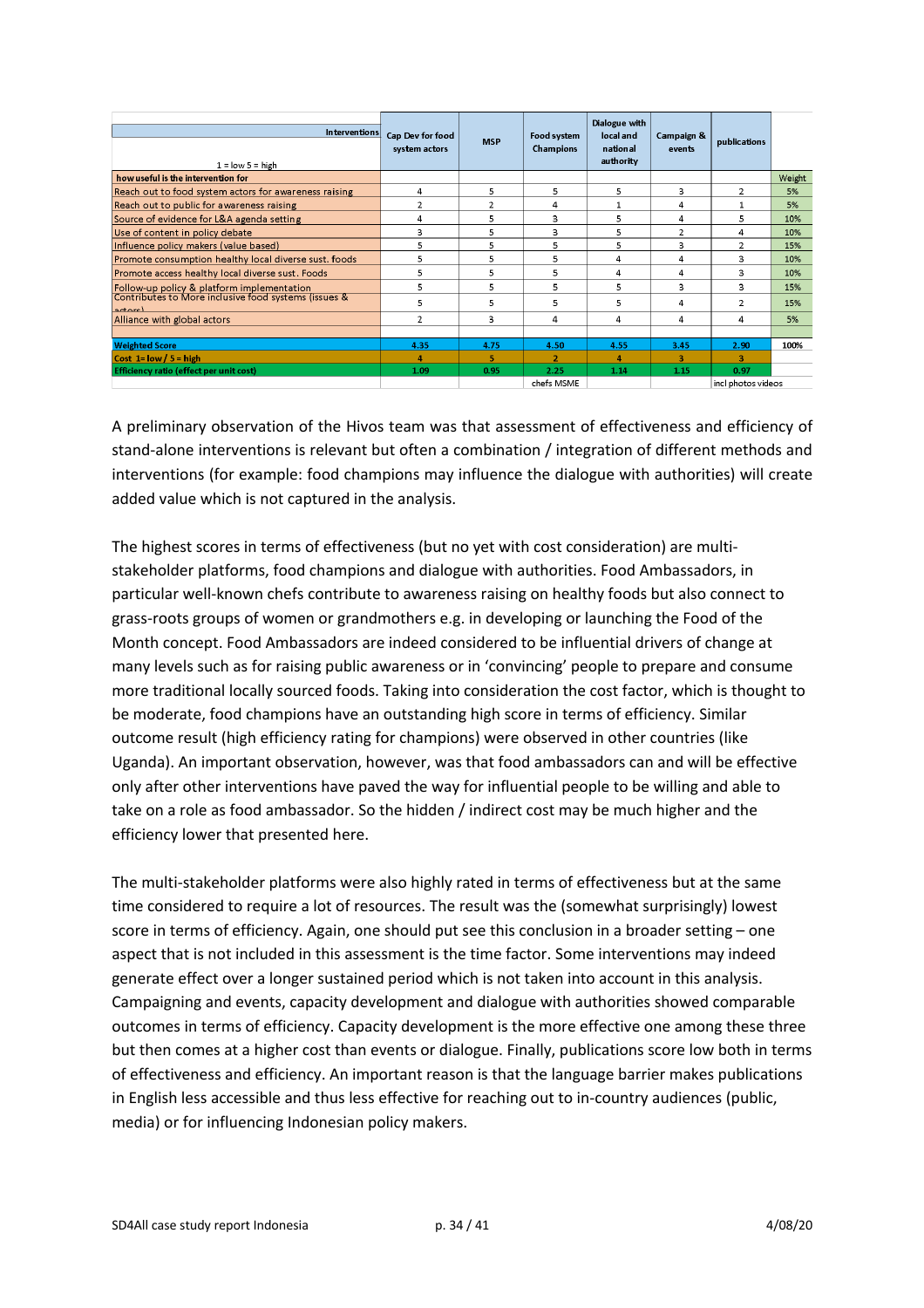The efficiency analysis with Tanoker produced similar findings abut also somewhat different conclusions.

| <b>Efficiency analsysis at Tanoker</b><br><b>Interventions</b><br>$1 = low 5 = high$ | Cap Dev for food<br>system actors | <b>MSP</b> | Food system<br>Champions | Dialogue with<br>local and<br>national<br>authority | Campaign &<br>events | publications |        |
|--------------------------------------------------------------------------------------|-----------------------------------|------------|--------------------------|-----------------------------------------------------|----------------------|--------------|--------|
| how useful is the intervention for                                                   |                                   |            |                          |                                                     |                      |              | Weight |
| Reach out to food system actors for awareness raising                                | 5                                 | 4          | 5.                       | 4                                                   | 5                    | 5            | 20%    |
| Reach out to public for awareness raising                                            | 5                                 | 4          | 5.                       | 4                                                   | 5                    | 5.           | 15%    |
| Source of evidence for L&A agenda setting                                            | 5.                                | 5          | 5.                       | 5                                                   | 5                    | 5.           | 10%    |
| Use of content in policy debate                                                      | 5                                 | 5          | 5                        | 5                                                   | 5                    |              | 10%    |
| Influence policy makers (value based)                                                | 5                                 | 5          | 5                        | 5                                                   | 5                    |              | 10%    |
| Promote consumption healthy local diverse sust. foods                                | 5                                 | 4          | 5                        | 4                                                   | 5                    | 5            | 10%    |
| Promote access healthy local diverse sust. Foods                                     | 5                                 | 4          | 5                        | 4                                                   | 5                    | 5            | 10%    |
| Follow-up policy & platform implementation                                           | 3.                                | 4          | 4                        | 5                                                   | 4                    | з            | 10%    |
| Contributes to More inclusive food systems (issues & actors)                         | 5                                 | 5          | 5                        | 5                                                   | 4                    | 4            | 5%     |
|                                                                                      |                                   |            |                          |                                                     |                      |              |        |
| <b>Weighted Score</b>                                                                | 4.05                              | 3.75       | 4.15                     | 3.85                                                | 4.10                 | 3.80         | 100%   |
| Cost $1 = \text{low } / 5 = \text{high}$                                             | 5                                 | 3          | $\overline{2}$           | 3                                                   | 5                    | 4            |        |
| Efficiency ratio (effect per unit cost)                                              | 0.81                              | 1.25       | 2.08                     | 1.28                                                | 0.82                 | 0.95         |        |

As for the Hivos team, the 'deployment' of influential citizens as food champions is again considered to be effective and efficient tool to promote sustainable food and diets. Differing views relate to capacity development that is again considered to be useful and effective but, according to Tanoker team is very demanding in terms of resource use, notably the commitment, effort and time of staff that it requires 'at the expense' of other tasks (high opportunity cost). Hence, capacity development scores lowest in terms of efficiency. A similar argumentation applies to events and campaigns with high scores on effectiveness, but because of high cost, low efficiency rating. Other interventions, i.e. MSP and policy dialogue, receives similar ranking as in the assessment by the Hivos team.

A cautious conclusion of the assessments would therefore be that many of the common interventions applied in the SD4All programme are useful and effective in realising the overall SD4All objectives. The key to higher efficiency appears to engage in interventions that are effective in reaching out to public and policy makers and that amplify the influence and impact of policy dialogue with governments. Working through alliances and multi-actor platforms brings forward and strengthens the voice of citizens in policy debates, while having influential persons in society stand up and be advocate for your case is by all means an effective and efficient mechanism.

# **8. Conclusions and lessons learnt**

Following is a non-narrative listing of conclusions and lessons learnt that were either extracted from the annual progress reports or from the interviews and FGDs that the evaluators had with Hivos coordinator, partners and other informants in Indonesia

### **The concept of food systems and programmatic approaches to promote sustainable diets**

- ˗ Improved availability of local, healthy, fair, diverse, green, sustainably sourced food has partly and locally been realised by Tanoker in Jember District mainly through establishment of the culinary groups, SMEs and men's groups.
- ˗ The collaboration with chefs in GBDI has proven to be an innovative and meaningful initiative in promoting sustainable gastronomy with locally sourced and healthy food ingredients.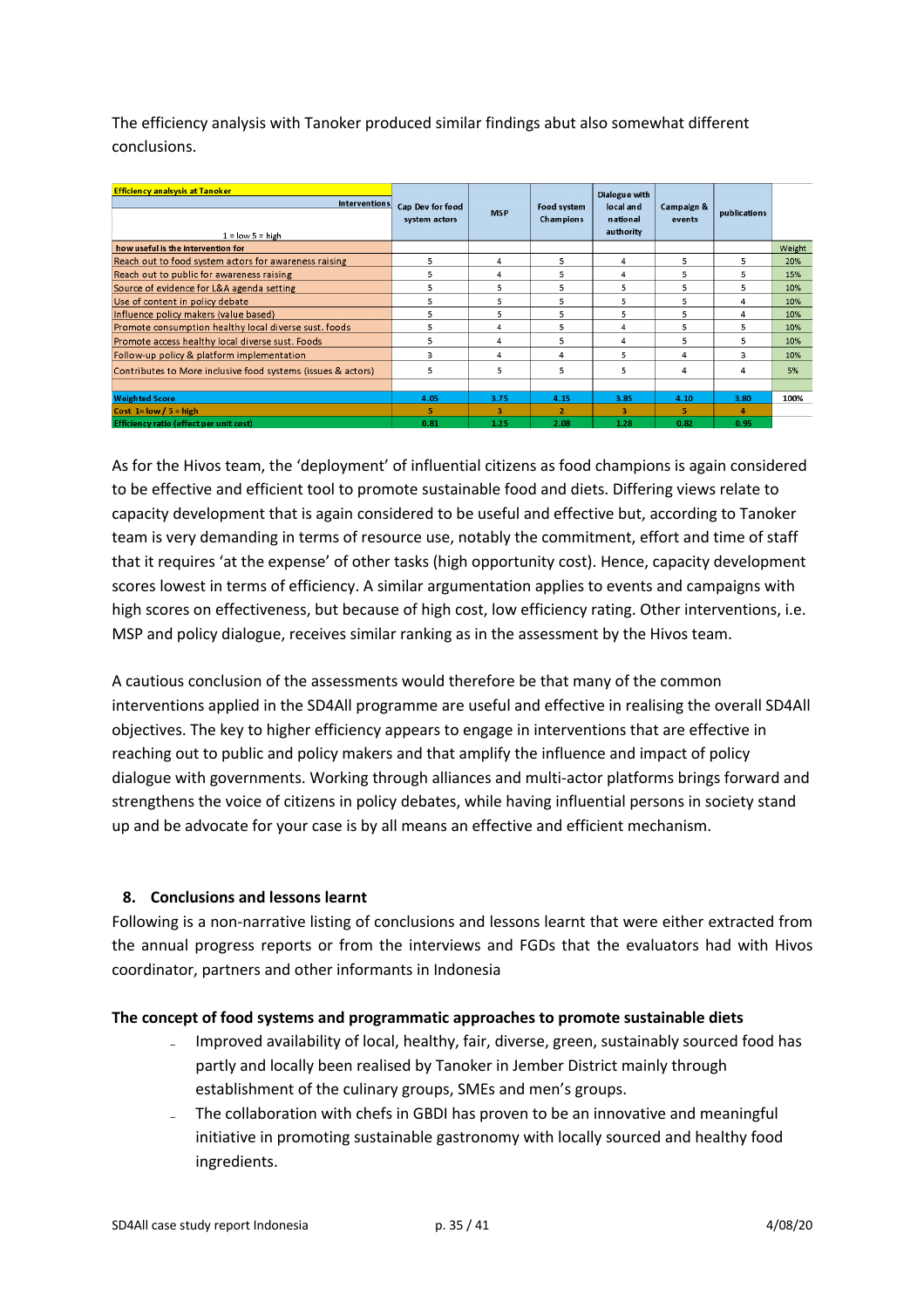- ˗ The two main programme partners (so far) had a limited geographic and institutional focus and scale. Replication in other areas is pending for the GBDI but less likely for Tanoker
- ˗ To asses option, there is need for strategic reflection on the challenges of horizontal scaling of best practices in promotion of local food for sustainable diets
- the PPP-Lab scaling scan (https://ppplab.org/2018/11/3223/) may inform and inspire these reflections
- ˗ In the coverage of the food system, other elements notably related to food production and. established medium-sized commercial actors at supply side, received less attention.
- While this was a deliberate choice because of capacity and resource constraints, optimisation of sustained value chain operations for sustainable food may require more focus on linkages and vertical scaling in the value chain.
- It would be advisable to engage more actively with service providing departments at Kecamatan level especially so with agricultural extension to promote farm practices with less focus on cereal crops towards diversification and promotion of more diverse (traditional) crops.
- ˗ Support to and coaching of small- and medium-scale actors (including restaurants, food vendors, canteens and catering services) could be embedded in social entrepreneurship models that combine social objectives of sustainable diets with the economic reality of the small businesses.
- Some support may have to be provided to such actors to help them develop appropriate business models (e.g. develop business model canvas).
- An enabling business environment is often equally (if not more) important than social incentives for economic actors to join groups and remain engaged in the longer run in food system transformation and promotion of improved diversified diets.
- However, , there is need for contextualised feasibility studies to better understand the social and economic opportunities and constraints and to assess the costs and benefits for business models of engagement in a healthier food system that would appeal to the private sector.
- ˗ It is worth exploring opportunities to integrate GBDI-like principles and methods in CSR strategies of major food companies (e.g. exposure to what GBDI is doing).
- ˗ Keep vendors can remain relevant targets for practice-oriented training but less so in policy influencing (many barriers for time being e.g. politics, security, food safety)
- ˗ Some partners expressed a need for further research to get insights in nutritional adequacy of household diets, others pointed at need for more market research to fill in gaps in knowledge and insights on value chain dynamics as well as on consumer demand and preferences – all specifically for traditional food crops.

# **Citizen agency**

- The programme brought the concept into practice in different contexts. Citizen Agency became a concrete and practical way of empowerment of citizens to influence policy development.
- ˗ Value-driven motivation is an important driver of citizen agency, however, it may not be sufficient to mobilise (economic) actors such as chefs, food vendors, traders or even farmers.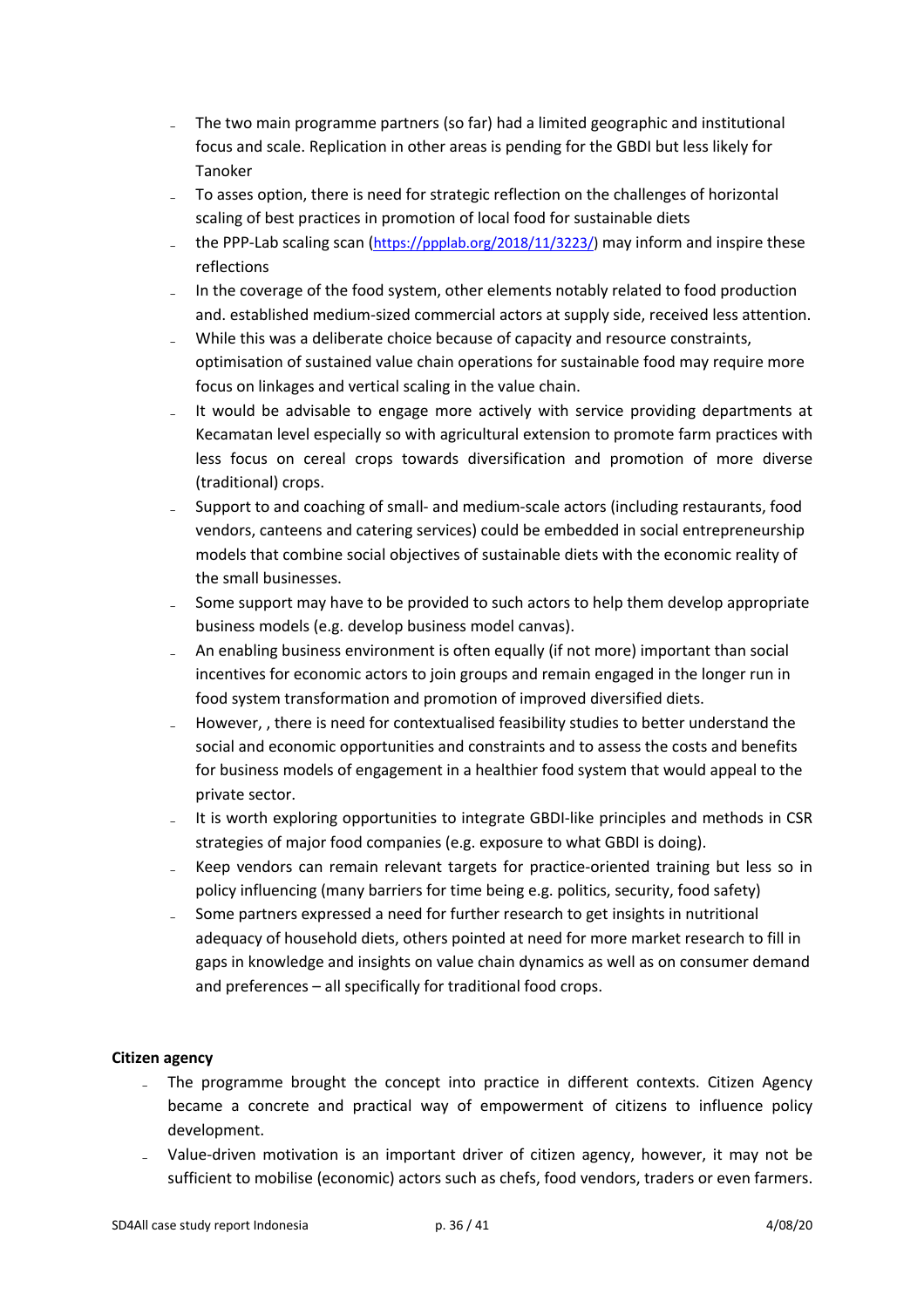These actors will also need economic incentives for them to support a food system transformation.

- Established MAIs show promising features for effective and sustainable functioning, e.g. with alignment in goals, active participation of different parties, evidence of agility in the face of changing conditions, broad representation of stakeholders and stated intentions for transparency and shared decision making. The most critical conditions for sustained operations, however, will be trust, leadership and adequate management of power dynamics within the MAI.
- ˗ Citizen generated evidence has proven to be relevant and meaningful in informing advocacy strategies.
- ˗ Citizen agency needs time to emerge, mature and become effective in policy influencing
- ˗ How to broaden strategic positioning of Citizen Agency to embed blended value creation in the concept of CA?
- Explore concept social business for Tanoker as well as for GBDI and their members' enterprises.
- How to engage (especially low-income) consumers and commercial value chain actors and strengthen their active agency in MSP (of GBDI)?

# **Dynamics of policy influencing**

- Food and nutrition security have strong link to SDGs which are embraced by government (national & district)
- ˗ Government and other stakeholders consider subject of nutrition to be topical at national as well as local level, now and in future
- ˗ Despite the above observations, there is lack of coordination and effective implementation of national policies and regulatory frameworks for production, processing, marketing and consumption of fair, green, healthy, locally sourced food crops.
- Healthy locally sourced food considered to be more effective entry point in reaching out to stakeholders than sustainable diets.
- ˗ Collaboration with the Indonesian National Development Planning Agency (BAPPENAS) on multi-stakeholder platform on sustainable food system in Indonesia appears meaningful and relevant entry point for high-level policy influencing
- Engagement in this platform by four well-established organizations / associations (KEHATI, KRKP, GAPPMI, GAIN) is powerful foundation for policy influencing at national level
- ˗ Recognition of and appreciation for Tanoker expedited its influence on policy makers. Same pertains to GBDI, notably the reputation and fame of (some) chefs.
- ˗ Government officials appreciate the mixed functionality of Tanoker who focus on relevant prototyping / models to promote healthy foods and use evidence thereof in advocacy
- ˗ Issued raised by Tanoker at Kecamatan and Kabupaten levels are relevant but touch upon partial segment(s) of a much larger food system.
- Evidence of impact in awareness raising and (direct or indirect) policy influencing via Pasar Lumpur, Food of the Month, Child Forum, Festivals (Jakarta, Surabaya, Solo, Kendari, …) and in future - 1000 Healthy Canteens
- ˗ These stories of practice contributed to visibility and influence of Tanoker and their constituencies but also were used inform higher-level policy debate (up to global level)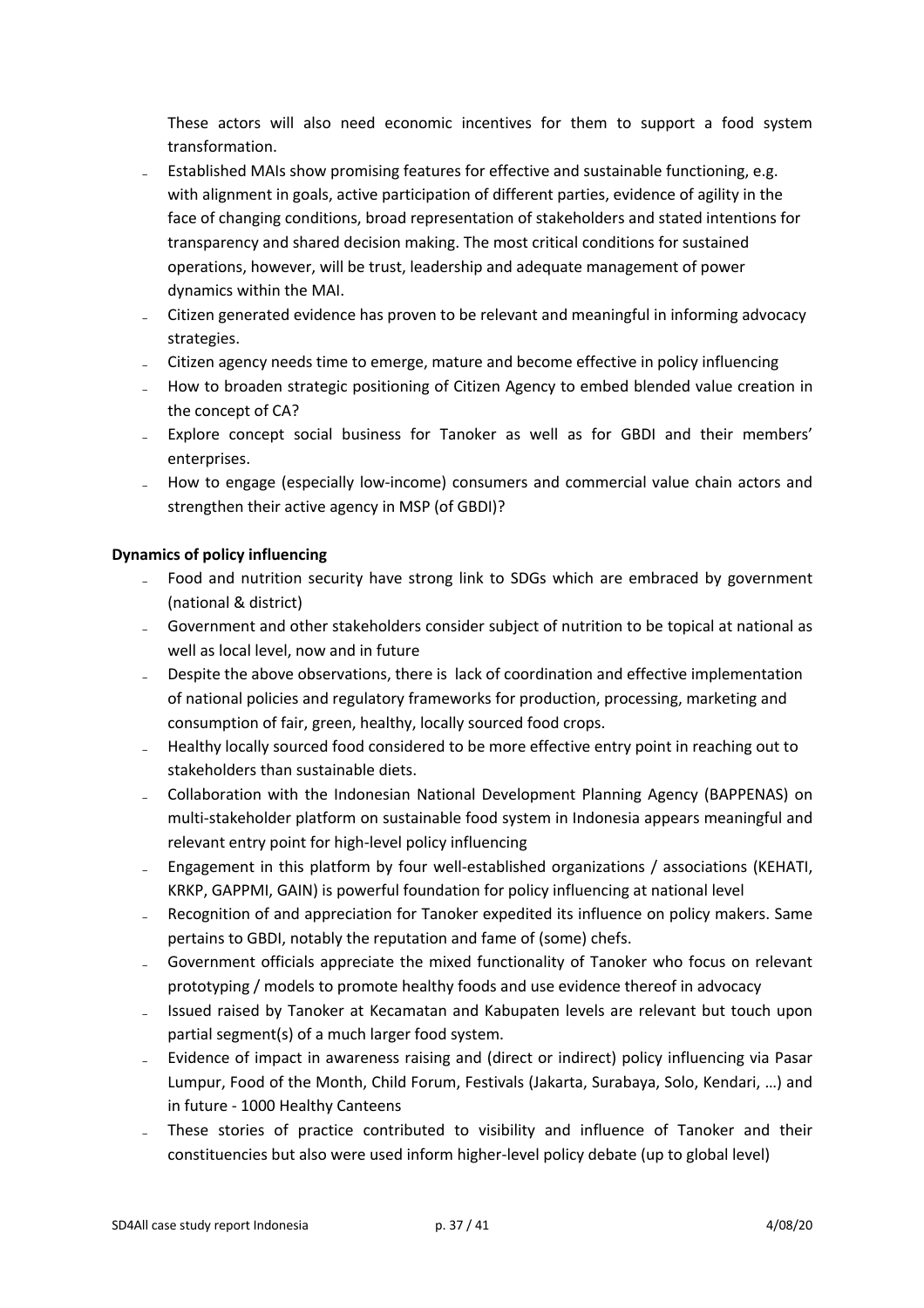- Models used are thus rich in content but impact on overall food systems is small (but direct or indirect impact in evidence-based L&A can potentially be larger.
- The challenge will be in striking the right spaces in the debate where one can trigger change, create impact and make a difference.
- In future programming, more attention should be paid to replication and up-scaling of successful prototypes and models, especially with a view to expand and strengthen relevant evidence for policy influencing purposes.
- ˗ Food of the Month could thus be a carrier for sustainability but needs to be embedded in a strong strategic framework (does not exit so far) and be connected more to other actors e.g. SMEs, cooperatives and relevant officials in government service departments (e.g. of extension or nutrition
- ˗ *Deployment* of Food Ambassadors (or similar initiatives) is an effective (and efficient) tool in lobby and advocacy.
- ˗ Food Ambassadors have proven their relevance and effectiveness in reach out to public and other stakeholder, awareness raising, agenda setting, direct lobbying, promoting production of traditional food crops, and so on.
- ˗ Chefs are not only instrumental in promotion of locally-sourced healthy food & recipes but also influential with policy makers, peers, SMEs including vendors, public and media.
- ˗ The linkage with University of Jember and Padjajaran University Bandung offers (more) potential for policy influencing, e.g. in reach-out and influence in their network as well as (for Jember) in drafting evidence-based policy paper to inform L&A strategy and planning on food and nutrition aspects (making optimal use of extensive food diary data set).

# **Capacity development**

- In capacity development attention was paid to L&A capacities, organisational development of the partner(s) and to compliance mechanisms for programme management such as outcome harvesting.
- A challenge with capacity development is their limited *capacity* (staff time) to attend and thus absorb. Partners are under-staffed and over-engaged in programme related activities.
- Tanoker had already built up quite some track record and expertise in L&A but there is need for further strengthening of capacities in planning and implementation of advocacy and communication tools.
- Tanoker provided capacity development support to citizens groups, often in the form of coaching and expert advice. This support was well appreciated by the groups
- The training programme of GBDI on sustainable and healthy cooking targeting 4 groups was highly appreciated by all groups. Vendors specifically were asking for more practical training.
- Key target groups like vendors, chefs, households etc. need more awareness and sensitisation on improving diets and how traditional food crops can play a role in making diets more healthy, nutritious and diverse.
- The TOC and intermittent adjustments to ToC have to some extent influenced assessment of CD needs and subsequently informed identification and planning of CD-related interventions by the programme team.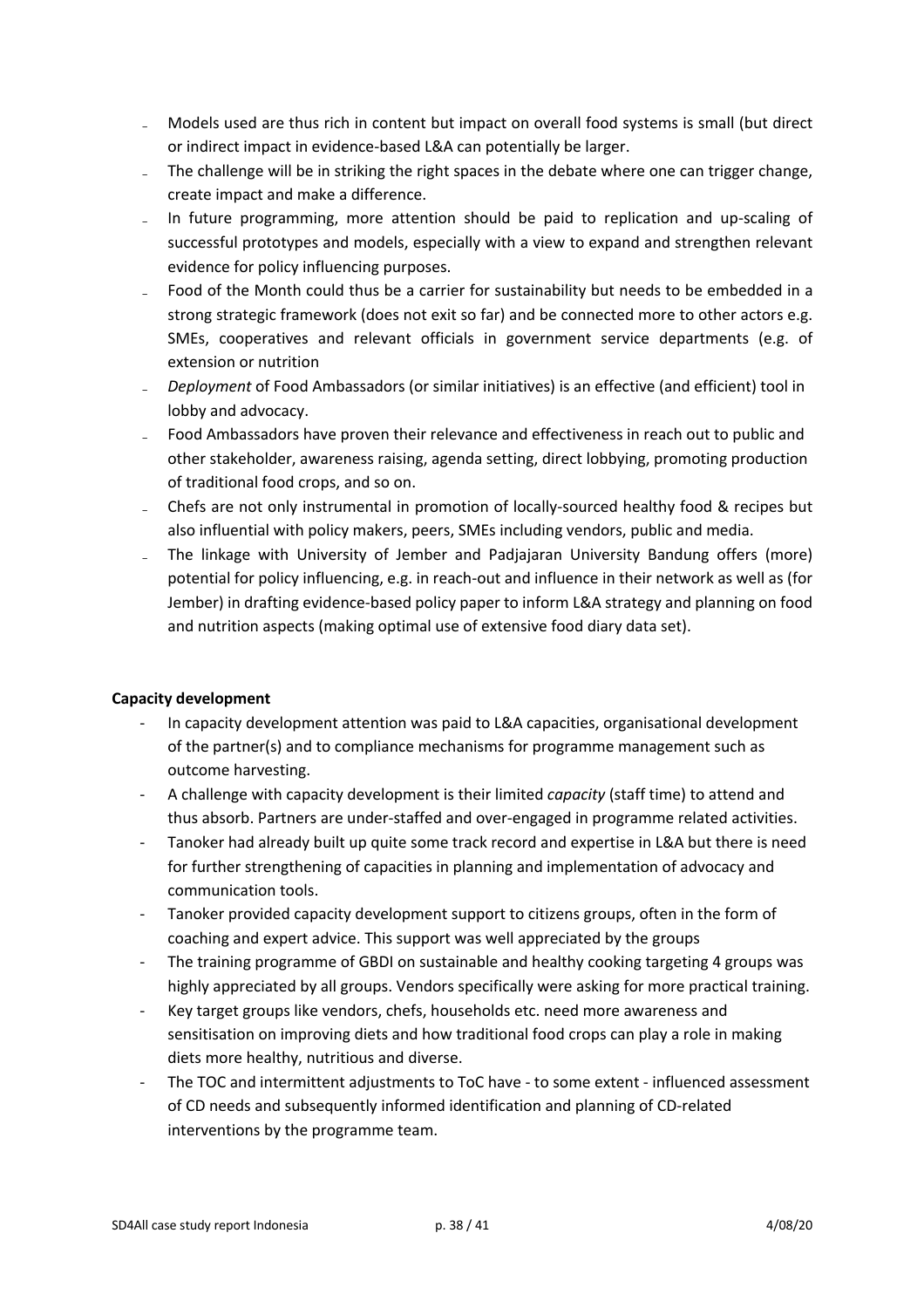- Use of the 5C model helped to assess and understand capacity needs at programme level and with the different partners. Use of 5C was complemented with open-ended assessments based on joint reflections with the partners.
- in view of the wide diversity in mandates, functionality, operational modalities and organisational *maturity* of the different citizens initiatives supported by the partners, there simply is no one-size-fits-all approach towards CD planning and design that would suit all different types of groups. 5C model might be useful to manage this diversity provided it is adjusted to better reflect capacity requirements for lobby and advocacy.

### **Gender and youth**

- ˗ There is general recognition of relevance of gender in SD issues, gender and youth inclusion were not very strongly embedded in the original design of SD4All.
- ˗ Stakeholders in the SD4All programme consistently acknowledge the need for a pro-active engagement with and support to youth. Despite such positive intentions, results so far are rather moderate and have not been realised at any substantial scale.
- ˗ Nevertheless, Tanoker has a strong gender 'bias' and expertise emerged more as a contextual issue rather than by design
- ˗ Capacity development on gender and youth in policy influencing is needed for development and roll-out of contextualised strategies to strengthen inclusiveness in the planning and implementation of lobby and advocacy
- Capacity development could include more exploration of knowledge and best practices by others (external parties) on youth and women inclusion in policy development and practice on food systems and sustainable diets.
- ˗ There is need for more contextualised evidence and insights in gender- and youth-related dynamics in the actual food system
- Although progress was made in this matter, still more attention needs to be paid to identify and apply specific indicators on inclusiveness